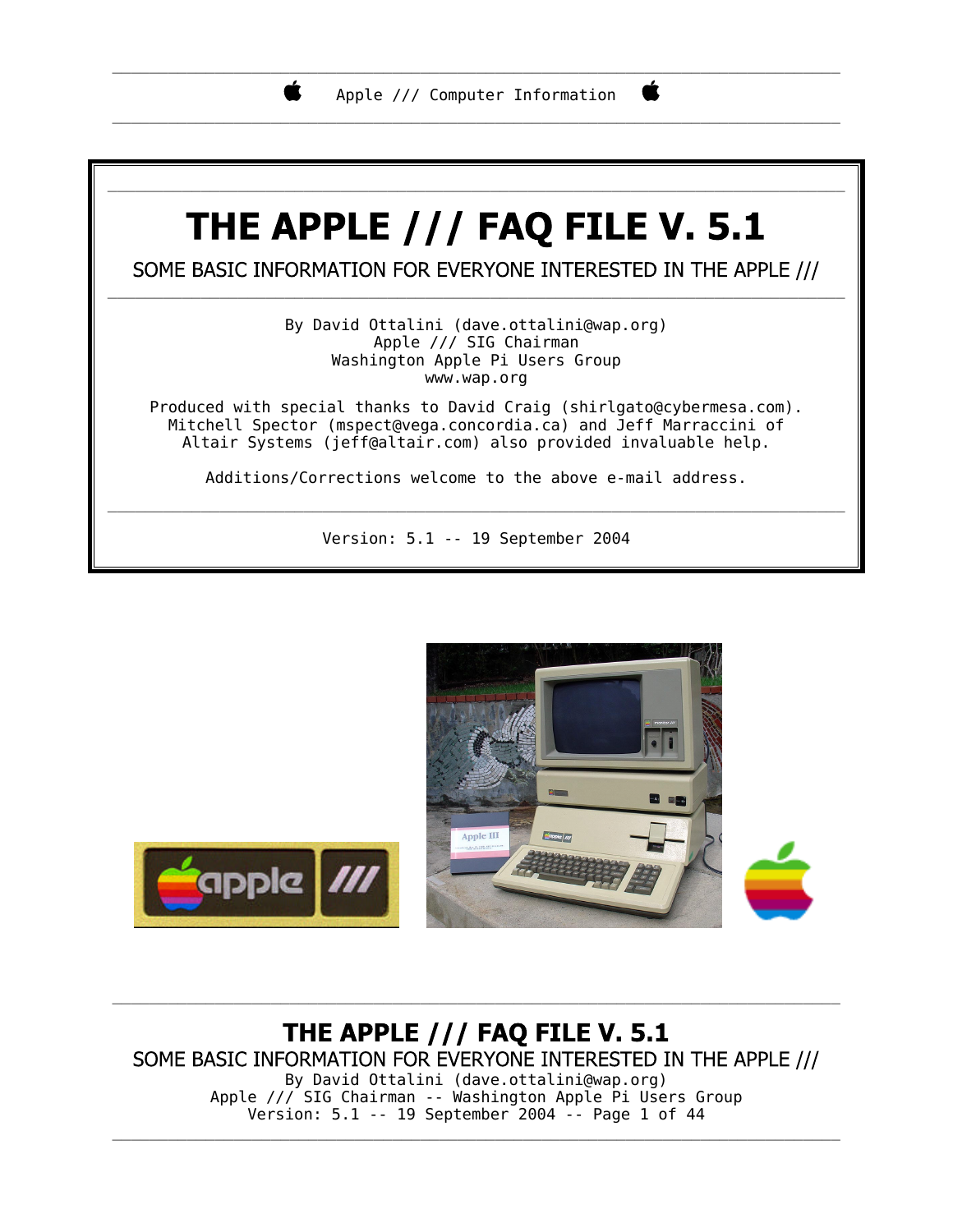\_\_\_\_\_\_\_\_\_\_\_\_\_\_\_\_\_\_\_\_\_\_\_\_\_\_\_\_\_\_\_\_\_\_\_\_\_\_\_\_\_\_\_\_\_\_\_\_\_\_\_\_\_\_\_\_\_\_\_\_\_\_\_\_\_\_\_\_\_\_\_\_\_\_\_\_\_\_ Apple /// Computer Information \_\_\_\_\_\_\_\_\_\_\_\_\_\_\_\_\_\_\_\_\_\_\_\_\_\_\_\_\_\_\_\_\_\_\_\_\_\_\_\_\_\_\_\_\_\_\_\_\_\_\_\_\_\_\_\_\_\_\_\_\_\_\_\_\_\_\_\_\_\_\_\_\_\_\_\_\_\_

C

### CONTENTS

- 1) What is the Apple ///?
- 2) What are the ///'s Capabilities?
- 3) What About Its Built-In Features?

к

- 4) What About SOS The ///'s Operating System?
- 5) Is My Apple /// Still Useful Today?
- 6) What Other Hardware/Software do I need?
- 7) What's This about SOS?
- 8) What is BOS3?
- 9) Tell Me About Emulation Mode.
- 10) Where do I find Information about the ///?
- 11) Where Can I Find Public Domain Software?
- 12) Are There Still Sources for Hardware and Commercial Software?
- 13) Where Can I Get my Apple /// Repaired?
- 14) What about an outboard Power Supply for the ///?
- 15) Where Can I Find the Pinouts for an RGB Monitor?
- 16) Are There Any Apple /// Newsletters or Magazines?
- 17) Were There Any Apple /// Books?
- 18) What about Technical Materials?
- 19) Where can I learn more about 6502 machine language?
- 20) What Kind of Communications Software is Available?
- 21) What about Modems?
- 22) Can the /// Access the Internet?<br>23) What Does it Take to Surf the In
- What Does it Take to Surf the Internet with the ///?
- 24) What was the Apple /// Software Development Fund?
- 25) Are There Any Specific Apple /// Web Sites?[
- 26) Was The Apple /// Ever Used As A Prop in the Movies?
- 27) What About A Poem?
- 28) It's the 21st Century! What's New with the ///?
- 29) I Want More Information About the /// Where Can I Find It?
- 30) OK I'm Stumped What is a SARAsaur?
- 31) What Did Apple /// Users Call Their Machine?

## **THE APPLE /// FAQ FILE V. 5.1**

SOME BASIC INFORMATION FOR EVERYONE INTERESTED IN THE APPLE ///

\_\_\_\_\_\_\_\_\_\_\_\_\_\_\_\_\_\_\_\_\_\_\_\_\_\_\_\_\_\_\_\_\_\_\_\_\_\_\_\_\_\_\_\_\_\_\_\_\_\_\_\_\_\_\_\_\_\_\_\_\_\_\_\_\_\_\_\_\_\_\_\_\_\_\_\_\_\_

By David Ottalini (dave.ottalini@wap.org) Apple /// SIG Chairman -- Washington Apple Pi Users Group Version: 5.1 -- 19 September 2004 -- Page 2 of 44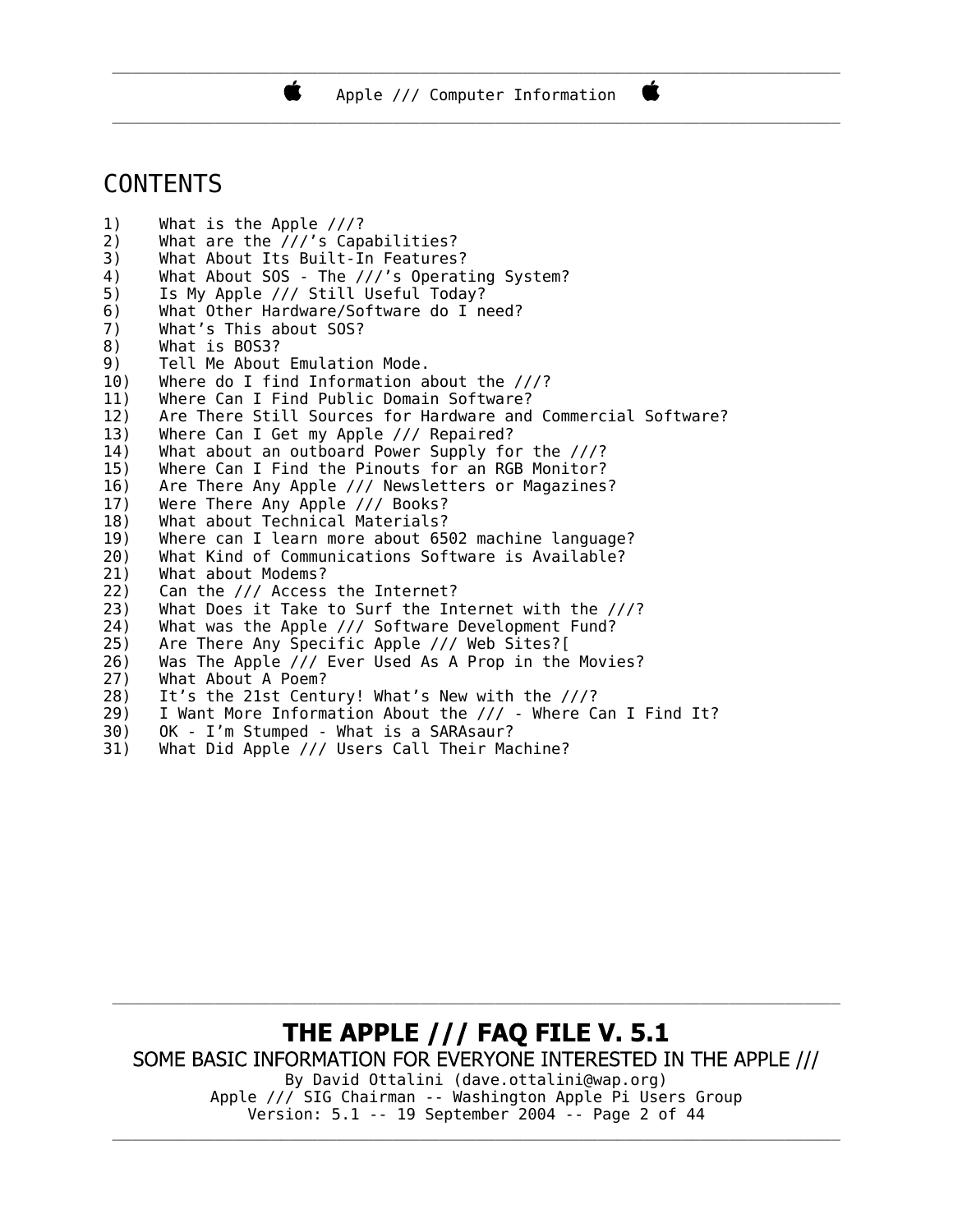### 1) WHAT IS THE APPLE ///?

#### A) Background

The Apple /// (code name: SARA- after the daughter of developer Wendell Sander) was the first computer designed from the ground-up by Apple Computer as a company. It was a business machine designed to include many of the "extras" Apple II owners had to buy: an 80-column card, a serial card, larger memory, keyboard with keypad, etc. It was supposed to be, as Andy Hertzfeld describes it, the "big brother" of the Apple II. It was one of the most powerful 8 bit computer systems ever built.

The Apple Buyer's Guide described the /// this way:

"A more powerful version of the Apple // series, the Apple /// is designed principally for business applications. Ideally suited for sophisticated small business and professional applications, it deftly handles accounting, financial modeling, data-base management, word processing, graphics, communications – all your business needs."

Later comments added:

"With more than 400 business programs available for the Apple ///, there's a good chance that the program you need is on the shelf at your local authorized Apple dealer. In addition, the Apple Softcard /// System opens up more than 3000 CP/M programs to the Apple  $7/$ /. And thousand of Apple II Plus programs run on the Apple  $7/7$  in emulation mode.

The heart of the /// was its operating system known as SOS for "Sophisticated Operating System." It was considered to have been one of the best operating systems for small computers of its day: It was so good, in fact, that Apple later based its ProDos Operating System for the Apple //e, //c and GS on SOS. Apple said of SOS in the Buyer's Guide:

"One of the Apple  $///s$  strongest features – and one of its least visible – is its Sophisticated Operating System (SOS). More than 400 application programs written for the Apple /// are based on SOS, the first operating system to bring a truly flexible range of services to the personal computer. What SOS means for you is this: it simplifies using your Apple ///. It's not necessary, for example, to know which disk drive contains the information (or file) you need, which slot the interface card for an accessory occupies, or which bank of memory is in use. SOS handles these and other operations automatically."

Andy Hertzfeld was a software and hardware engineer at Apple, who worked on the original ///, the IIe and later the Macintosh. Although the Mac OS was

\_\_\_\_\_\_\_\_\_\_\_\_\_\_\_\_\_\_\_\_\_\_\_\_\_\_\_\_\_\_\_\_\_\_\_\_\_\_\_\_\_\_\_\_\_\_\_\_\_\_\_\_\_\_\_\_\_\_\_\_\_\_\_\_\_\_\_\_\_\_\_\_\_\_\_\_\_\_

#### **THE APPLE /// FAQ FILE V. 5.1** SOME BASIC INFORMATION FOR EVERYONE INTERESTED IN THE APPLE /// By David Ottalini (dave.ottalini@wap.org) Apple /// SIG Chairman -- Washington Apple Pi Users Group Version: 5.1 -- 19 September 2004 -- Page 3 of 44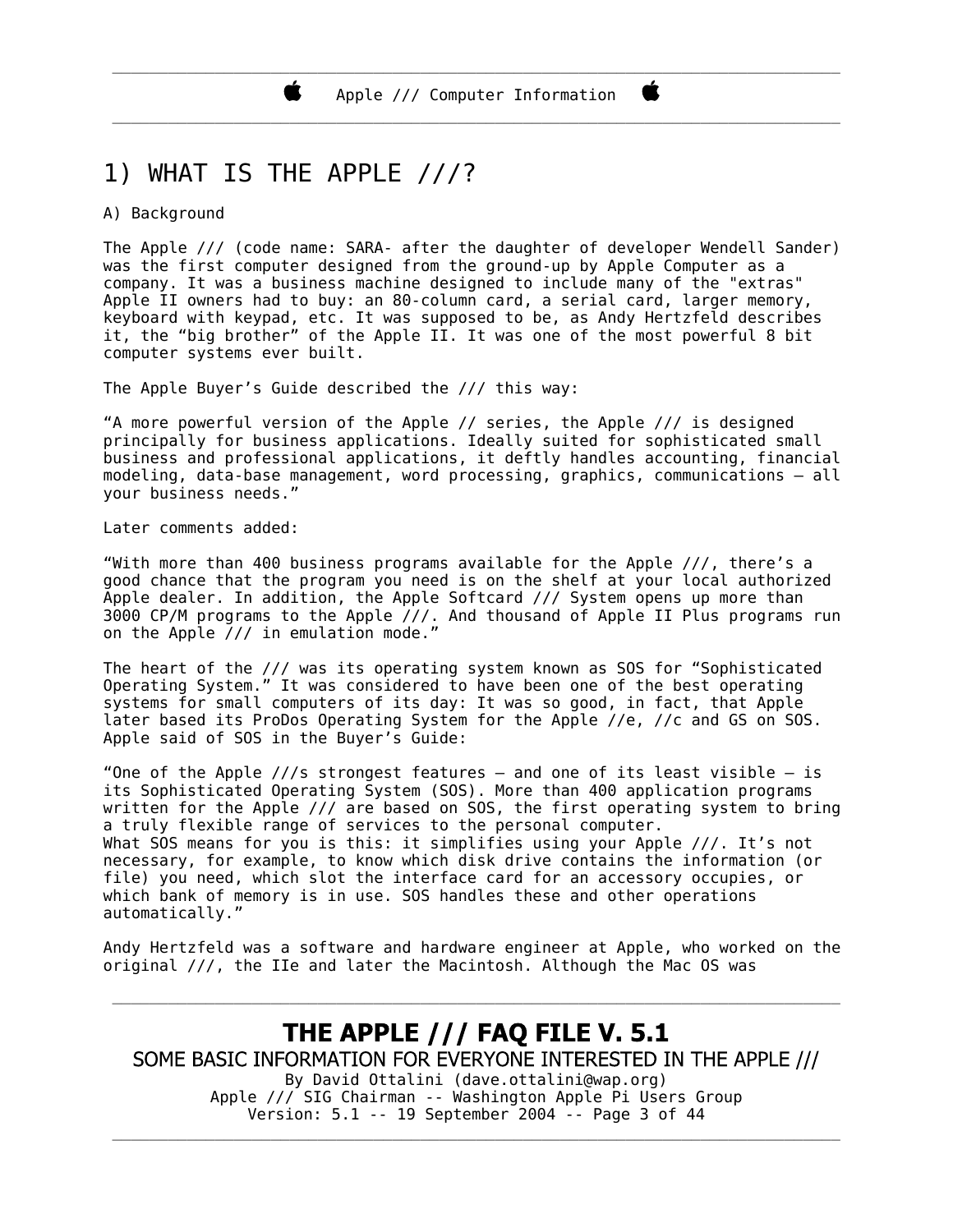Ń.

radically different from SOS, Hertzfeld says the Apple /// OS did have an impact as he worked on the Macintosh's HFS (Hierarchical Filing System). In a 1987 interview with Dave Ottalini, Hertzfeld said:

"I did the Macintosh Operating System and I was very familiar with the Apple  $\frac{1}{1}$  and especially in the I/O system of the Macintosh, I was influenced by the Apple /// operating system."

Dr. Wendell Sander, the father of the Apple ///, told Ottalini it was nothing less than "one of the most professional and best done" operating systems: "The /// software was exceptional. It really set the standard. Even to some extent the MS-DOS was, if you look closely at it, many of the concepts that were developed in SOS were carried through in MS-DOS. So it really has to be rated as a very important event in software for micros because it was the first really solid operating system. I still think it is probably one of the most professional and best done. That is in the sense of being able to get modules in and out of it and adapt to it and add to it and expand on it, SOS is still probably better than any of the popular operating systems on micros. So, that's certainly true that it set a standard."

Steve Wozniak, one of Apple's three founders, also had high praise for SOS. He told BYTE Magazine in December 1984: "I think [SOS] is the finest operating system on any microcomputer ever."

B) Development

Apple's great success with the Apple II was fraught with a lack of confidence. There were fears the public would grow tired of it and that competitors would bring out more powerful machines that were considered more suitable for a business environment. Thus the idea for a successor to the II took hold and Dr. Sander, who had been working on Apple II projects, was tapped to design the ///. His design team included Walt Broedner, John MacDougall and Dan Kottke who did the prototypes.

Software design was handled by a number of people, including:

| Bruce Daniels<br>J R "Dick" Huston<br>Tom Root | initial software system<br>SOS file system designer,<br>console device driver |
|------------------------------------------------|-------------------------------------------------------------------------------|
|                                                |                                                                               |
| Rick Auricchio                                 | SOS, device drivers,                                                          |
| Stephen Smith                                  | mouse device driver                                                           |
| Bob Etheredge                                  | S <sub>0</sub> S                                                              |
| Bob Martin                                     | S <sub>0</sub> S                                                              |
| Donn Denman                                    | Apple /// Business BASIC                                                      |
| Al Hoffman                                     | Apple /// Pascal                                                              |
|                                                |                                                                               |

Work began in late 1978, but Sander soon ran into trouble thanks to hardware and software concerns, as well as Apple's inability to really decide what they

\_\_\_\_\_\_\_\_\_\_\_\_\_\_\_\_\_\_\_\_\_\_\_\_\_\_\_\_\_\_\_\_\_\_\_\_\_\_\_\_\_\_\_\_\_\_\_\_\_\_\_\_\_\_\_\_\_\_\_\_\_\_\_\_\_\_\_\_\_\_\_\_\_\_\_\_\_\_

**THE APPLE /// FAQ FILE V. 5.1** SOME BASIC INFORMATION FOR EVERYONE INTERESTED IN THE APPLE /// By David Ottalini (dave.ottalini@wap.org) Apple /// SIG Chairman -- Washington Apple Pi Users Group Version: 5.1 -- 19 September 2004 -- Page 4 of 44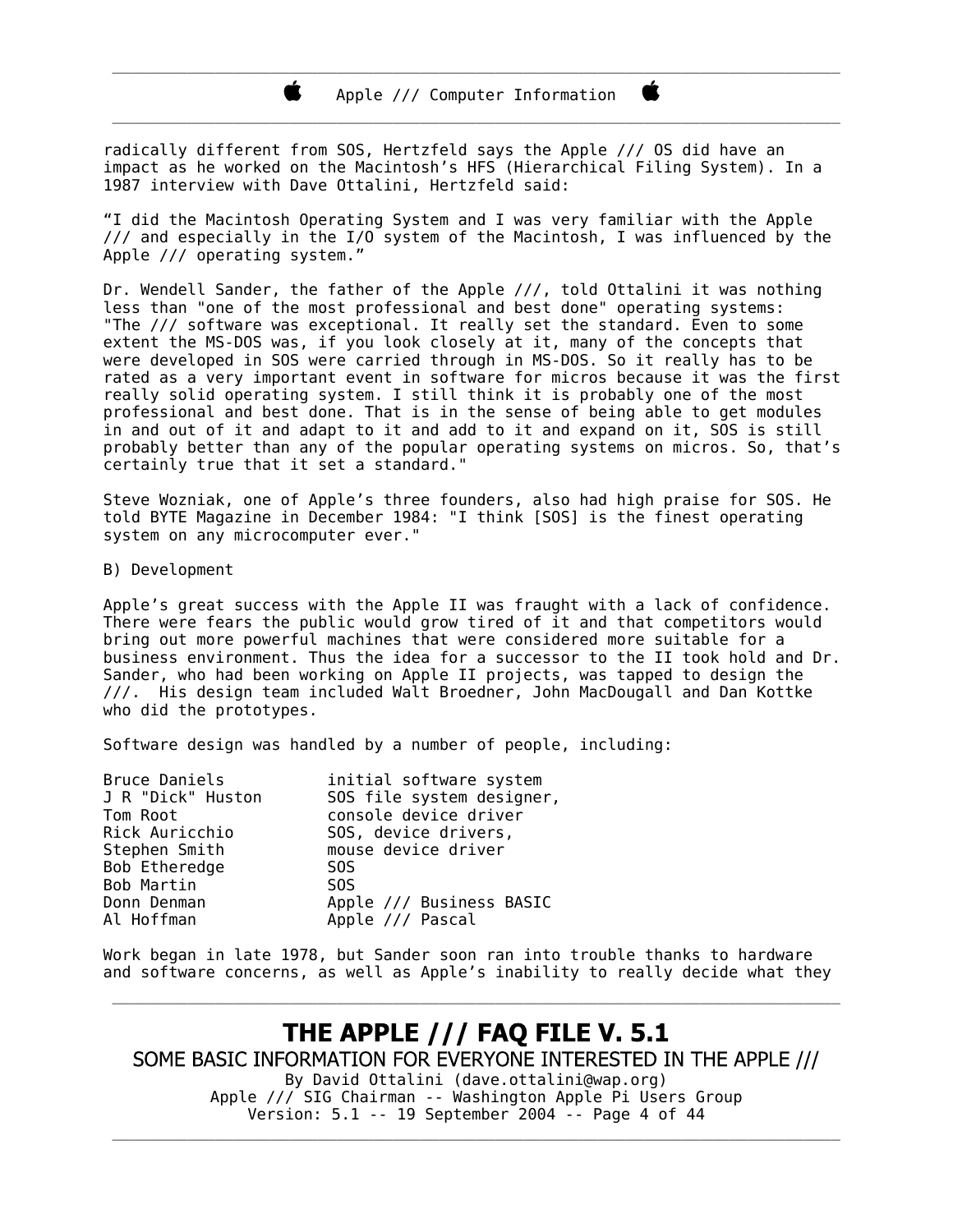#### \_\_\_\_\_\_\_\_\_\_\_\_\_\_\_\_\_\_\_\_\_\_\_\_\_\_\_\_\_\_\_\_\_\_\_\_\_\_\_\_\_\_\_\_\_\_\_\_\_\_\_\_\_\_\_\_\_\_\_\_\_\_\_\_\_\_\_\_\_\_\_\_\_\_\_\_\_\_ Apple /// Computer Information \_\_\_\_\_\_\_\_\_\_\_\_\_\_\_\_\_\_\_\_\_\_\_\_\_\_\_\_\_\_\_\_\_\_\_\_\_\_\_\_\_\_\_\_\_\_\_\_\_\_\_\_\_\_\_\_\_\_\_\_\_\_\_\_\_\_\_\_\_\_\_\_\_\_\_\_\_\_

Ë

wanted the /// to be. As West of Eden's author, Tom Rose writes, "Everyone had a wish list." The /// was to "represent an attempt to correct or add most of the capabilities missing from the Apple II" (Apple's Bruce Daniels memo of June 14, 1979). It had to access more memory, provide better graphics, offer a real keyboard capable of upper and lower case, and a new OS. It also had to be backwards compatible with the II. That forced Sander and his team to design the /// using the Apple II CPU and make many other compatibility concessions that would not have been necessary otherwise.

Also on the hardware side, Sander had to contend with Steve Jobs' edict that there be no fan and an upcoming FCC edict that computers must be shielded to prevent radio interference. The final solution was an all-in one case that basically was a giant heat sink and RF shield. An automotive engine foundry got the contract to manufacture the ///'s aluminum case.

This led to major problems. Since the case had no flexibility, the motherboard could only be a certain size with little room for growth. The memory card had to be piggybacked on top of the motherboard since there was no room anywhere else.

> (For more on the ///'s design challenges see: www.landsnail.com/apple/local/design/apple3.html)

History of computer design: Apple III

Apple had reached outside of the small number of hobbyists on which other companies focused to attract the growing home and school markets. At the same time, the Apple II remained the most popular hobby computer because of its open architecture - "an entire subindustry" emerged to add functionality to the Apple II via its many expansion ports (Moore, 68). To add to its great success, Apple began designing a computer specifically for businesses in 1978. Unlike Wozniak's Apple II, the Apple III was designed by committee, features continually being added by the many engineers and marketers involved. Apparently no one doubted the machines' success. One engineer, Richard Jordan, recalled the atmosphere around the Apple III design, saying, "As Apple's stock price took off, we all felt like geniuses, even though most of us had nothing to do with the Apple II . . . Pretty soon, we figured that it was impossible for us to fail, no matter what we did" (Kunkel, 16). When the Apple III belatedly appeared in September 1980, it failed, not just commercially, but literally. With too many components causing electrical shorts, it reportedly had a nearly 100% failure rate (Smarte, 381).

The failure of the Apple III began with the design of its case. Jerry Manock and a contracted industrial designer, Dean Hovey, completed the basic design for the case before its circuitry was

\_\_\_\_\_\_\_\_\_\_\_\_\_\_\_\_\_\_\_\_\_\_\_\_\_\_\_\_\_\_\_\_\_\_\_\_\_\_\_\_\_\_\_\_\_\_\_\_\_\_\_\_\_\_\_\_\_\_\_\_\_\_\_\_\_\_\_\_\_\_\_\_\_\_\_\_\_\_

#### **THE APPLE /// FAQ FILE V. 5.1** SOME BASIC INFORMATION FOR EVERYONE INTERESTED IN THE APPLE /// By David Ottalini (dave.ottalini@wap.org) Apple /// SIG Chairman -- Washington Apple Pi Users Group Version: 5.1 -- 19 September 2004 -- Page 5 of 44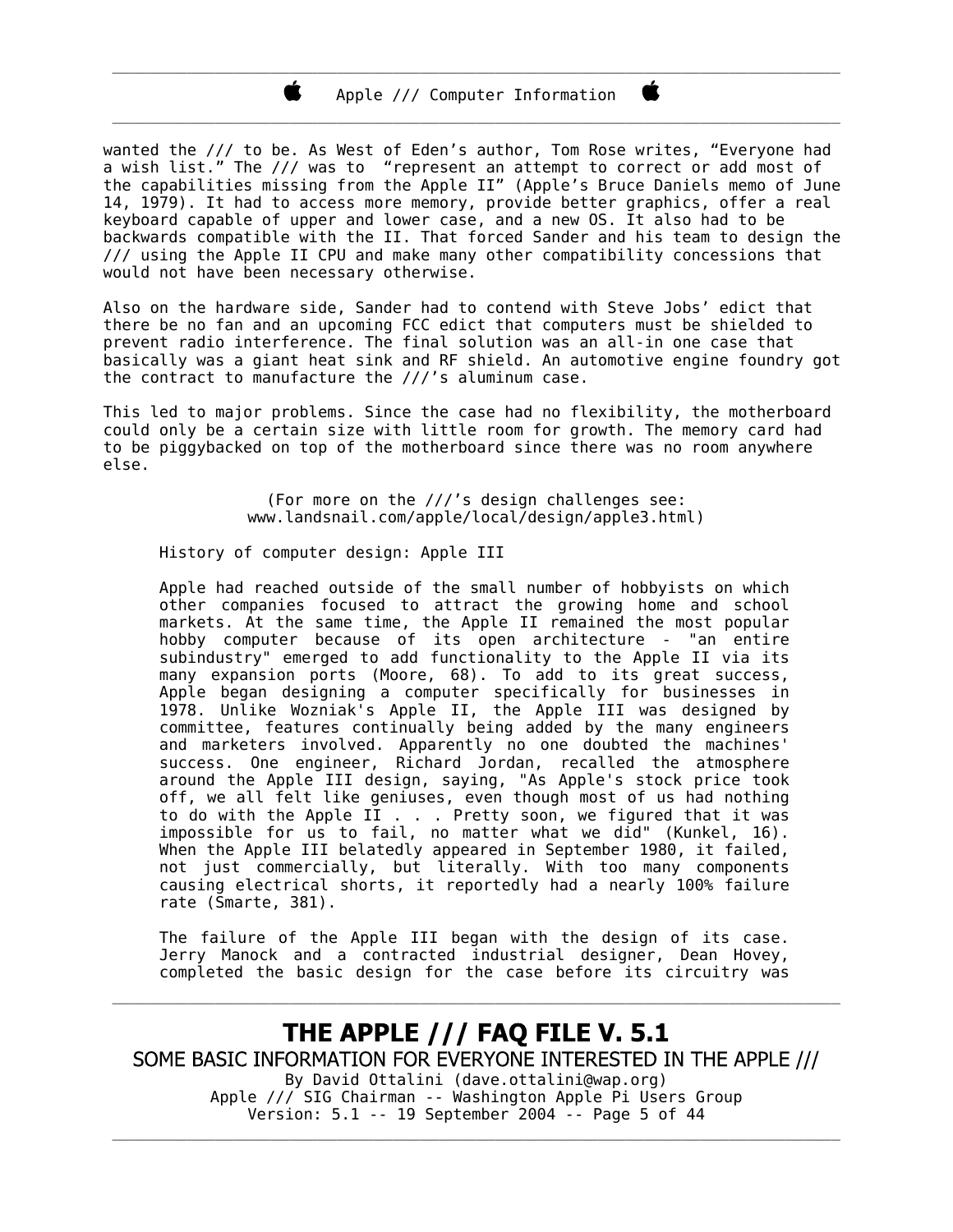Apple /// Computer Information \_\_\_\_\_\_\_\_\_\_\_\_\_\_\_\_\_\_\_\_\_\_\_\_\_\_\_\_\_\_\_\_\_\_\_\_\_\_\_\_\_\_\_\_\_\_\_\_\_\_\_\_\_\_\_\_\_\_\_\_\_\_\_\_\_\_\_\_\_\_\_\_\_\_\_\_\_\_

\_\_\_\_\_\_\_\_\_\_\_\_\_\_\_\_\_\_\_\_\_\_\_\_\_\_\_\_\_\_\_\_\_\_\_\_\_\_\_\_\_\_\_\_\_\_\_\_\_\_\_\_\_\_\_\_\_\_\_\_\_\_\_\_\_\_\_\_\_\_\_\_\_\_\_\_\_\_

Ë

complete. Late changes made by another Apple designer, Bill Dresselhaus, would be superficial, so that the design of the electronics wasshaped by an existing form. This illustrates the then unique importance placed by Apple on the physical appearance of its machines; Apple valued case design enough to contradict the practice of the hobby market from which it had emerged by subordinating the elegance of electronics to that of its enclosure. FCC guidelines for electromagnetic shielding not yet available, Manock and Hovey designed an aluminum chassis for the interior of the case, using space requirements initially given by engineers. As features grew, this chassis, already cast, became increasingly crowded. Steve Jobs insisted, as he had done with the Apple II, that the Apple III be an appliance. To Jobs, this meant that there would be no fan to dissipate the heat generated from its densely packed components; he considered the noise of a fan to be industrial and "inelegant" (Kunkel, 16). Though the Apple III design was improved in 1981 and again in 1983, when it was renamed the Apple III+, it sold very poorly and was finally discontinued in 1985.

Though it ironically led to its own failure through its perceived importance, the Apple III case successfully expresses the adaptation of the Apple II style to a business environment. The keyboard appears as a separate unit in front of the computer itself. This separation would quickly emerge as a standard characteristic for computers designed for business. Without the integrated keyboard, the Apple III seems more boxy than the Apple II, but it is also not as long. Its front bezel is angled up towards the user, elevated about the keyboard in a gesture that facilitates and encourages interaction with its integrated floppy drive. The corners on both the computer and the keyboard share the 45-degree chamfers that Manock had used for the Apple II, and the same placement of the name badge and identical beige plastic help reinforce the impression that the Apple III is a less frivolous but close relative to its predecessor.

We've talked about the emulation issues. In that June 1979 memo, Daniels talked about software development for the ///. He said that it would include an "Apple II emulation mode (that) provides an architecture that is as close to the current Apple II as feasible so that its software will run with "little or no" modification. Unfortunately, it may not have been clear at that point that the hardware design forced on Sander and his team would not only doom emulation mode to a shadow of what Daniels said was needed (or thought would be part of the design), but would also guarantee it would be difficult for the  $//$  to survive in the marketplace.

As it turned out, not only would full emulation have been very expensive to provide on the software side, but it would also have required a number of

#### **THE APPLE /// FAQ FILE V. 5.1** SOME BASIC INFORMATION FOR EVERYONE INTERESTED IN THE APPLE /// By David Ottalini (dave.ottalini@wap.org) Apple /// SIG Chairman -- Washington Apple Pi Users Group Version: 5.1 -- 19 September 2004 -- Page 6 of 44

\_\_\_\_\_\_\_\_\_\_\_\_\_\_\_\_\_\_\_\_\_\_\_\_\_\_\_\_\_\_\_\_\_\_\_\_\_\_\_\_\_\_\_\_\_\_\_\_\_\_\_\_\_\_\_\_\_\_\_\_\_\_\_\_\_\_\_\_\_\_\_\_\_\_\_\_\_\_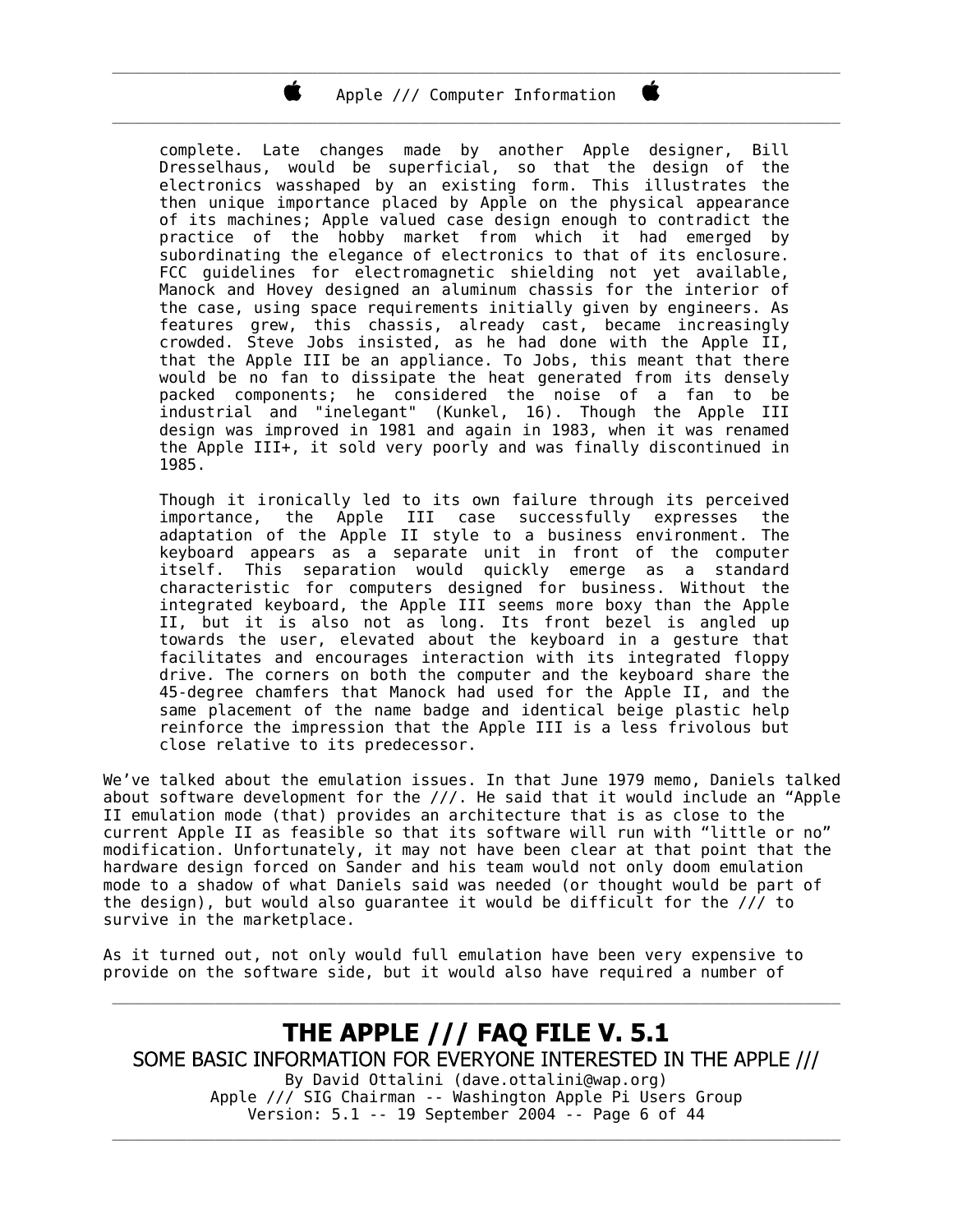#### Apple /// Computer Information \_\_\_\_\_\_\_\_\_\_\_\_\_\_\_\_\_\_\_\_\_\_\_\_\_\_\_\_\_\_\_\_\_\_\_\_\_\_\_\_\_\_\_\_\_\_\_\_\_\_\_\_\_\_\_\_\_\_\_\_\_\_\_\_\_\_\_\_\_\_\_\_\_\_\_\_\_\_

\_\_\_\_\_\_\_\_\_\_\_\_\_\_\_\_\_\_\_\_\_\_\_\_\_\_\_\_\_\_\_\_\_\_\_\_\_\_\_\_\_\_\_\_\_\_\_\_\_\_\_\_\_\_\_\_\_\_\_\_\_\_\_\_\_\_\_\_\_\_\_\_\_\_\_\_\_\_

Ë

additional chips on the motherboard that did not have the space for them (Titan later was able to fully emulate the Iie with two plug-in cards!). As a result, Sara was stuck running Apple II+ programs, it was not 100% compatible and emulation mode was not easy to use. An internal memo by Apple Engineer Bob Etheredge in 1981 admitted that "emulation mode has cost the company several man years in development, testing and support, and has severely handicapped the Apple ///'s hardware design, e.g. choice of processor, i/o mapping, video capability, etc."

#### C) Introduction Problems

Few developers came on board at the beginning - they were too busy working on Apple II products, SOS 1.0 was developer unfriendly and Apple did little to ensure there would be new software packages to start despite that 1979 memo which specifically said "the software for this system will be critical to impact and success of this product."

Another major problem was that Dr. Sander and his team were under orders to get the  $//$  out the door quickly thanks to continued concerns about the Apple II's sustainability. Dr. Sander told Washington Apple Pi's Dave Ottalini in a 1986 interview that that was a big mistake:

"It was probably introduced into the marketplace six to nine months too early largely because there was a great worry within Apple for a long time that the Apple II's demise was just around the corner. I think maybe they've learned the Apple II's demise is not just around the corner! There was this concern that "Wow, if we don't get this thing out next month, Apple II sales are liable to go down and we're really dead, we're in big trouble. So there was probably too much push to get it out.

The Apple /// was officially introduced at the National Computer Conference in May 1980. Because the machine was never properly tested, there were immediate problems when shipments of SARA started in the fall. The ///s would work for a short time – and fail.

The ///'s prototype developer – Dan Kottke - told David Craig in December 2002 about one of the serious problems Apple had not anticipated. Craig's notes indicate:

(There was) only one serious problem, (a) mechanical connection with the III memory board that became faulty after a short period of use. Memory was implemented as a daughter board, which attached to the motherboard via two connectors (many pins each, single sided). Connectors were not gold, so when heated within a closed case they became corroded and did not transmit signals correctly. Memory signals governed the whole system timing. The fix was to use double sided gold connectors that mechanically fit better and did not corrode. The problem not noticed in the III development laboratory since systems did not

THE APPLE /// FAQ FILE V. 5.1 SOME BASIC INFORMATION FOR EVERYONE INTERESTED IN THE APPLE /// By David Ottalini (dave.ottalini@wap.org) Apple /// SIG Chairman -- Washington Apple Pi Users Group Version: 5.1 -- 19 September 2004 -- Page 7 of 44

\_\_\_\_\_\_\_\_\_\_\_\_\_\_\_\_\_\_\_\_\_\_\_\_\_\_\_\_\_\_\_\_\_\_\_\_\_\_\_\_\_\_\_\_\_\_\_\_\_\_\_\_\_\_\_\_\_\_\_\_\_\_\_\_\_\_\_\_\_\_\_\_\_\_\_\_\_\_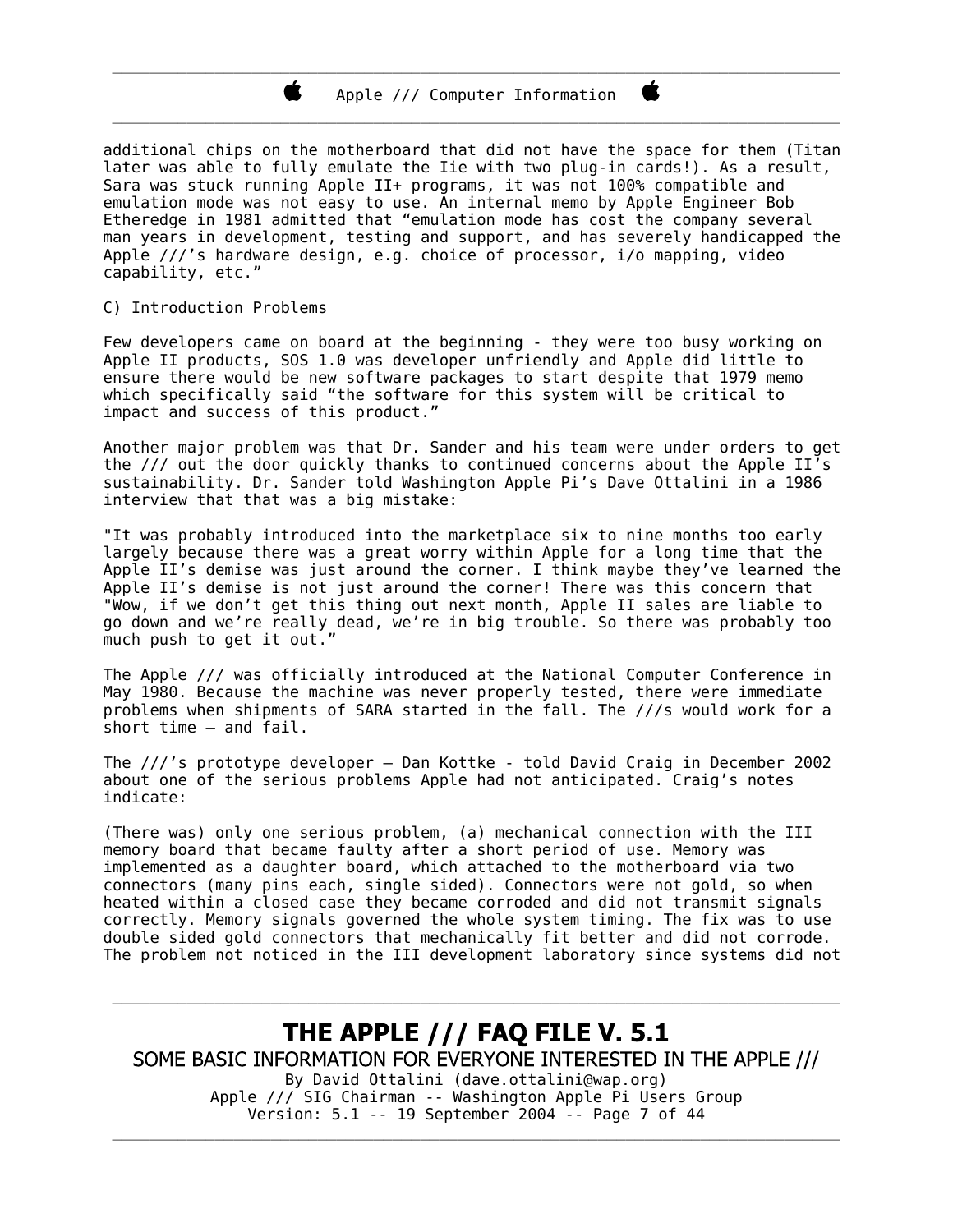have cases and there was minimal heat build-up generated. Systems run continuously the whole day.

Heat was not just a problem affecting the memory card. It turned out the chips on the motherboard would pop out during shipping or pop out of their sockets after only a few hours of on and off use (heating and cooling caused the chips to literally wiggle out of their sockets). This led to the famous "two-inch drop" where owners would pick their machine up and drop it two inches to reseat the chips.

And there were other problems - a promised built-in clock/calendar chip did not work and there was very little software (people complained "I spent \$4000+ and got Visicalc and a paperweight!")

This was a disaster, since the /// was the "next generation" replacement for the II that was supposed to be a machine businesses could use. Apple had to do something quickly so it replaced every main circuit ("mother") board. (In fact, Apple's policy through June, 1981 was immediate replacement - no questions asked.)

The problems hurt Apple's reputation (although the II continued to drive sales) and the company scrambled to turn things around. By December 1981, Apple "reintroduced" the Apple /// -- a revamped system with all or most of the serious problems gone. But the damage had already been done. The IBM PC was introduced in August 1981 - between the introduction of the original /// and the "fixed" ///. The PC did not meet immediate acceptance but it was helped along by the ///'s problems and IBM's name in the business world.

As 1983 began, Apple was starting to concentrate on its new Lisa computer and the Macintosh was in development – pulling away development funds. Something had to be done with the  $//$ . Dave Fradin, the last Apple /// product manager told David Craig in May 2003 what happened:

"In early 1983 Del Yocum, who was head of manufacturing, was bothered by making only a few thousand  $//s$  compared to making xx, xxx IIs per month. He ignored that the /// was 6x more profitable than a II. So off to Pajaro Dunes near Monterey, California and the executive committee killed the product line without consulting with the new (two weeks) /// product manager (me) or division manager.

A couple of weeks later Sculley called me into his office along with Ida Cole, Joe Graziano and Yocum and said they had \$20 million in /// parts spread around the world and wanted to know what "we" should do about it. I said, "What do you mean 'we' paleface?" recalling the old Tonto and Lone Ranger story. I told him I couldn't sell ///s because I had no authority to move the product. He asked what we should do and I recommended a separate profit and loss center with the authority to get things done. He said make a proposal and 15 of us

**THE APPLE /// FAQ FILE V. 5.1** SOME BASIC INFORMATION FOR EVERYONE INTERESTED IN THE APPLE /// By David Ottalini (dave.ottalini@wap.org) Apple /// SIG Chairman -- Washington Apple Pi Users Group Version: 5.1 -- 19 September 2004 -- Page 8 of 44

\_\_\_\_\_\_\_\_\_\_\_\_\_\_\_\_\_\_\_\_\_\_\_\_\_\_\_\_\_\_\_\_\_\_\_\_\_\_\_\_\_\_\_\_\_\_\_\_\_\_\_\_\_\_\_\_\_\_\_\_\_\_\_\_\_\_\_\_\_\_\_\_\_\_\_\_\_\_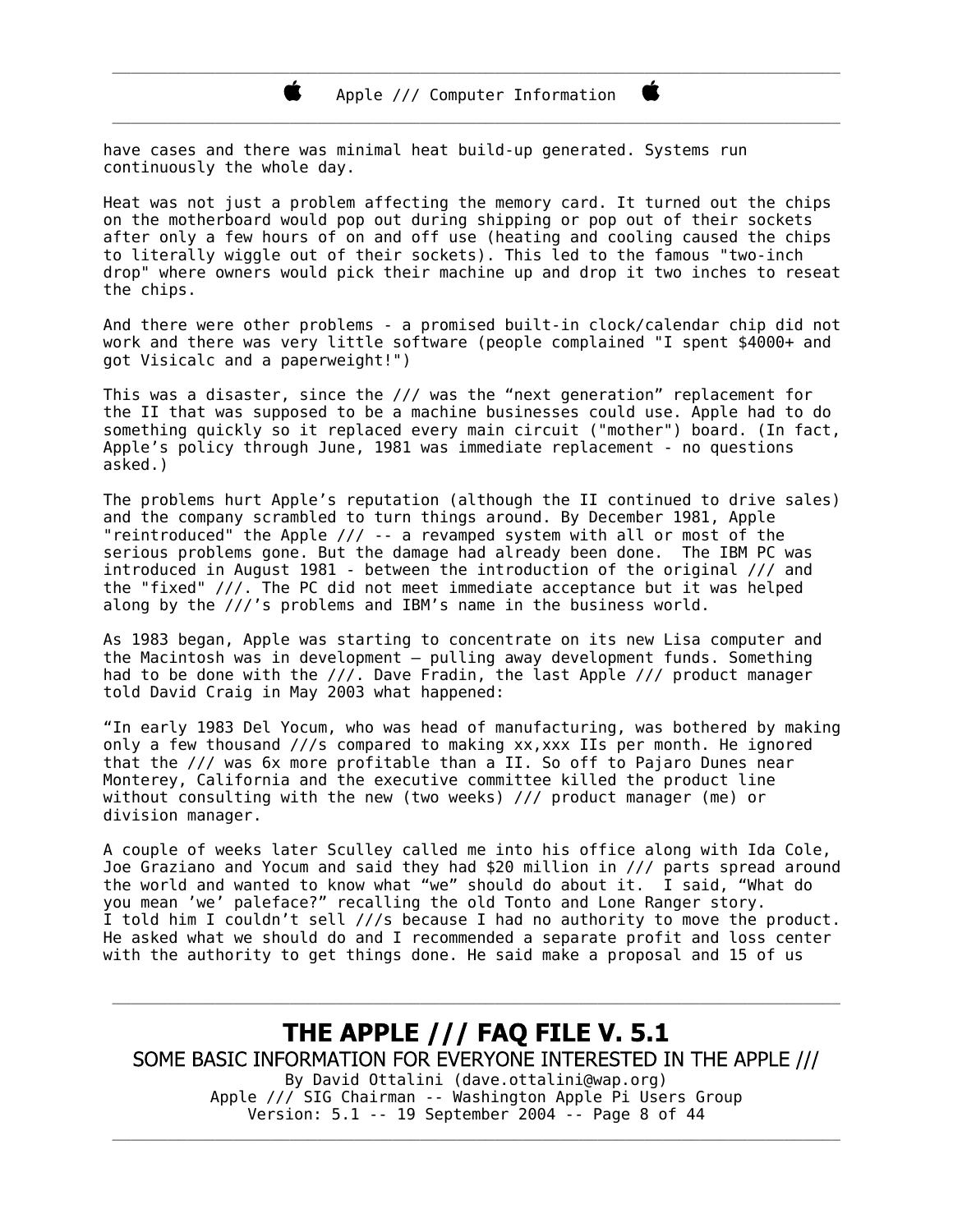went off and wrote an 80-page business plan, which was presented to the Executive Committee on July 15, 1983.

Later that month Ken Zerbe asked me to head up a separate division. We sold an additional \$60 million in product, transitioned the 500 developers to Mac and I think preserved the value of the buyer's investment."

The ///'s official end came on April 24, 1984 – when Fradin wrote a memo to his staff saying:

"While the Apple /// is an excellent business computer, it is a generally accepted view by Apple's product managers that Apple can best serve the future needs of our business customers by expanding the Apple II and Apple 32 [Lisa and Macintosh | product families, and by concentrating future development, marketing and sales efforts on these products. Therefore, we have decided that no future product development efforts shall be initiated and undertaken for the Apple /// product line, effective immediately."

Apple removed the Apple /// line from its product list in September 1985.

Fradin says a total of 75,000 ///s were sold all together (other sources say 85,000). He told David Craig some of the other reasons that helped doom the computer:

"Part of the problem was that the /// was Steve Job's bastard child. He was the VP of product development in 1980 when it was introduced with chips that slipped out in shipping and without an operating system. SOS was not really usable for programming until early '83.

Second, as forward looking as Jobs' is, he did not want any competition in the market place for his beloved Mac. He thought the Mac was a business machine even though when it was introduced it did not have a second floppy drive, a hard disk, a letter quality printer, no accounting (package) and the largest program one could run was 10KB.

When confronted with the plans to market the Mac as a business computer and lacking the key elements, Sculley's response to the Personal Computer Systems division wide meeting was "we will market with mirrors." Mirror-based marketing worked so well that in January 1985 Mac sales dropped to 4 units, 1500 Apple employees lost their jobs and Jobs was gone a few months later."

Apple co-founder Steve Wozniak had his own take on why the /// was essentially doomed from the start. In an on-line conference dated 16 October 1983 for the CompuServe MAUG discussion group, Wozniak wrote:

"We expanded to a 2 product company with the /// and one of the downfalls was that we were too smart. We knew the proper ways to do all sorts of things and we didn't allow hackers to do things their own random ways. I feel we were

#### THE APPLE /// FAQ FILE V. 5.1 SOME BASIC INFORMATION FOR EVERYONE INTERESTED IN THE APPLE /// By David Ottalini (dave.ottalini@wap.org) Apple /// SIG Chairman -- Washington Apple Pi Users Group Version: 5.1 -- 19 September 2004 -- Page 9 of 44

\_\_\_\_\_\_\_\_\_\_\_\_\_\_\_\_\_\_\_\_\_\_\_\_\_\_\_\_\_\_\_\_\_\_\_\_\_\_\_\_\_\_\_\_\_\_\_\_\_\_\_\_\_\_\_\_\_\_\_\_\_\_\_\_\_\_\_\_\_\_\_\_\_\_\_\_\_\_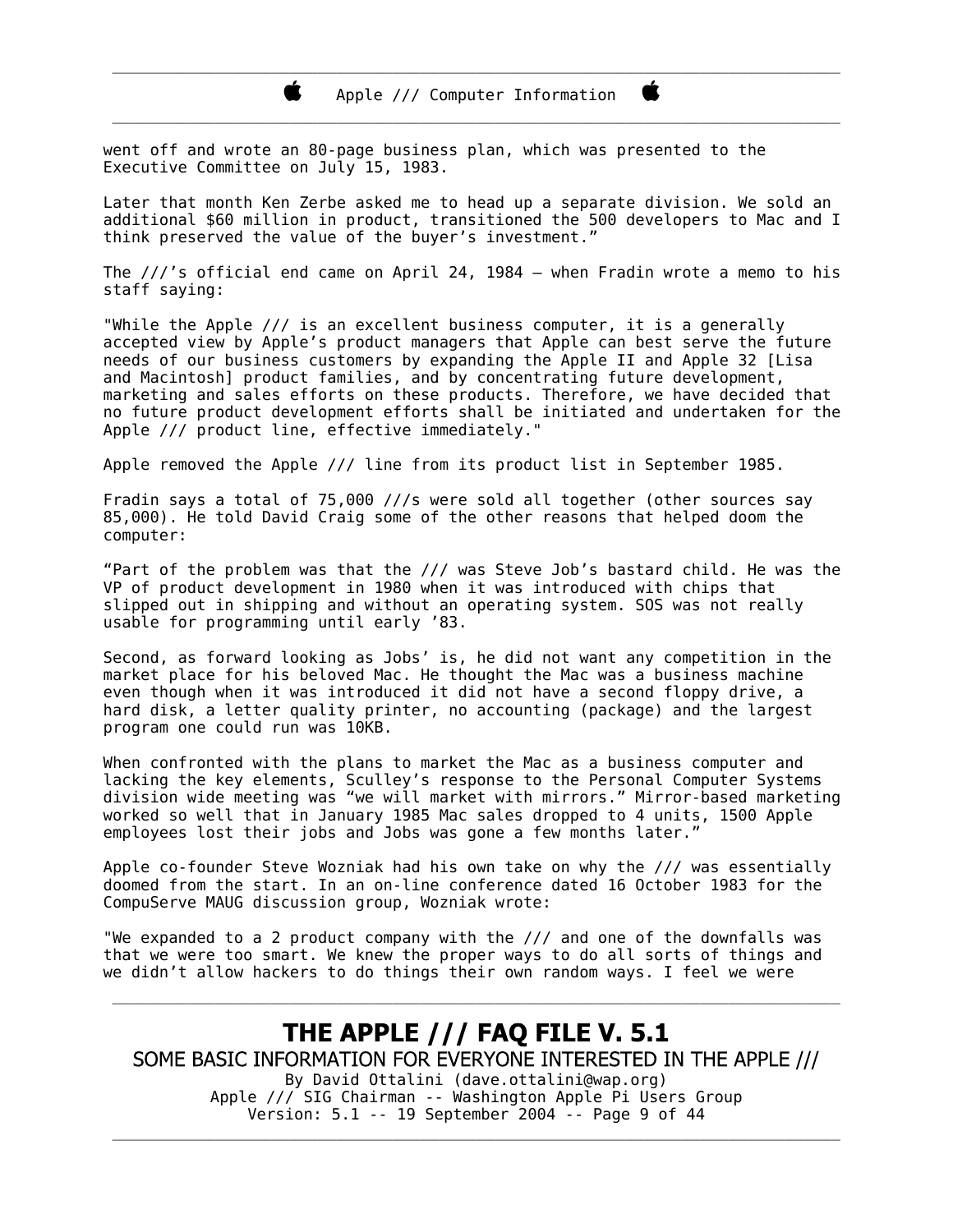wrong to believe in our 'religion', users should only use a good product (like SOS) if its better than their application, not because the company (Apple) feels only one way is right. It's a good lesson to learn. The /// is still difficult to find out how to do your own thing on."

In that December, 1984 Byte article he added (somewhat bitterly):

"When we came out with the Apple III, the engineering staff canceled every Apple II engineering program that was ongoing, in expectation of the Apple III's success. Every single one was canceled. We really perceived that the Apple II would not last six months. So the company was almost all Apple III people, and we worked for years after that to try and tell the world how good the Apple III was, because we knew. There is a lot to somebody's perception or image of a machine and how good it is. How many of my friends have them? How many people in the world have them? The Apple III was a failure the first year as a product - it had a bad image. When you give a bad first impression, you can go for five years trying to overcome it.

It was unfortunate the way things worked out, because we probably put \$100 million in advertising, promotion, and research and development into a product that was 3 percent of our revenues. In that same time frame, think what we could have done to improve the Apple II, or how much could have been done by Apple to give us products in IBM<sup>3</sup> s market."

With the /// gone, it was left up to individuals, user groups like WAP, ATUNC, TAU, AUGI and others, online BBSes including Three's Company and MAUG (Micronetworked Apple Users Group) on Compuserve, as well as a small number of vendors (On Three, Pair, D.A. Datasystems and others) to keep the flame going and they did for many, many years. Development on many excellent programs  $$ commercial, shareware and public domain continued, as did some hardware devel opment. They included a 512K memory card, a replacement power supply, a new version of the OS, BOS3, new drivers, (and most recently) a new card to use CF and IDE drives.

Combined with an enduring love for this computer by a group of loyal users and hobbyists, the ///'s life was extended to the point where those who purchased the machines got their value out many times over.

**THE APPLE /// FAQ FILE V. 5.1** SOME BASIC INFORMATION FOR EVERYONE INTERESTED IN THE APPLE /// By David Ottalini (dave.ottalini@wap.org) Apple /// SIG Chairman -- Washington Apple Pi Users Group Version: 5.1 -- 19 September 2004 -- Page 10 of 44

\_\_\_\_\_\_\_\_\_\_\_\_\_\_\_\_\_\_\_\_\_\_\_\_\_\_\_\_\_\_\_\_\_\_\_\_\_\_\_\_\_\_\_\_\_\_\_\_\_\_\_\_\_\_\_\_\_\_\_\_\_\_\_\_\_\_\_\_\_\_\_\_\_\_\_\_\_\_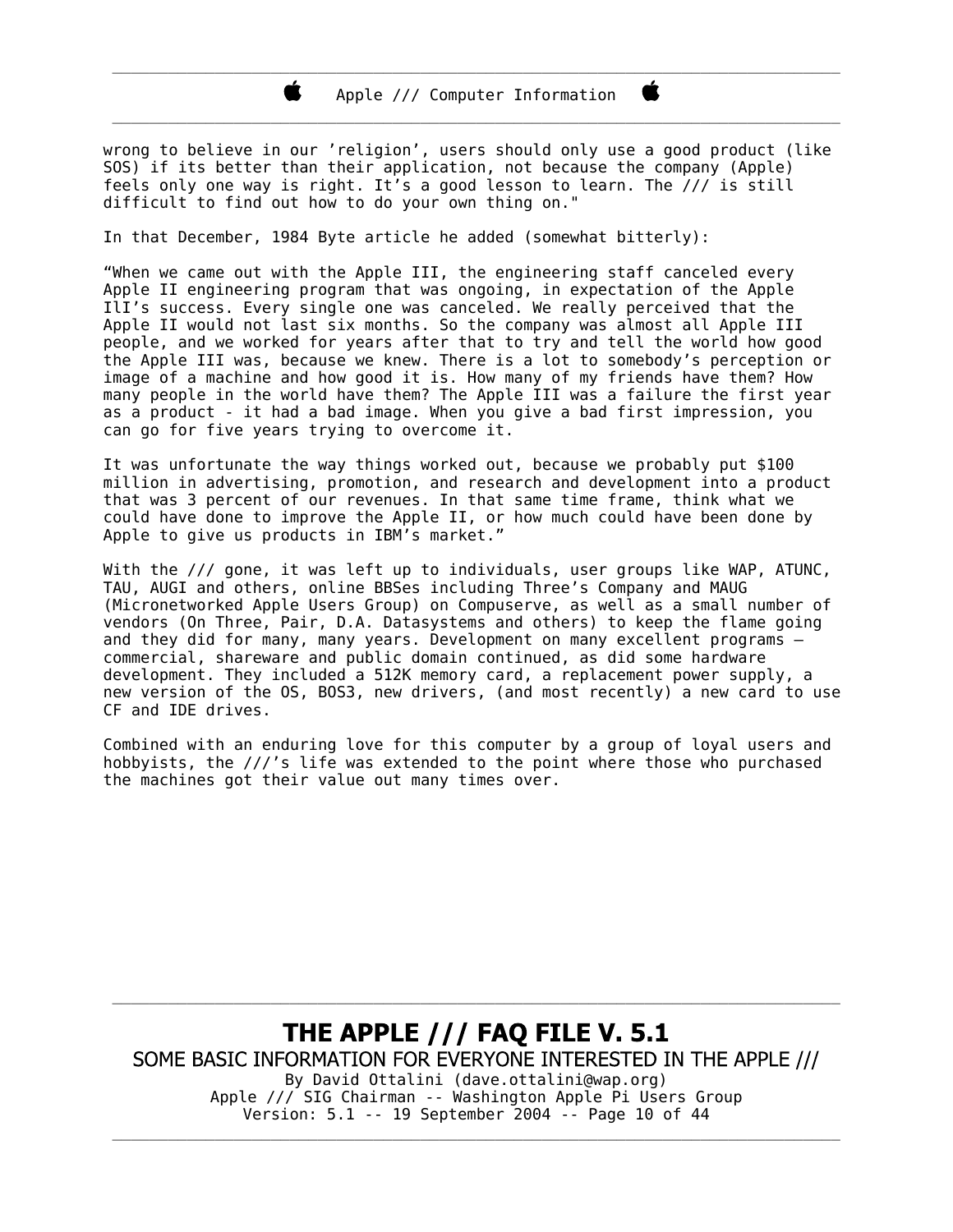Ŕ

Here's a visual timeline graph covering the Apple ///'s lifespan. Each notch represents two months.

 1980 |-<br>|-<br>|-|-<br>|-<br>|- |- <--------------- Apple /// Introduced |-<br>|-<br>|-|-<br>|-<br>|-|-<br>|-<br>|- 1981 |-<br>|-<br>|-|-<br>|-<br>|-|-<br>|-<br>|-|-<br>|-<br>|- |- <--------------- IBM PC Introduced |-1982 |- < --------------- Apple III (fixed version) |-<br>|-<br>|-|-<br>|-|-<br>|-|-<br>|-|-<br>|- 1983 |- <--------------- Lisa, Apple IIe |-<br>|-|-<br>|-|-<br>|-|-<br>|-|-<br>|- 1984 |- <--------------- Apple III+; Macintosh Introduced |- <--------------- Apple III discontinued – April 24

THE APPLE /// FAQ FILE V. 5.1 SOME BASIC INFORMATION FOR EVERYONE INTERESTED IN THE APPLE /// By David Ottalini (dave.ottalini@wap.org) Apple /// SIG Chairman -- Washington Apple Pi Users Group Version: 5.1 -- 19 September 2004 -- Page 11 of 44 \_\_\_\_\_\_\_\_\_\_\_\_\_\_\_\_\_\_\_\_\_\_\_\_\_\_\_\_\_\_\_\_\_\_\_\_\_\_\_\_\_\_\_\_\_\_\_\_\_\_\_\_\_\_\_\_\_\_\_\_\_\_\_\_\_\_\_\_\_\_\_\_\_\_\_\_\_\_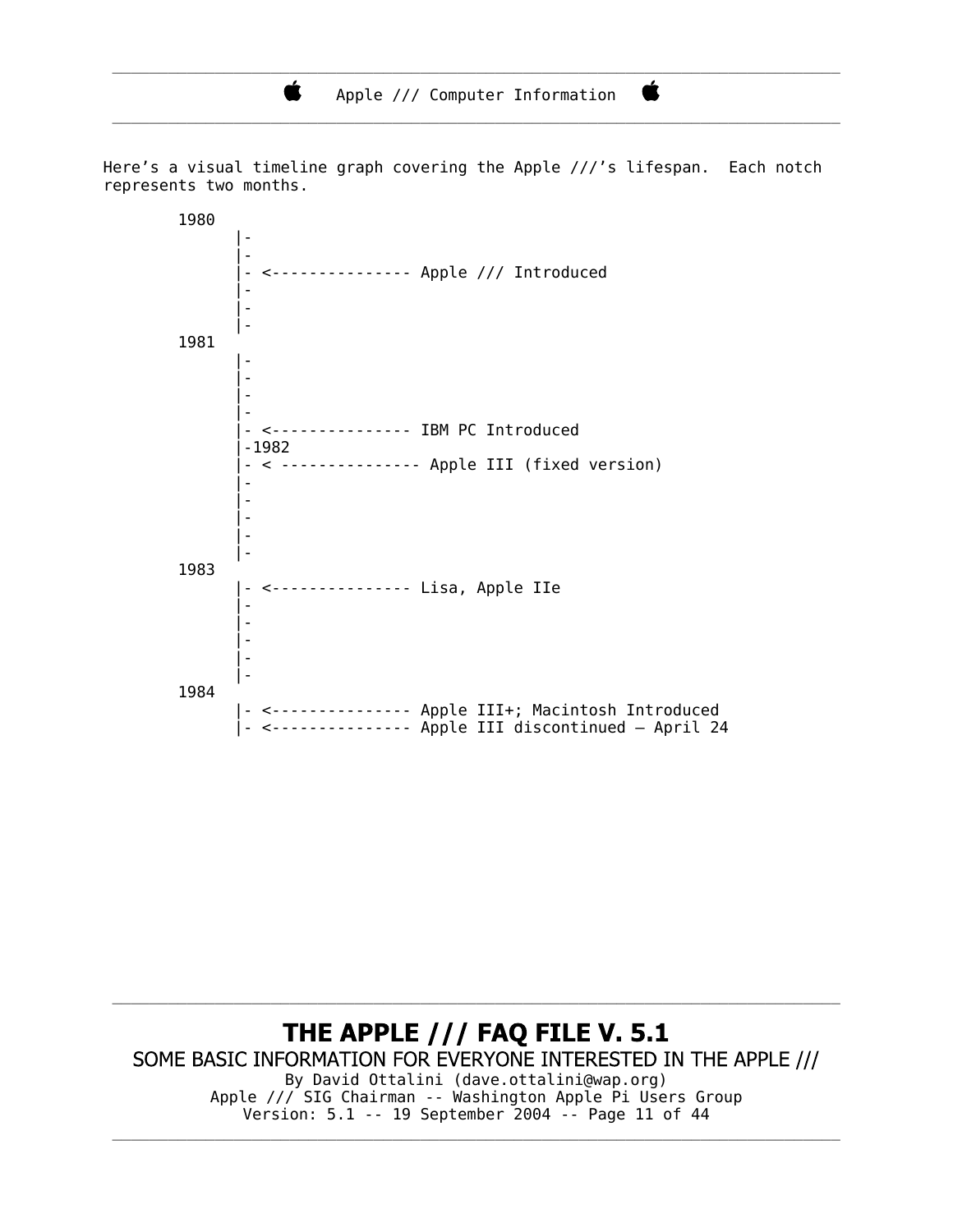\_\_\_\_\_\_\_\_\_\_\_\_\_\_\_\_\_\_\_\_\_\_\_\_\_\_\_\_\_\_\_\_\_\_\_\_\_\_\_\_\_\_\_\_\_\_\_\_\_\_\_\_\_\_\_\_\_\_\_\_\_\_\_\_\_\_\_\_\_\_\_\_\_\_\_\_\_\_

### 2) WHAT ARE THE ///'s CAPABILITIES?

Keyboard Friendliness

- 1) Arranged in a strictly traditional typewriter layout.
- $2)$  Sculptured, stepped and angled keys.

Ŕ.

- 3) Numeric keypad. Recognized differently from main keyboard.
- 4) Software definable character set. Can be used for graphics.
- 5) All characters used by programming languages.
- 6) Dedicated cursor or arrow keys.
- 7) Two-key method to boot a disk without powering on and off.
- 8) Alpha lock key. Shift locks alphabetical keys only.
- 9) The entire ASCII code.
- 10) Automatic repeat for all keys and the speed can be tripled.
- 11) Can print 224 distinct characters.
- 12) Little bumps on D, K and 5 keys for finger positioning.
- 13) Numeric keypad can be redefined into 12 special function keys.
- 14) Dvorak American simplified Keyboard available on file.
- 15) 128 byte type ahead buffer.
- 16) Many different fonts available on file.
- 17) Character set can be changed under program control at any time.
- 18) Up to 13 control keys.
- 19) Computer "ON" light.
- 20) Two system keys, Closed and Open Apple keys redefine others.
- 21) 73 total keys.

#### THE APPLE /// FAQ FILE V. 5.1 SOME BASIC INFORMATION FOR EVERYONE INTERESTED IN THE APPLE /// By David Ottalini (dave.ottalini@wap.org) Apple /// SIG Chairman -- Washington Apple Pi Users Group Version: 5.1 -- 19 September 2004 -- Page 12 of 44

\_\_\_\_\_\_\_\_\_\_\_\_\_\_\_\_\_\_\_\_\_\_\_\_\_\_\_\_\_\_\_\_\_\_\_\_\_\_\_\_\_\_\_\_\_\_\_\_\_\_\_\_\_\_\_\_\_\_\_\_\_\_\_\_\_\_\_\_\_\_\_\_\_\_\_\_\_\_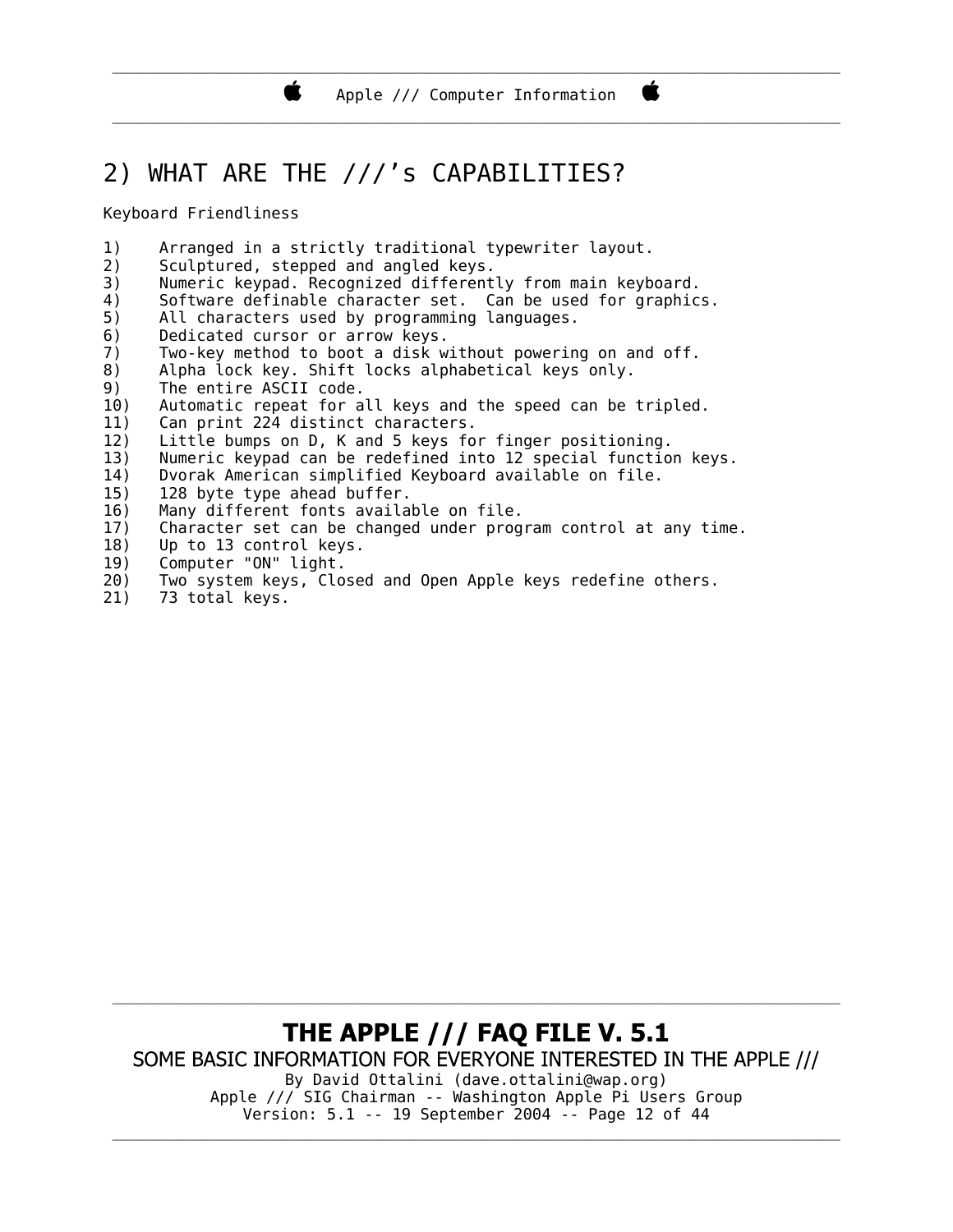Apple /// Computer Information \_\_\_\_\_\_\_\_\_\_\_\_\_\_\_\_\_\_\_\_\_\_\_\_\_\_\_\_\_\_\_\_\_\_\_\_\_\_\_\_\_\_\_\_\_\_\_\_\_\_\_\_\_\_\_\_\_\_\_\_\_\_\_\_\_\_\_\_\_\_\_\_\_\_\_\_\_\_

Ë

\_\_\_\_\_\_\_\_\_\_\_\_\_\_\_\_\_\_\_\_\_\_\_\_\_\_\_\_\_\_\_\_\_\_\_\_\_\_\_\_\_\_\_\_\_\_\_\_\_\_\_\_\_\_\_\_\_\_\_\_\_\_\_\_\_\_\_\_\_\_\_\_\_\_\_\_\_\_

### 3) WHAT ABOUT ITS BUILT-IN FEATURES?

- 1) 80 Column display.
- 2) 143K internal Disk drive.
- 3) Interface for up to 4 disk drives.

Ï.

- 4) RS232-C. Can be made to serve six devices with a T-switch.
- 5) Color: All 16 colors with 192 lines of 280 dots per line.
- 6) Graphics: 16 shades of green with 192 lines of 560 dots per line.
- 7) Sound: 64 volume settings and over seven octaves.
- 8) Speaker: Capable of speech producing quality.
- 9) Monitor ports: RGB or any video device; NTSC 80 column monocrome.
- 10) Real time clock (location 3-B on motherboard).
- 11) Two Joystick ports, A. Silentype printer can share port A.
- 12) Diagnostics in ROM.
- 13) Audio output: SOS Audio Driver can be rewritten to your needs.
- 14) Built-in security mount to prevent theft.
- 15) 256k RAM ability, 512k potential without strain.
- 16) Four expansion ports.

THE APPLE /// FAQ FILE V. 5.1 SOME BASIC INFORMATION FOR EVERYONE INTERESTED IN THE APPLE /// By David Ottalini (dave.ottalini@wap.org) Apple /// SIG Chairman -- Washington Apple Pi Users Group Version: 5.1 -- 19 September 2004 -- Page 13 of 44 \_\_\_\_\_\_\_\_\_\_\_\_\_\_\_\_\_\_\_\_\_\_\_\_\_\_\_\_\_\_\_\_\_\_\_\_\_\_\_\_\_\_\_\_\_\_\_\_\_\_\_\_\_\_\_\_\_\_\_\_\_\_\_\_\_\_\_\_\_\_\_\_\_\_\_\_\_\_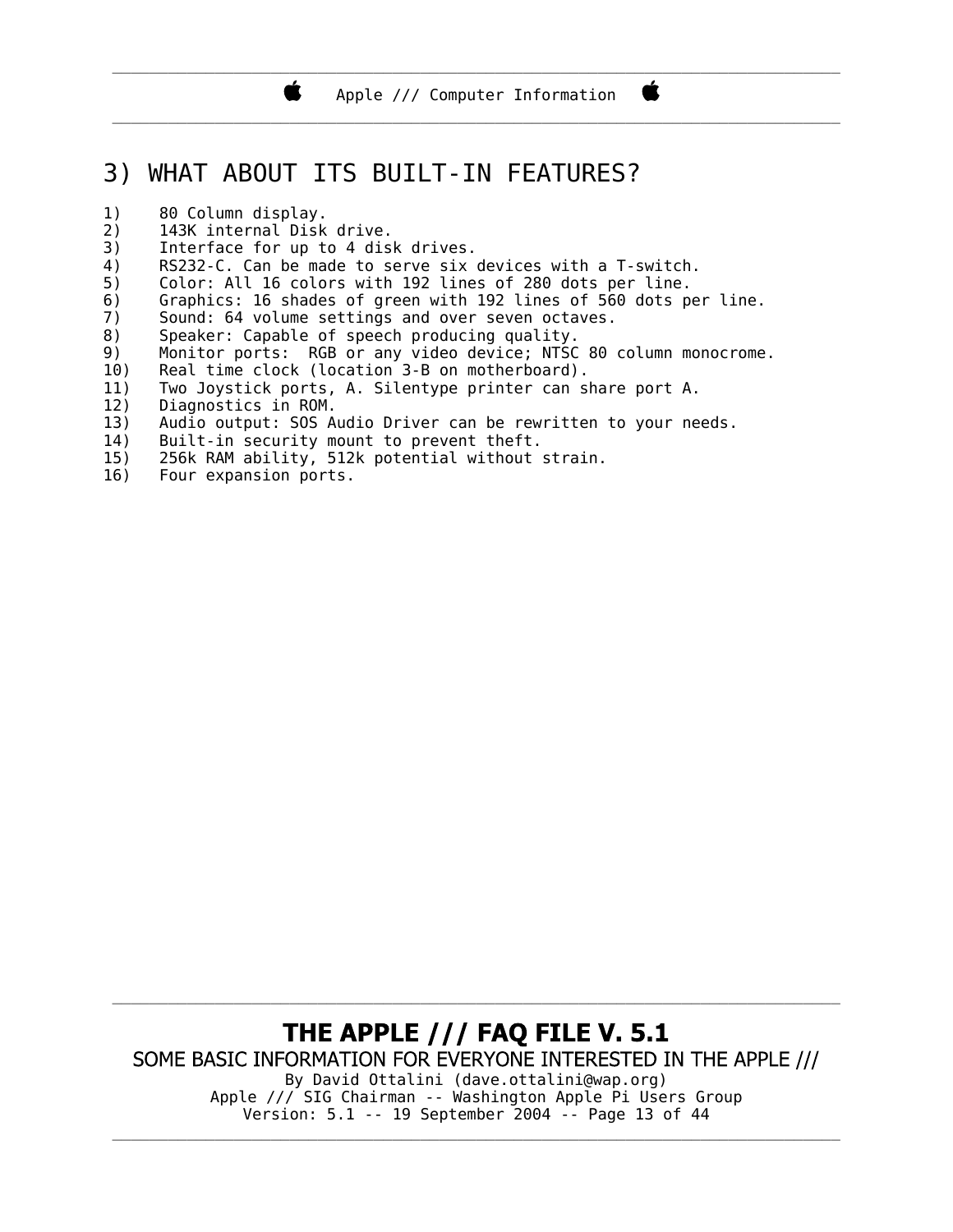### 4) WHAT ABOUT SOS - THE ///'S OPERATING SYSTEM?

- 1) First ever written to be user friendly.
- 2) Data base capabilities. Hierarchical file-structure.
- 3) Manages ALL memory locations and I/O.
- 4) One disk format for ALL allows file sharing and communication.
- 5) Able to share files with Apple //e; IIc and IIGS ProDos systems.
- 6) Easily updated without hurting existing compatibilities.
- 7) Ability to rewrite software drivers instead of changing hardware.
- 8) Will locate which drive a file is in for you.
- 9) Error proof menu system.
- 10) Automatic date/time stamping of every file.
- 11) Any destruction of data requires confirmation.
- 12) Interrupt driven.
- 13) Device-independent I/O.
- 14) Stores information using all empty space.
- 15) Programs that request printing could continue during printing.
- 16) Powerful drivers for graphics, console, audio, printer and RS232.
- 17) Programs can run 20% faster by pressing Control-5 on keypad (no video).
- 18) Uses all available memory.

David Craig Comments:

The Apple ///'s memory addressing was implemented in a very unique way. The ///'s brain was the 6502 microprocessor chip which could only address 64 KB of memory. But Apple added special circuitry to the /// so that this microprocessor could access up to 512 KB of memory. This was based on what is called "bank switching" which in effect fools the microprocessor into accessing different chunks of memory even when that memory is way beyond the normal 64 KB upper limit. The ///'s 64 KB memory was arranged into two sections with a middle section occupying 32 KB and the remainder (which itself was split) into the other 32 KB. The middle section could be replaced by up to 15 different sections or banks. This combination of 15 32 KB switched sections and one fixed section allowed the  $//$  to have access to a maximum of 512 KB of memory (i.e.  $512=32x(1+15)$ . (On Three did produce a card that provided that amount.)

Apple  $//$  applications could instruct the  $//'$ s hardware to use a specific section or bank in the variable memory area. Or, the application could use a special form of memory addressing called "extended addressing" which allowed the program to read or write a byte from any section or bank regardless of whether that section or bank was active. For example, a program could be running in bank 4 of memory and it could read byte number 1000 from bank 7 without doing any special "bank switching" operations. This "extended addressing" made the /// a very unique machine for its time.

**THE APPLE /// FAQ FILE V. 5.1** SOME BASIC INFORMATION FOR EVERYONE INTERESTED IN THE APPLE /// By David Ottalini (dave.ottalini@wap.org) Apple /// SIG Chairman -- Washington Apple Pi Users Group Version: 5.1 -- 19 September 2004 -- Page 14 of 44

\_\_\_\_\_\_\_\_\_\_\_\_\_\_\_\_\_\_\_\_\_\_\_\_\_\_\_\_\_\_\_\_\_\_\_\_\_\_\_\_\_\_\_\_\_\_\_\_\_\_\_\_\_\_\_\_\_\_\_\_\_\_\_\_\_\_\_\_\_\_\_\_\_\_\_\_\_\_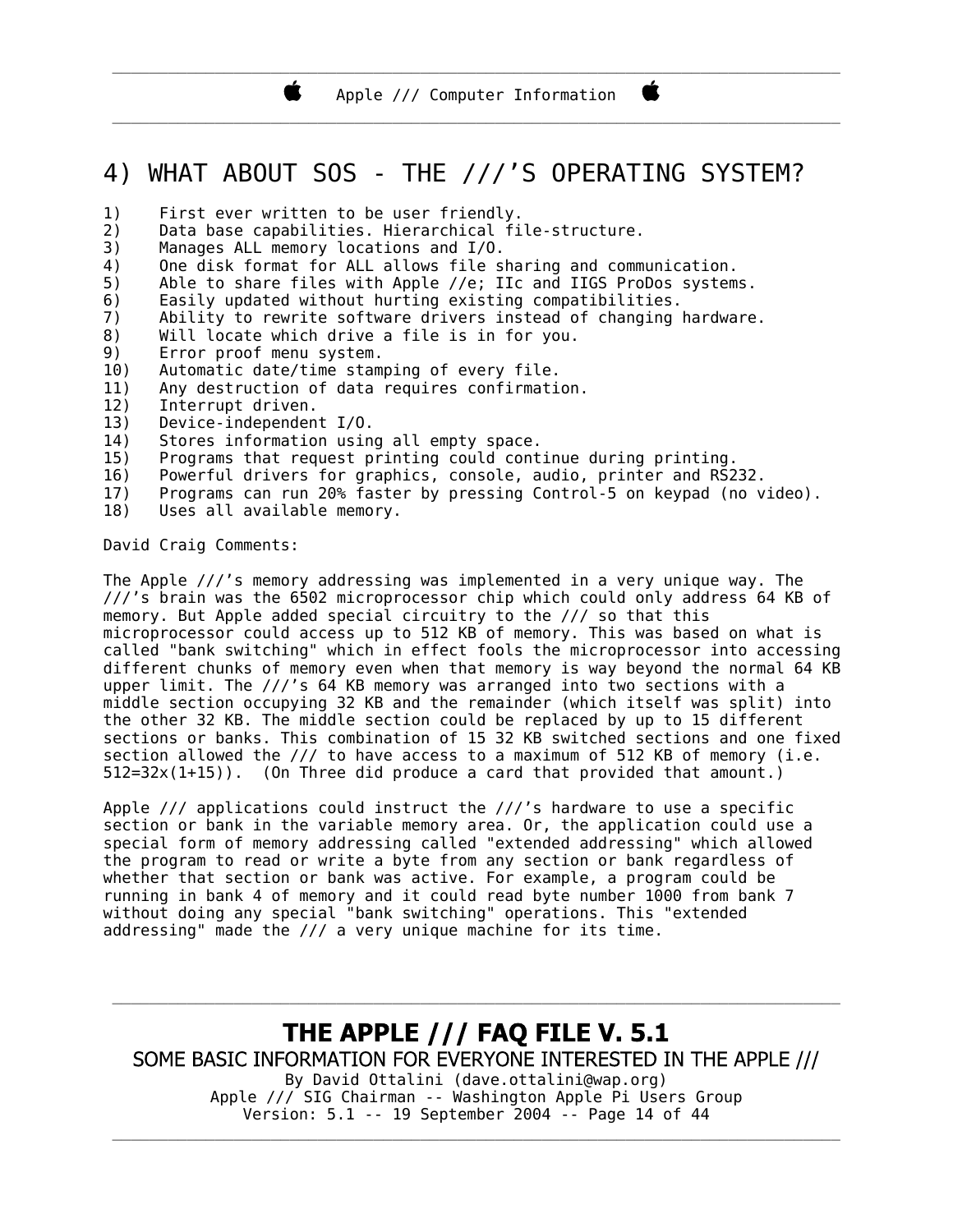Ŕ.

\_\_\_\_\_\_\_\_\_\_\_\_\_\_\_\_\_\_\_\_\_\_\_\_\_\_\_\_\_\_\_\_\_\_\_\_\_\_\_\_\_\_\_\_\_\_\_\_\_\_\_\_\_\_\_\_\_\_\_\_\_\_\_\_\_\_\_\_\_\_\_\_\_\_\_\_\_\_

Ë

As for the ///'s microprocessor clock speed, applications could control this. The speed could be set to either 1 MHz or 2 MHz. Normal  $\frac{1}{\sqrt{2}}$  operations were done with the clock running at 2 MHz so these operations would run as fast as possible. But when peripheral devices needed to be accessed, the application had to set the clock speed to 1 MHz. This was necessary since the  $\frac{\partial}{\partial t}$ 's peripheral input/output system was based on the Apple II computer's input/output system which ran at 1 MHz.

#### THE APPLE /// FAQ FILE V. 5.1 SOME BASIC INFORMATION FOR EVERYONE INTERESTED IN THE APPLE /// By David Ottalini (dave.ottalini@wap.org) Apple /// SIG Chairman -- Washington Apple Pi Users Group Version: 5.1 -- 19 September 2004 -- Page 15 of 44

\_\_\_\_\_\_\_\_\_\_\_\_\_\_\_\_\_\_\_\_\_\_\_\_\_\_\_\_\_\_\_\_\_\_\_\_\_\_\_\_\_\_\_\_\_\_\_\_\_\_\_\_\_\_\_\_\_\_\_\_\_\_\_\_\_\_\_\_\_\_\_\_\_\_\_\_\_\_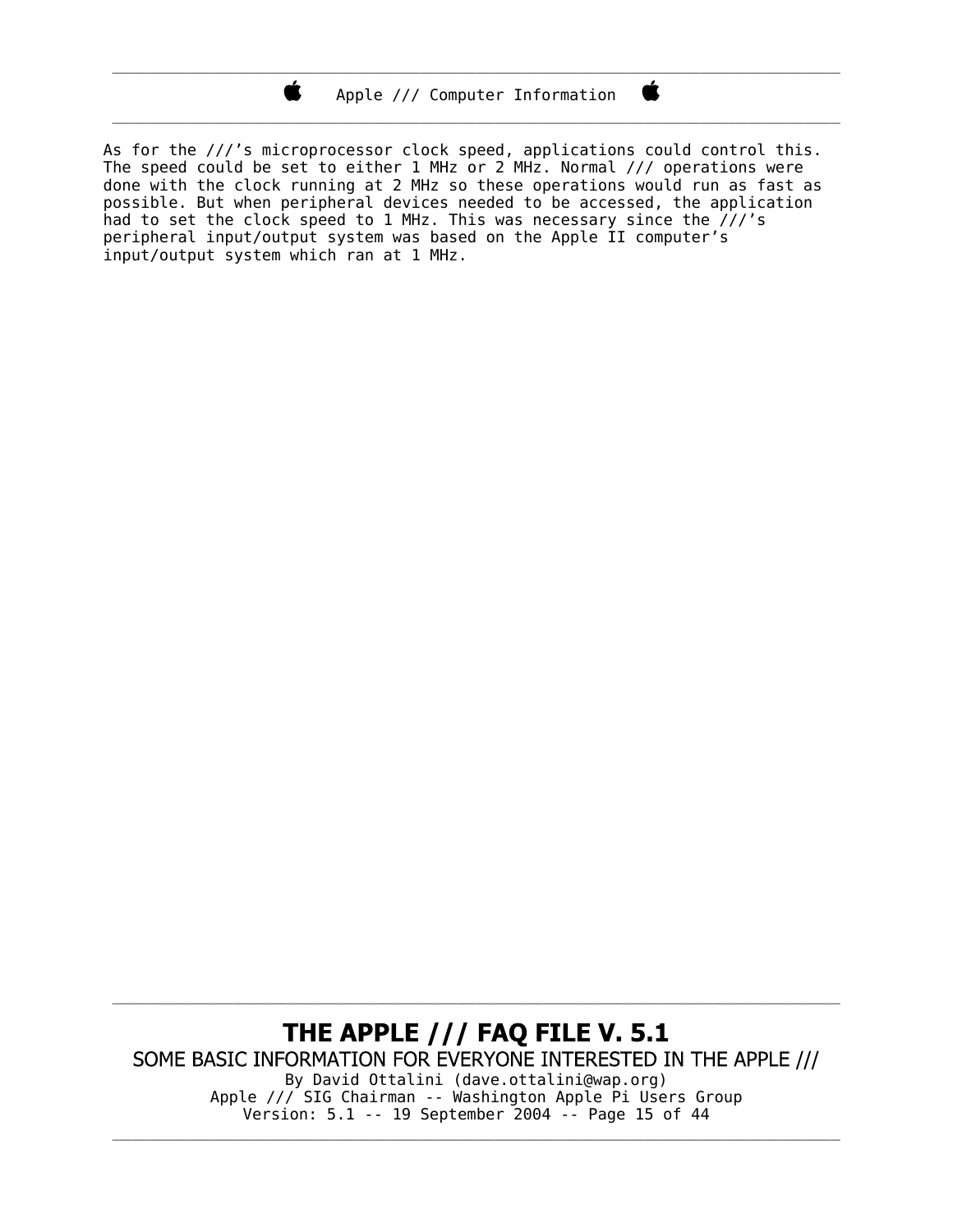\_\_\_\_\_\_\_\_\_\_\_\_\_\_\_\_\_\_\_\_\_\_\_\_\_\_\_\_\_\_\_\_\_\_\_\_\_\_\_\_\_\_\_\_\_\_\_\_\_\_\_\_\_\_\_\_\_\_\_\_\_\_\_\_\_\_\_\_\_\_\_\_\_\_\_\_\_\_

C

### 5) IS MY APPLE /// STILL USEFUL TODAY?

Ï.

The Apple /// is now a collectors item. For its time, it was an excellent textbased computer with software that allowed it to do many basic (and some amazing) computing chores. It still has one of the best keyboards ever made for a computer. It can do basic word processing, spread sheet work, some graphics and even email on the Internet. For collectors, it is still a fun machine to have in a collection. Some still use them and WAP, for instance, continues to use a /// to support its PD library. In fact, users all over the world continue to buy disks, so someone is still turning our SARA on occasionally. Look to eBay or other auction site for sellers. They are out there. In fact, you can still find new software in shrinkwrap if you look! Amazingly, there are folks still writing drivers for such things as the Apple II CFIDE card (see below) and even Profile emulators.

THE APPLE /// FAQ FILE V. 5.1 SOME BASIC INFORMATION FOR EVERYONE INTERESTED IN THE APPLE /// By David Ottalini (dave.ottalini@wap.org) Apple /// SIG Chairman -- Washington Apple Pi Users Group Version: 5.1 -- 19 September 2004 -- Page 16 of 44 \_\_\_\_\_\_\_\_\_\_\_\_\_\_\_\_\_\_\_\_\_\_\_\_\_\_\_\_\_\_\_\_\_\_\_\_\_\_\_\_\_\_\_\_\_\_\_\_\_\_\_\_\_\_\_\_\_\_\_\_\_\_\_\_\_\_\_\_\_\_\_\_\_\_\_\_\_\_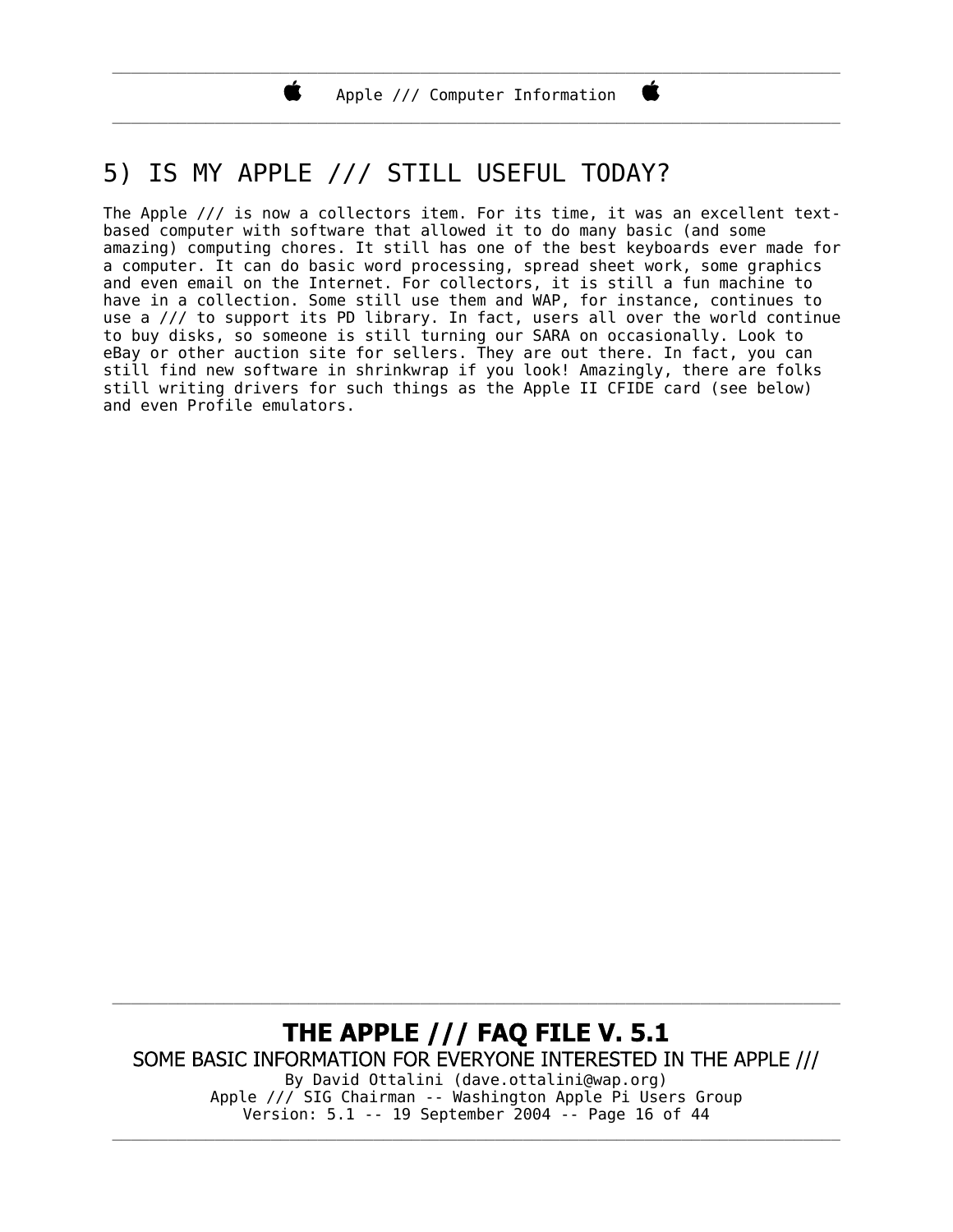\_\_\_\_\_\_\_\_\_\_\_\_\_\_\_\_\_\_\_\_\_\_\_\_\_\_\_\_\_\_\_\_\_\_\_\_\_\_\_\_\_\_\_\_\_\_\_\_\_\_\_\_\_\_\_\_\_\_\_\_\_\_\_\_\_\_\_\_\_\_\_\_\_\_\_\_\_\_ Apple /// Computer Information \_\_\_\_\_\_\_\_\_\_\_\_\_\_\_\_\_\_\_\_\_\_\_\_\_\_\_\_\_\_\_\_\_\_\_\_\_\_\_\_\_\_\_\_\_\_\_\_\_\_\_\_\_\_\_\_\_\_\_\_\_\_\_\_\_\_\_\_\_\_\_\_\_\_\_\_\_\_

Ë

### 6) WHAT OTHER HARDWARE/SOFTWARE DO I NEED TO MAKE MY /// A COMPLETE SYSTEM?

a) A second 5.25 inch disk drive. It speeds up your work considerably, makes it easier to load and save data, etc. The /// can also use the: 1.4 MB Apple II Superdrive and 800k Unidisk (using Apple // interface cards and On Three drivers) and many hard disks (Profiles and SCSI). On Three sold a Universal SCSI driver from On Three in 1996 that, with the proper interface card, gave /// users access to the Syquest EZ Drive and just about all SCSI-based hard drives (one notable exception is the Iomega ZIP Drive). Pascal programmers should use a Profile or 4 disk drives.

b) System Utilities disk. This program lets you copy files, format disks and configure your SOS.Driver file (WAP PD disk 3UTL-02).

c) /// EZ Pieces. This is an excellent integrated software program that is easy to learn and use. Its files are also compatible with the Apple // version called AppleWorks. (3APL-07)

d) Printer. The kind is up to you within certain limits. You can run a printer off of the RS232 port in the back of the /// or by using a Serial or Parallel card you plug into one of the four slots internally. To connect your serial printer to the /// you will need what is called a Null-Modem cable. Local computer dealers and national chains like Radio Shack used to sell them. These days you'll need to check with your local user group or a company like Sun Remarketing that still sells Apple II parts. Ebay or other online reseller is also a viable source of older serial or parallel printers. You will also need specific device drivers you have to install in your SOS.DRIVER file using System Utilities. WAP has a disk full of /// drivers (3SYS-07). The /// can print to laserprinters (with serial ports) as well as dot matrix printers, but does not have access to inkjet printers (no drivers!).

e) A surge protector to prevent electrical surges from destroying your machine.

f) Dust cover to help keep things clean.

#### **THE APPLE /// FAQ FILE V. 5.1** SOME BASIC INFORMATION FOR EVERYONE INTERESTED IN THE APPLE /// By David Ottalini (dave.ottalini@wap.org) Apple /// SIG Chairman -- Washington Apple Pi Users Group Version: 5.1 -- 19 September 2004 -- Page 17 of 44

\_\_\_\_\_\_\_\_\_\_\_\_\_\_\_\_\_\_\_\_\_\_\_\_\_\_\_\_\_\_\_\_\_\_\_\_\_\_\_\_\_\_\_\_\_\_\_\_\_\_\_\_\_\_\_\_\_\_\_\_\_\_\_\_\_\_\_\_\_\_\_\_\_\_\_\_\_\_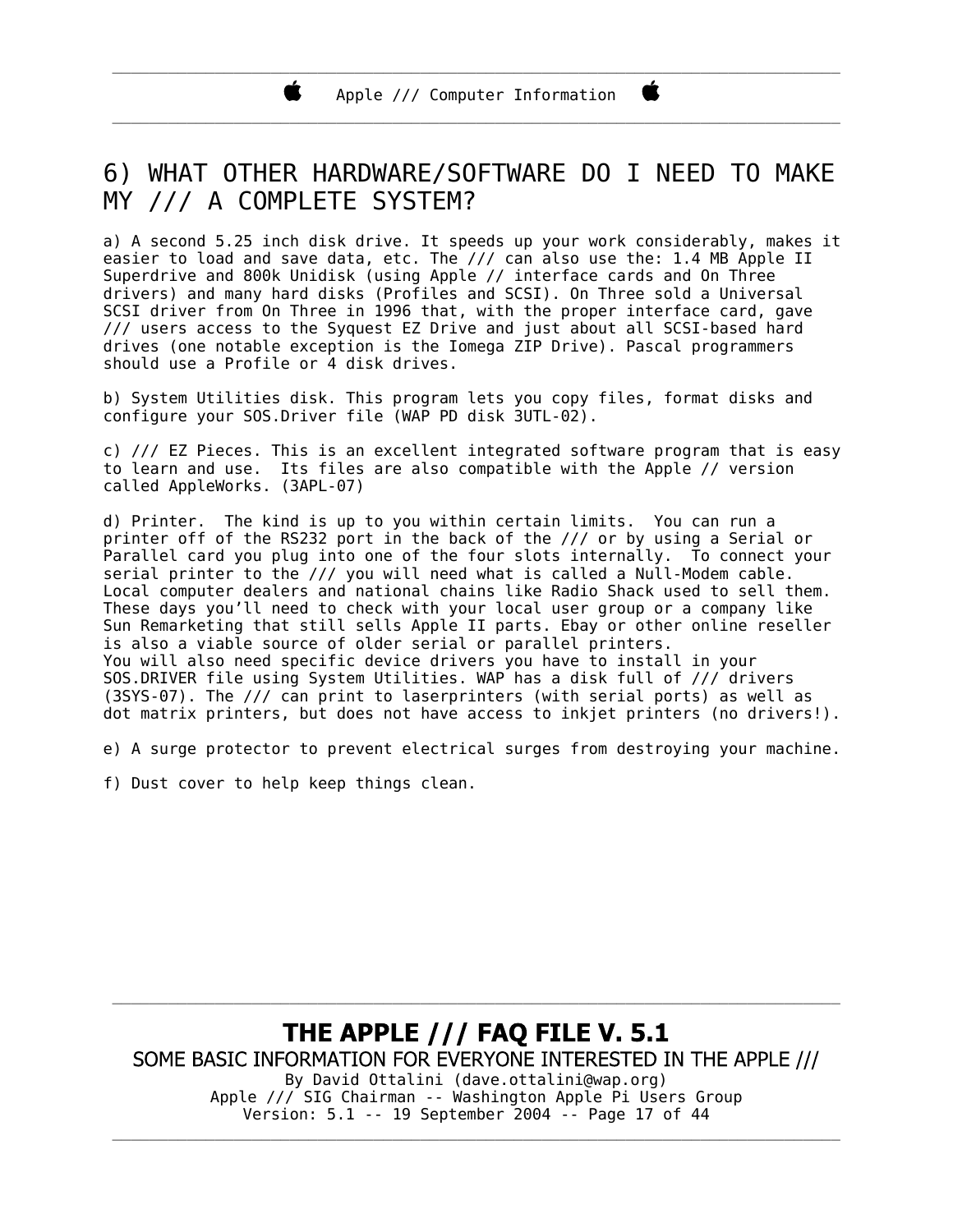\_\_\_\_\_\_\_\_\_\_\_\_\_\_\_\_\_\_\_\_\_\_\_\_\_\_\_\_\_\_\_\_\_\_\_\_\_\_\_\_\_\_\_\_\_\_\_\_\_\_\_\_\_\_\_\_\_\_\_\_\_\_\_\_\_\_\_\_\_\_\_\_\_\_\_\_\_\_ Apple /// Computer Information \_\_\_\_\_\_\_\_\_\_\_\_\_\_\_\_\_\_\_\_\_\_\_\_\_\_\_\_\_\_\_\_\_\_\_\_\_\_\_\_\_\_\_\_\_\_\_\_\_\_\_\_\_\_\_\_\_\_\_\_\_\_\_\_\_\_\_\_\_\_\_\_\_\_\_\_\_\_

Ë

### 7) WHAT'S THIS ABOUT "SOS"?

As mentioned earlier, the Apple /// uses an operating system called SOS, or Sophisticated Operating System. It is entirely ram-based. That means every time you load an application, it loads the operating system as well. You will find three files on all program disks: SOS Kernel; SOS Interp and SOS Driver. The KERNEL is the operating system itself. You want to make sure you have the latest version: 1.3. You can tell what version you have when you boot up. You will see a message that tells you the version along with the Apple copyright. You can get an auto-upgrade disk from WAP – ask for disk 3SYS-01. Check Apple's SOS data sheet from March 1982 for a good overview of the OS – titled Apple /// Sophisticated Operating System.

The INTERP file is the language the program uses or it may be the program itself. Applewriter, Basic and Pascal are examples of SOS.Interp files you will find. Finally, the DRIVER file (SOS. Driver) contains the drivers that enable the /// to talk with your printer, disk drives, modem and hard disk properly. At the minimum you will need the console driver, called ". Console" and you might find others: ".Printer" to drive your printer; ".RS232" operates the RS232 port or a serial card for telecommunications; ".Audio" lets your /// beep and play music to you; ".Grafix" is the graphics driver. There are many more. You install these using the System Configuration Program on the System Utilities disk. In most instances, you want to make sure you have the 1.3 versions of the drivers installed (WAP /// SIG SOS Drivers PD disk: 3SYS-07)

There were four total versions of SOS:

- 1.0 October, 1980
- 1.1 September, 1981
- 1.2 January, 1982
- 1.3 November, 1982

**THE APPLE /// FAQ FILE V. 5.1** SOME BASIC INFORMATION FOR EVERYONE INTERESTED IN THE APPLE /// By David Ottalini (dave.ottalini@wap.org) Apple /// SIG Chairman -- Washington Apple Pi Users Group Version: 5.1 -- 19 September 2004 -- Page 18 of 44 \_\_\_\_\_\_\_\_\_\_\_\_\_\_\_\_\_\_\_\_\_\_\_\_\_\_\_\_\_\_\_\_\_\_\_\_\_\_\_\_\_\_\_\_\_\_\_\_\_\_\_\_\_\_\_\_\_\_\_\_\_\_\_\_\_\_\_\_\_\_\_\_\_\_\_\_\_\_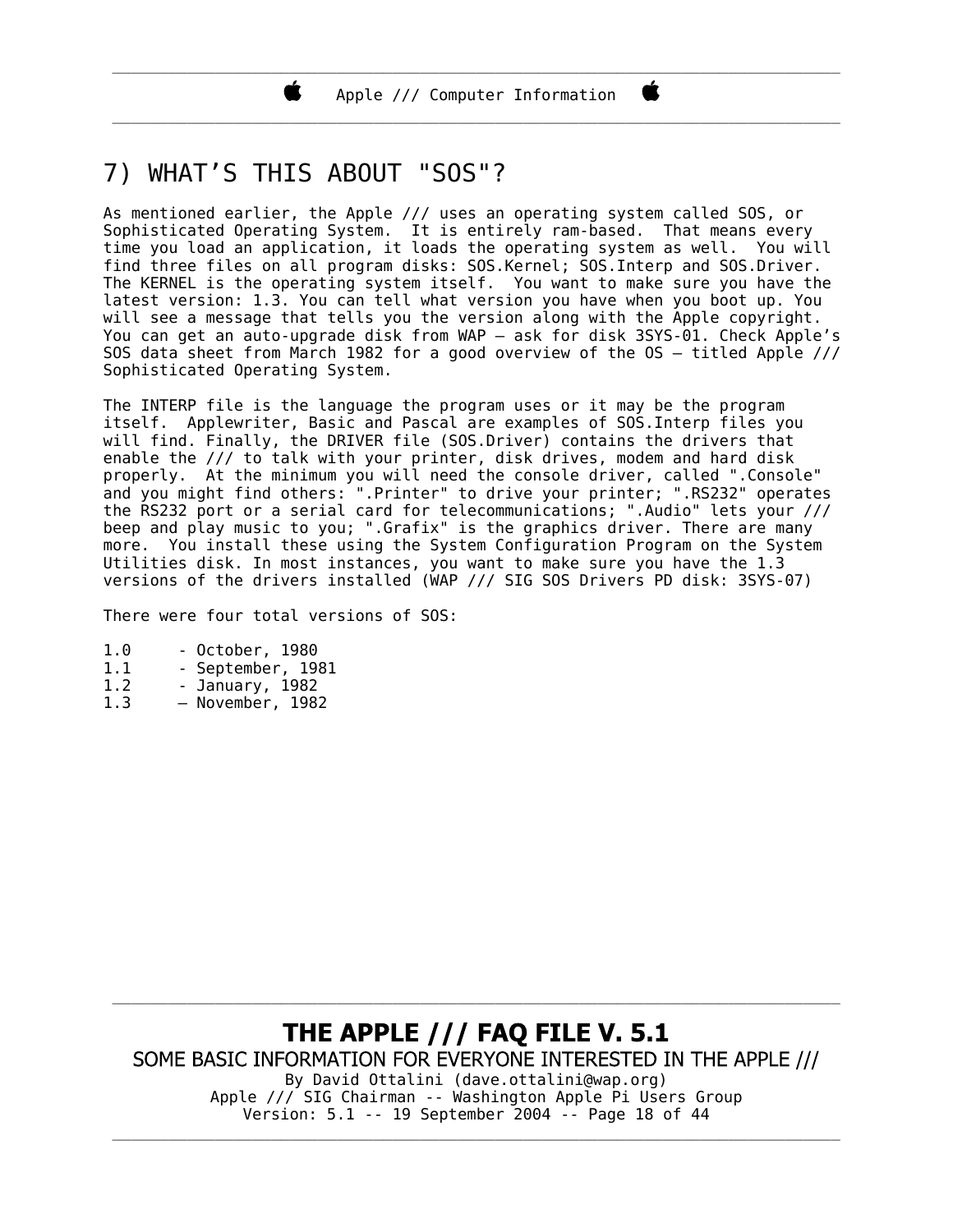\_\_\_\_\_\_\_\_\_\_\_\_\_\_\_\_\_\_\_\_\_\_\_\_\_\_\_\_\_\_\_\_\_\_\_\_\_\_\_\_\_\_\_\_\_\_\_\_\_\_\_\_\_\_\_\_\_\_\_\_\_\_\_\_\_\_\_\_\_\_\_\_\_\_\_\_\_\_

### 8) WHAT IS BOS3?

Ï.

BOS3 is a wonderful upgrade to SOS, released in December, 1994. Developed by Bob Consorti, it was financed entirely by the Apple /// community (the Software Devel opment Fund). BOS3 adds a tremendous number of capabilities to the /// with a hard disk. They include an easy to set-up and use menu system, disk caching, password protection, screen saver, macro capability to run programs with just two keystrokes and compatibility with Selector  $\frac{1}{\sqrt{2}}$  pathnames. Contact WAP for more information about BOS3 at 301-984-0300 or email to office@wap.org.

#### THE APPLE /// FAQ FILE V. 5.1 SOME BASIC INFORMATION FOR EVERYONE INTERESTED IN THE APPLE /// By David Ottalini (dave.ottalini@wap.org) Apple /// SIG Chairman -- Washington Apple Pi Users Group Version: 5.1 -- 19 September 2004 -- Page 19 of 44

\_\_\_\_\_\_\_\_\_\_\_\_\_\_\_\_\_\_\_\_\_\_\_\_\_\_\_\_\_\_\_\_\_\_\_\_\_\_\_\_\_\_\_\_\_\_\_\_\_\_\_\_\_\_\_\_\_\_\_\_\_\_\_\_\_\_\_\_\_\_\_\_\_\_\_\_\_\_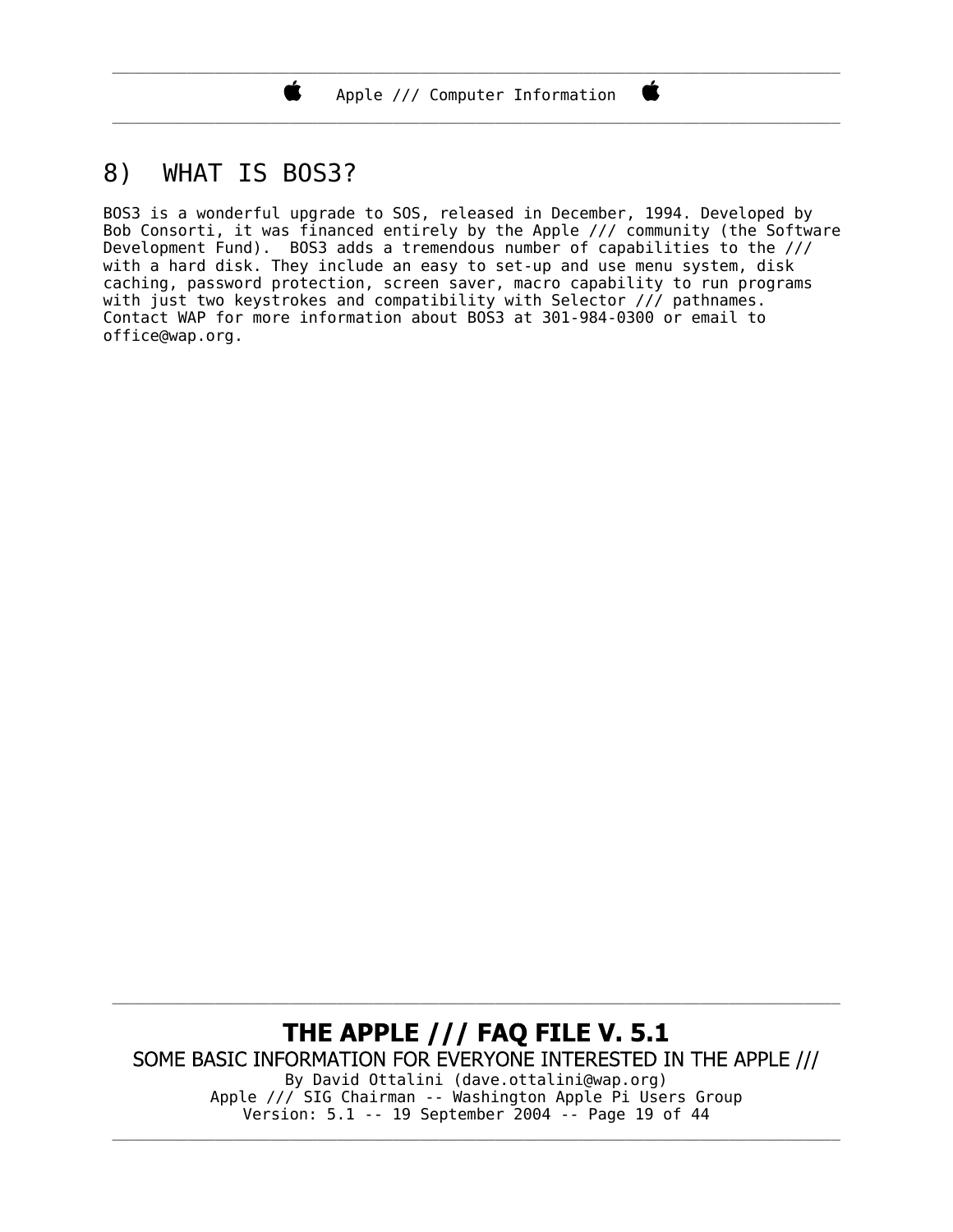\_\_\_\_\_\_\_\_\_\_\_\_\_\_\_\_\_\_\_\_\_\_\_\_\_\_\_\_\_\_\_\_\_\_\_\_\_\_\_\_\_\_\_\_\_\_\_\_\_\_\_\_\_\_\_\_\_\_\_\_\_\_\_\_\_\_\_\_\_\_\_\_\_\_\_\_\_\_

### 9) WHAT ABOUT APPLE II EMULATION MODE?

Your /// can operate as-is in an emulation mode to make it think it's a 48k Apple  $//+$  (WAP has the emulation software: Disk 3EMM-01). Titan made a  $//+//$ card for the /// you might also be able to find - it increased memory up to 128K in //+ emulation and offered a RAM disk in native mode.

You might also be on the lookout at computer garage sales or on eBay for the "Titan ///+//e" - a set of two-cards that really turns your /// into a 128k //e. You'll want to add a  $65c802$  CPU (in place of the  $6502$ ) to ensure compatibility with newer Apple // programs (it has no effect on native mode applications). The cards offer a RAM disk in native mode as well. (WAP has a wonderful set of RAM drivers for these cards - disk 3DAD-10). David Craig offers a detailed document describing some details about emulating the Apple ///. Contact him for more information at: shirlgato@cybermesa.com.

THE APPLE /// FAQ FILE V. 5.1 SOME BASIC INFORMATION FOR EVERYONE INTERESTED IN THE APPLE /// By David Ottalini (dave.ottalini@wap.org) Apple /// SIG Chairman -- Washington Apple Pi Users Group Version: 5.1 -- 19 September 2004 -- Page 20 of 44 \_\_\_\_\_\_\_\_\_\_\_\_\_\_\_\_\_\_\_\_\_\_\_\_\_\_\_\_\_\_\_\_\_\_\_\_\_\_\_\_\_\_\_\_\_\_\_\_\_\_\_\_\_\_\_\_\_\_\_\_\_\_\_\_\_\_\_\_\_\_\_\_\_\_\_\_\_\_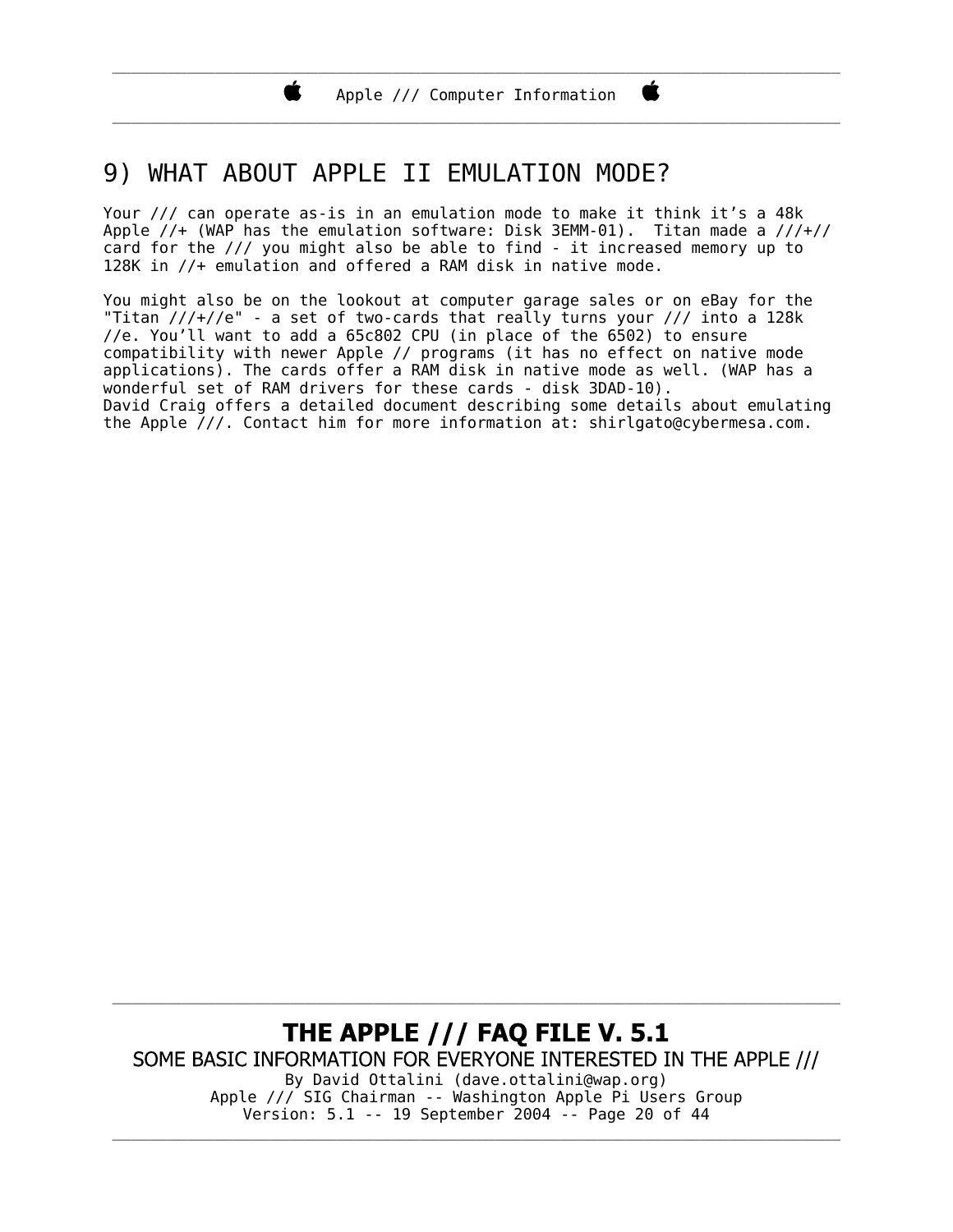### 10) WHERE DO I FIND INFORMATION ABOUT THE APPLE ///?

World Wide Web:

The best place to find information today about the Apple /// is on the World Wide Web. As you might imagine, there are a number of websites dedicated to the history of Apple Computer and the complete line of machines they have produced over the years. Washington Apple Pi maintains an Apple /// web site http://www.wap.org/a3/default.html and continues to support the /// through its public domain library of 250 disks, DVDs, upcoming CD and other projects. There are a ton of web sites, so do a search under "Apple Computer History" and have fun searching. Here are a few possibilities for you (more are listed later):

http://digibarn.com/ http://www.archaic-apples.com/ http://oldcomputers.net/index.html http://www.apple-history.com/ http://www.apple-history.com/frames/?=history=h1

/// USER GROUPS

As mentioned above, Washington Apple Pi maintains a number of Apple /// materials. The author of this FAQ also has (as of August 2004) his own collection of /// hardware and software. WAP still sells some 250 public domain disks and is working on other projects, including a CD compilation of the PD library. A two-set DVD that includes the entire "How To Use Your Apple /// in 10 EZ Lessons and some videos and other material are available now for \$30.00 from the Pi. Also plans call for the availability in the fall of 2004 of the A3 CD (possibly a DVD!) – a rich compilation of articles and other Apple /// information. Check the web site or call the Pi for more information and availability.

Washington Apple Pi 12022 Parklawn Drive Rockville, MD. 20852 (301)-984-0300

: Check out WAP PD disks 3INF-01 through 15 for lots of Apple /// information files on disk. These include past articles from many Apple /// UG newsletters and magazines.

Apple /// Discussion Group

**THE APPLE /// FAQ FILE V. 5.1** SOME BASIC INFORMATION FOR EVERYONE INTERESTED IN THE APPLE /// By David Ottalini (dave.ottalini@wap.org) Apple /// SIG Chairman -- Washington Apple Pi Users Group Version: 5.1 -- 19 September 2004 -- Page 21 of 44

\_\_\_\_\_\_\_\_\_\_\_\_\_\_\_\_\_\_\_\_\_\_\_\_\_\_\_\_\_\_\_\_\_\_\_\_\_\_\_\_\_\_\_\_\_\_\_\_\_\_\_\_\_\_\_\_\_\_\_\_\_\_\_\_\_\_\_\_\_\_\_\_\_\_\_\_\_\_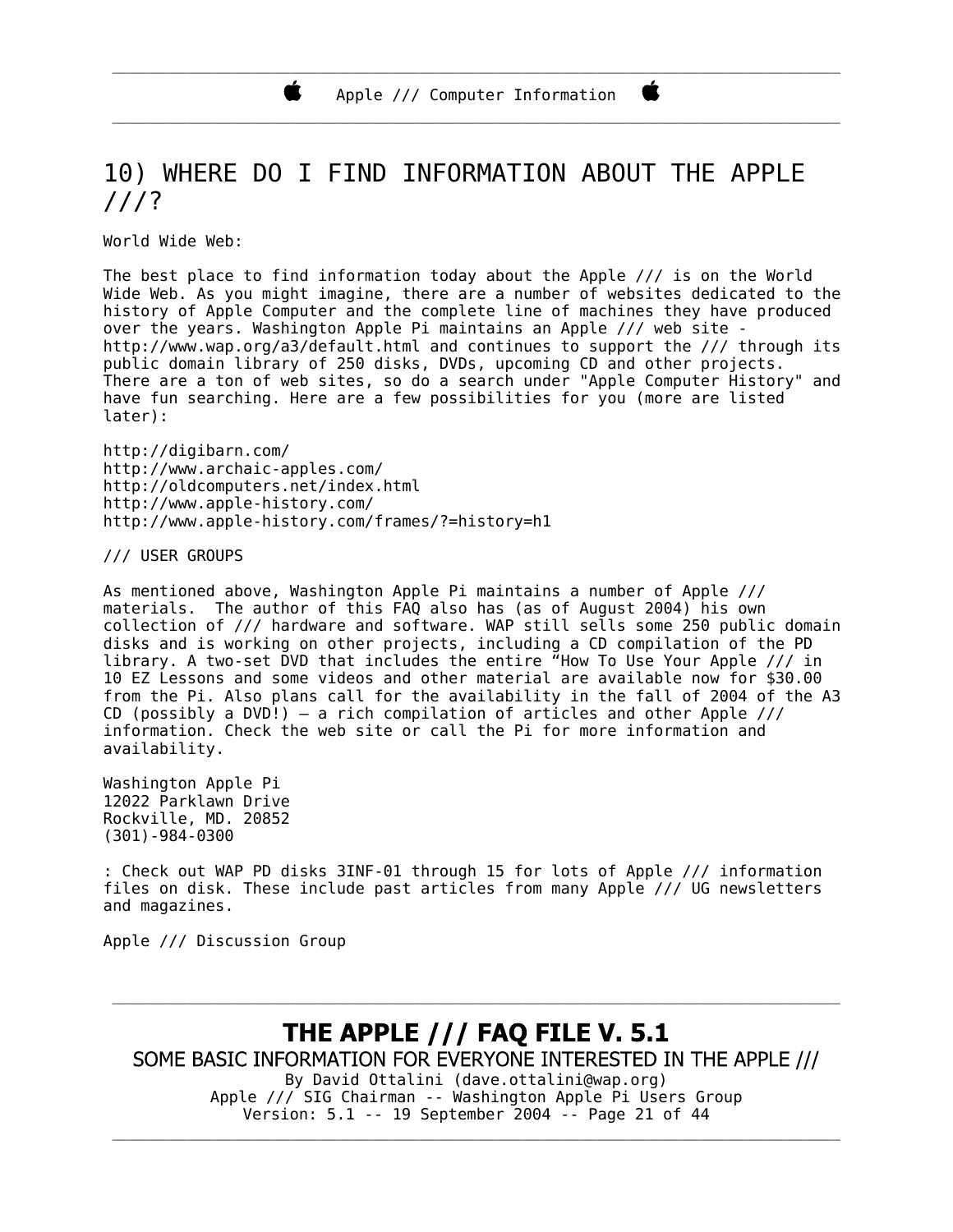\_\_\_\_\_\_\_\_\_\_\_\_\_\_\_\_\_\_\_\_\_\_\_\_\_\_\_\_\_\_\_\_\_\_\_\_\_\_\_\_\_\_\_\_\_\_\_\_\_\_\_\_\_\_\_\_\_\_\_\_\_\_\_\_\_\_\_\_\_\_\_\_\_\_\_\_\_\_

Ë

If you are interested, there is still an Apple /// discussion group. To subscribe, send a message to majordomo@altair.com with the text: subscribe apple3-l in the body of your message. You'll get info back at that point. Send comments or suggestions to: jeff@altair.com.

Ë,

(THANKS to Jeff Fritz at West Virginia University for hosting this Listserve for many years.)

#### THE APPLE /// FAQ FILE V. 5.1 SOME BASIC INFORMATION FOR EVERYONE INTERESTED IN THE APPLE /// By David Ottalini (dave.ottalini@wap.org) Apple /// SIG Chairman -- Washington Apple Pi Users Group Version: 5.1 -- 19 September 2004 -- Page 22 of 44

\_\_\_\_\_\_\_\_\_\_\_\_\_\_\_\_\_\_\_\_\_\_\_\_\_\_\_\_\_\_\_\_\_\_\_\_\_\_\_\_\_\_\_\_\_\_\_\_\_\_\_\_\_\_\_\_\_\_\_\_\_\_\_\_\_\_\_\_\_\_\_\_\_\_\_\_\_\_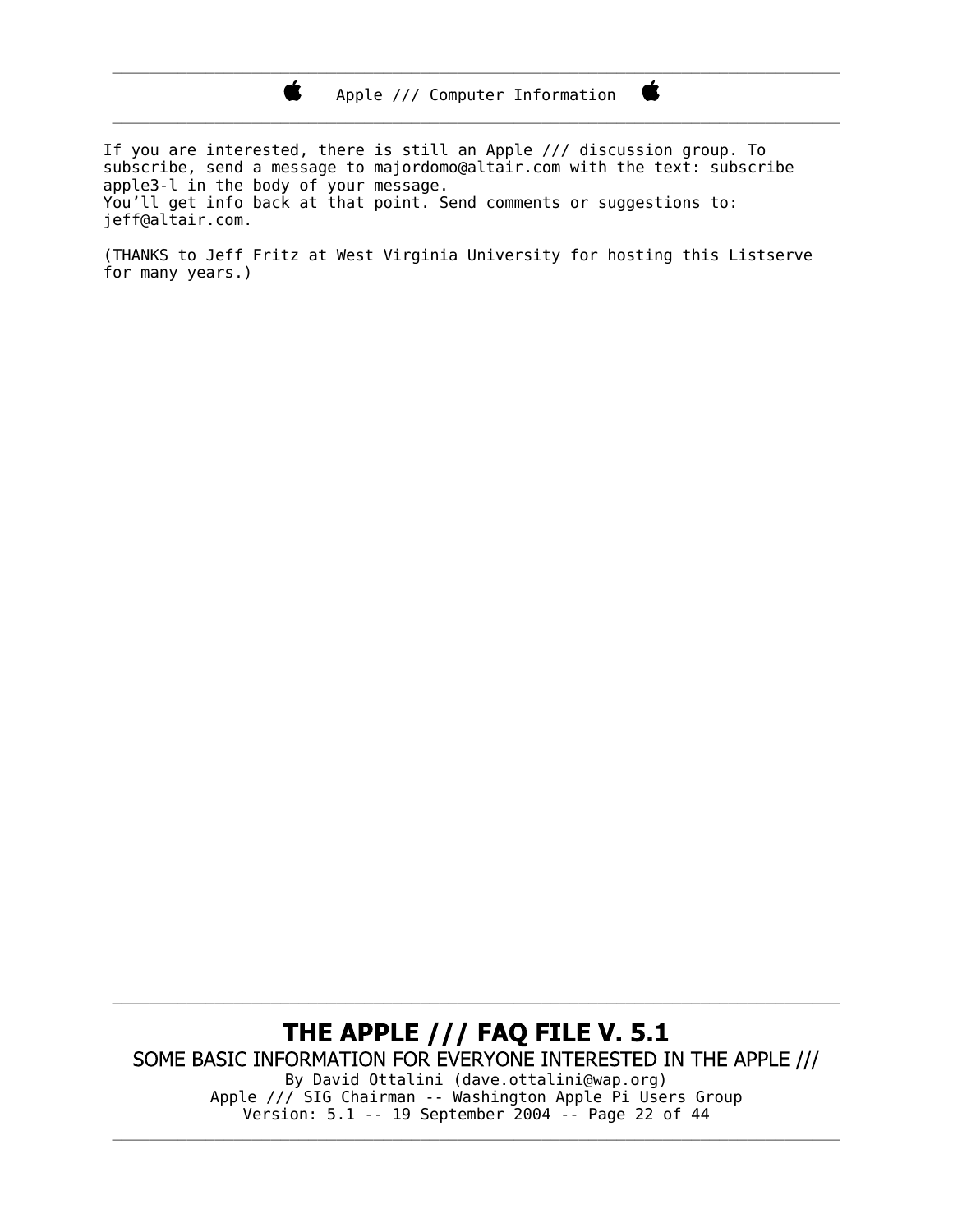### 11) WHERE CAN I FIND PUBLIC DOMAIN SOFTWARE?

Washington Apple Pi is your only remaining user group that offers an Apple /// library - there are 250 disks total. The cost for the software is minimal and the selection is excellent. There are some unique offerings along with many of the "old standbys." You will get a better deal on PD software by joining WAP. Most disks are double-sided and self-booting. WAP is working on a CD compilation of its PD offerings.

Here are the categories for the PD Library:

Ï.

Accounting; Apple Software; Appleworks/3EZ Pieces templates; (Dr. Al) Bloom Programs; Business Basic; Catalog; DA Datasystems Programs; Emulation, Fonts, Games, Graphics; Internet; Miscellaneous; Pair Software; Pascal and other Languages; Repairs; Shareware; Source Code; System Software; TeleCommunications; Utilities; WAP Articles and Word Processing.

There are also some FTP sites that continue to offer some Apple /// software. The best one is at: ftp://ftp.apple.asimov.net/pub/apple\_II/unsorted/

#### THE APPLE /// FAQ FILE V. 5.1 SOME BASIC INFORMATION FOR EVERYONE INTERESTED IN THE APPLE /// By David Ottalini (dave.ottalini@wap.org) Apple /// SIG Chairman -- Washington Apple Pi Users Group Version: 5.1 -- 19 September 2004 -- Page 23 of 44 \_\_\_\_\_\_\_\_\_\_\_\_\_\_\_\_\_\_\_\_\_\_\_\_\_\_\_\_\_\_\_\_\_\_\_\_\_\_\_\_\_\_\_\_\_\_\_\_\_\_\_\_\_\_\_\_\_\_\_\_\_\_\_\_\_\_\_\_\_\_\_\_\_\_\_\_\_\_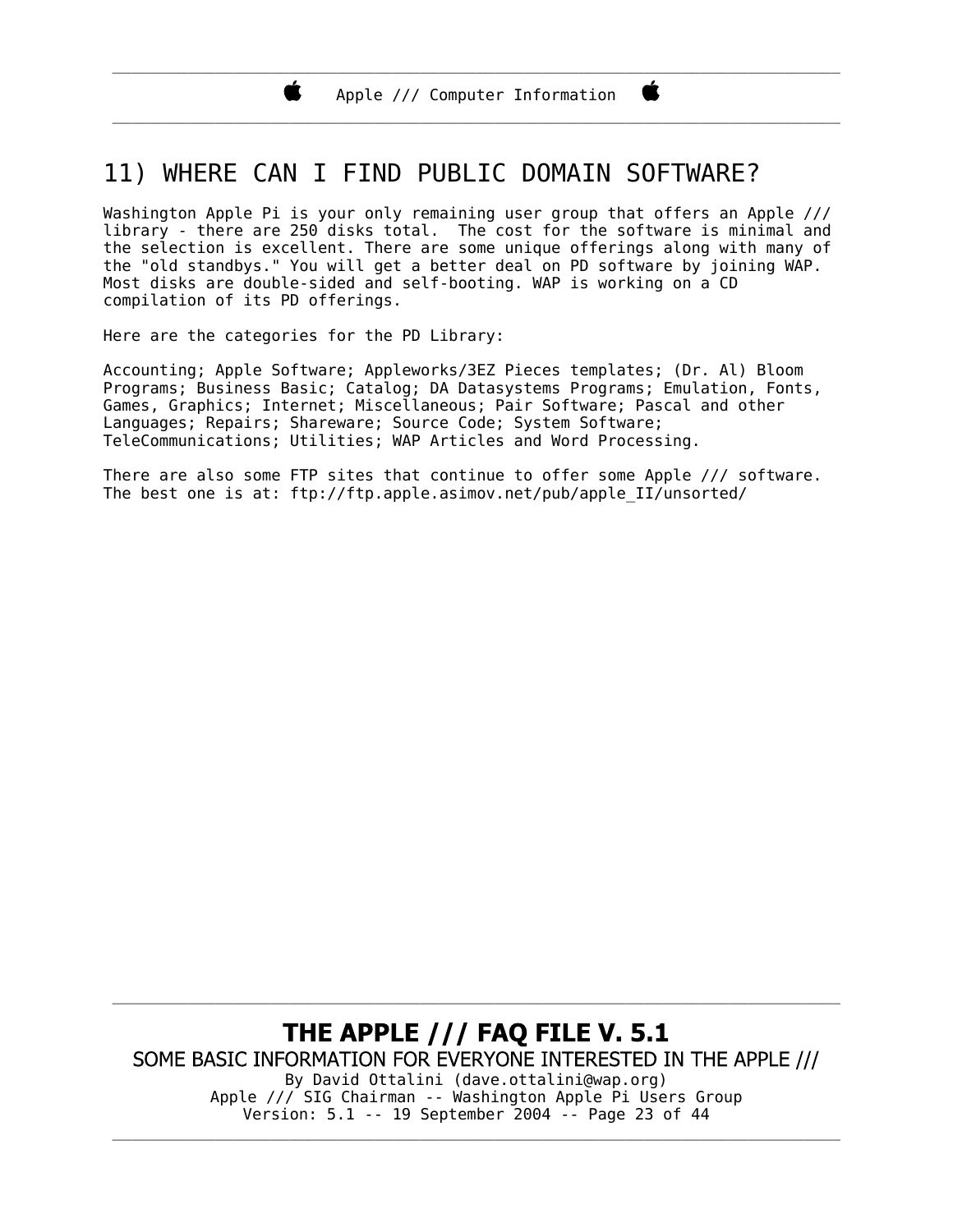\_\_\_\_\_\_\_\_\_\_\_\_\_\_\_\_\_\_\_\_\_\_\_\_\_\_\_\_\_\_\_\_\_\_\_\_\_\_\_\_\_\_\_\_\_\_\_\_\_\_\_\_\_\_\_\_\_\_\_\_\_\_\_\_\_\_\_\_\_\_\_\_\_\_\_\_\_\_

### 12) ARE THERE STILL SOURCES FOR HARDWARE AND COMMERCIAL SOFTWARE?

Ï.

The best place these days is eBay or other online auction site or the Apple /// Listserve mentioned above. The  $//$  has become a collectors item and folks are offering up hardware and software all the time. It is amazing to see what the prices are at times – hard-to-find hardware or software can fetch a decent price considering. Collectors routinely look for extra machines to use for parts. Some folks have also had luck at Goodwill and other similar stores.

THE APPLE /// FAQ FILE V. 5.1 SOME BASIC INFORMATION FOR EVERYONE INTERESTED IN THE APPLE /// By David Ottalini (dave.ottalini@wap.org) Apple /// SIG Chairman -- Washington Apple Pi Users Group Version: 5.1 -- 19 September 2004 -- Page 24 of 44

\_\_\_\_\_\_\_\_\_\_\_\_\_\_\_\_\_\_\_\_\_\_\_\_\_\_\_\_\_\_\_\_\_\_\_\_\_\_\_\_\_\_\_\_\_\_\_\_\_\_\_\_\_\_\_\_\_\_\_\_\_\_\_\_\_\_\_\_\_\_\_\_\_\_\_\_\_\_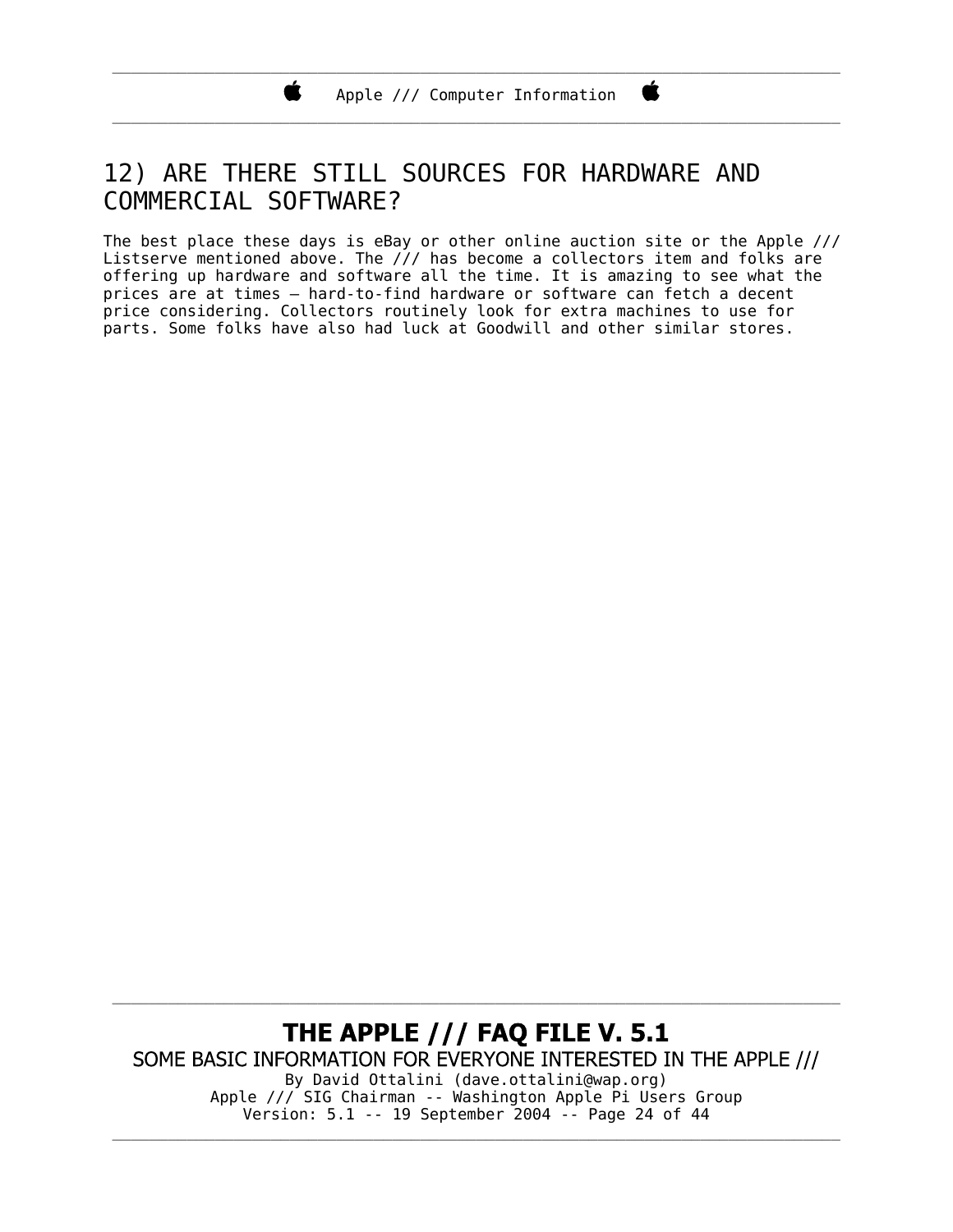\_\_\_\_\_\_\_\_\_\_\_\_\_\_\_\_\_\_\_\_\_\_\_\_\_\_\_\_\_\_\_\_\_\_\_\_\_\_\_\_\_\_\_\_\_\_\_\_\_\_\_\_\_\_\_\_\_\_\_\_\_\_\_\_\_\_\_\_\_\_\_\_\_\_\_\_\_\_

### 13) WHERE CAN I GET MY APPLE /// REPAIRED OR FILES CONVERTED?

Ï.

There are no vendors left that do Apple /// repairs. Individual owners have had to become resourceful when making repairs. If you have problems, contact the author directly or try to find a collector in your area who still has some experience with the  $\frac{\gamma}{\gamma}$ . Check with the Apple  $\frac{\gamma}{\gamma}$  listserve for help. Anyone wishing to be listed as a /// resource here please contact the author.

Similarly, there are still ///ers out there (including this author) willing to help convert Apple /// files to Mac or PC. Contact the author of this FAQ for more information.

THE APPLE /// FAQ FILE V. 5.1 SOME BASIC INFORMATION FOR EVERYONE INTERESTED IN THE APPLE /// By David Ottalini (dave.ottalini@wap.org) Apple /// SIG Chairman -- Washington Apple Pi Users Group Version: 5.1 -- 19 September 2004 -- Page 25 of 44 \_\_\_\_\_\_\_\_\_\_\_\_\_\_\_\_\_\_\_\_\_\_\_\_\_\_\_\_\_\_\_\_\_\_\_\_\_\_\_\_\_\_\_\_\_\_\_\_\_\_\_\_\_\_\_\_\_\_\_\_\_\_\_\_\_\_\_\_\_\_\_\_\_\_\_\_\_\_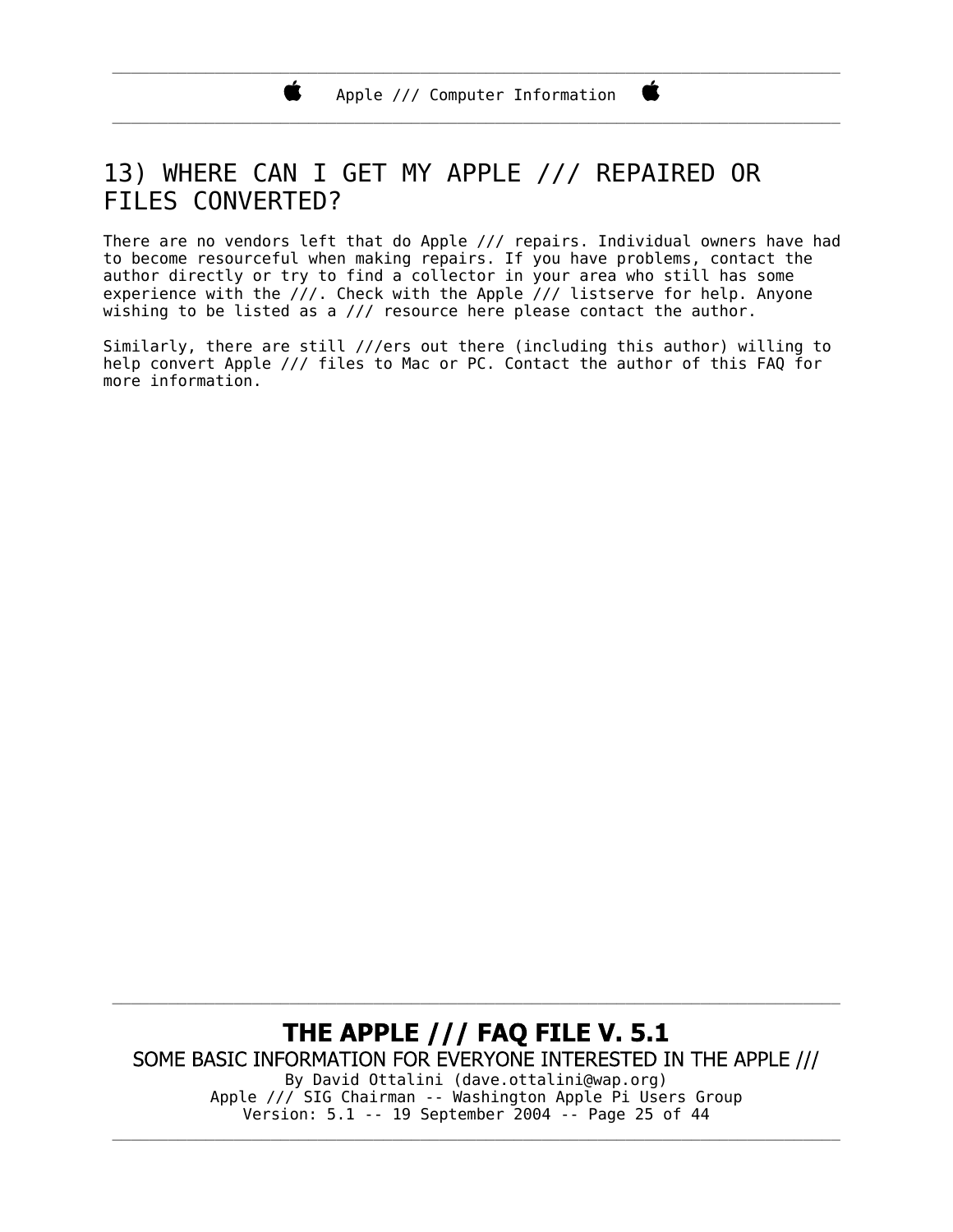### 14) WHAT ABOUT AN OUTBOARD POWER SUPPLY FOR THE APPLE ///?

Many years ago, Washington Apple Pi worked with Dr. Stephen Buggie to devel oped a new, cheap power supply for the ///. This was an outboard power supply, originally made for use in PCs. It worked great and supplied ample power for the /// and four slots worth of cards. The cable from the new power supply snakes into the  $\frac{1}{4}$  from the back through the Slot 1 opening. It did NOT prevent the use of a slot one card.

The price at the time was \$27.00 plus \$5.00 postage to Dr. Buggie.

Stephen Buggie, Ph.D. (buggie@unm.edu) Dept. of Psychology/ED. Univ. of New Mexico 200 College Rd. Gallup, NM 87301

Ï.

THE APPLE /// FAQ FILE V. 5.1 SOME BASIC INFORMATION FOR EVERYONE INTERESTED IN THE APPLE /// By David Ottalini (dave.ottalini@wap.org) Apple /// SIG Chairman -- Washington Apple Pi Users Group Version: 5.1 -- 19 September 2004 -- Page 26 of 44 \_\_\_\_\_\_\_\_\_\_\_\_\_\_\_\_\_\_\_\_\_\_\_\_\_\_\_\_\_\_\_\_\_\_\_\_\_\_\_\_\_\_\_\_\_\_\_\_\_\_\_\_\_\_\_\_\_\_\_\_\_\_\_\_\_\_\_\_\_\_\_\_\_\_\_\_\_\_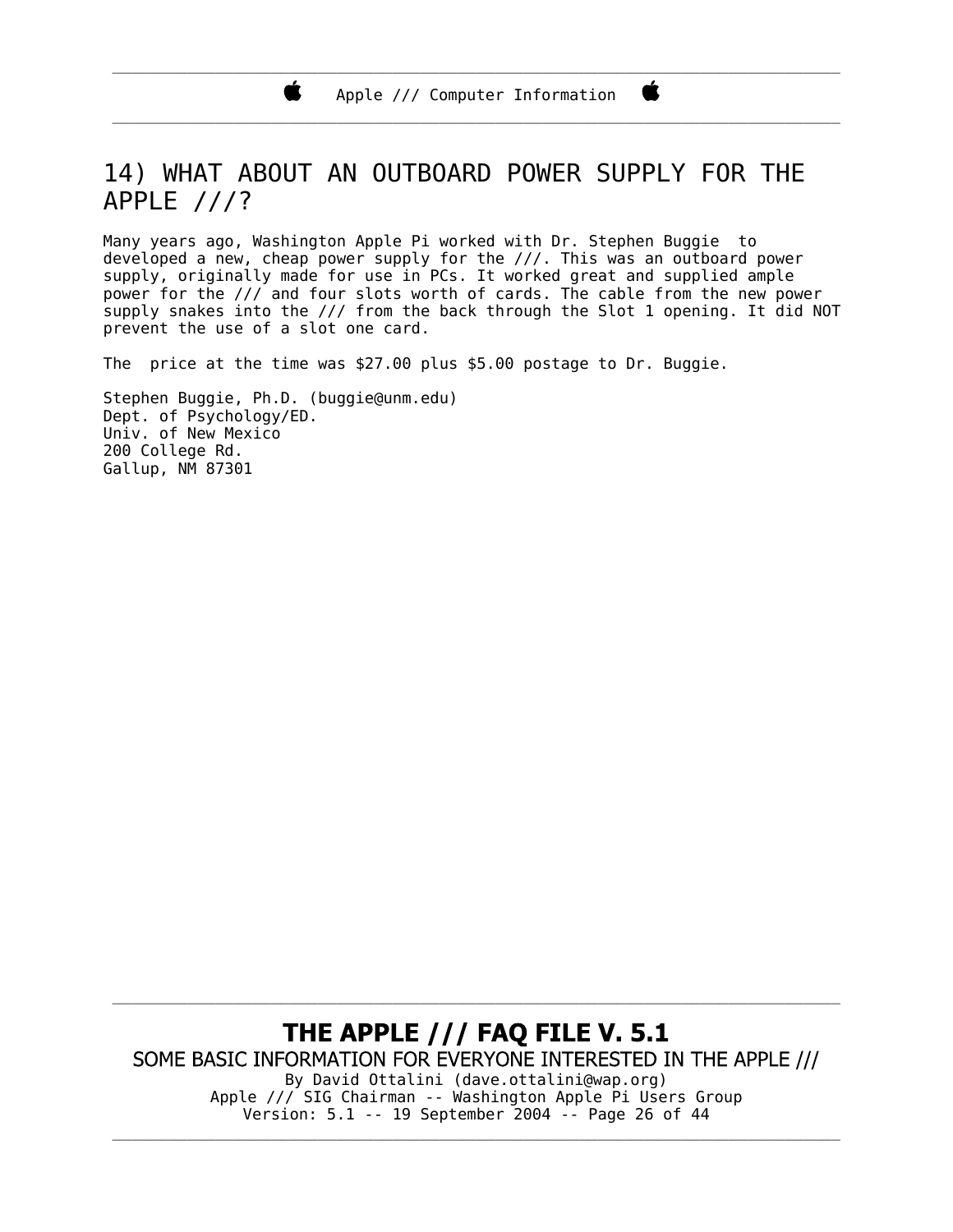\_\_\_\_\_\_\_\_\_\_\_\_\_\_\_\_\_\_\_\_\_\_\_\_\_\_\_\_\_\_\_\_\_\_\_\_\_\_\_\_\_\_\_\_\_\_\_\_\_\_\_\_\_\_\_\_\_\_\_\_\_\_\_\_\_\_\_\_\_\_\_\_\_\_\_\_\_\_

### 15) WHERE CAN I FIND THE PINOUTS FOR AN RGB MONITOR?

Ï.

Apple published a circuit for this in the ///'s Owner Manual (Page 135- Appendix C) but it is wrong! On Three published the correct circuit as part of its Draw On Three manual (but the quality is poor and not readable via scan). D.D. Meisel published an article about this – "A New RGB Circuit for the ///" which will be available on the Apple /// CD. Contact the author if you want a reprint of the Draw On Three manual.

THE APPLE /// FAQ FILE V. 5.1 SOME BASIC INFORMATION FOR EVERYONE INTERESTED IN THE APPLE /// By David Ottalini (dave.ottalini@wap.org) Apple /// SIG Chairman -- Washington Apple Pi Users Group Version: 5.1 -- 19 September 2004 -- Page 27 of 44

\_\_\_\_\_\_\_\_\_\_\_\_\_\_\_\_\_\_\_\_\_\_\_\_\_\_\_\_\_\_\_\_\_\_\_\_\_\_\_\_\_\_\_\_\_\_\_\_\_\_\_\_\_\_\_\_\_\_\_\_\_\_\_\_\_\_\_\_\_\_\_\_\_\_\_\_\_\_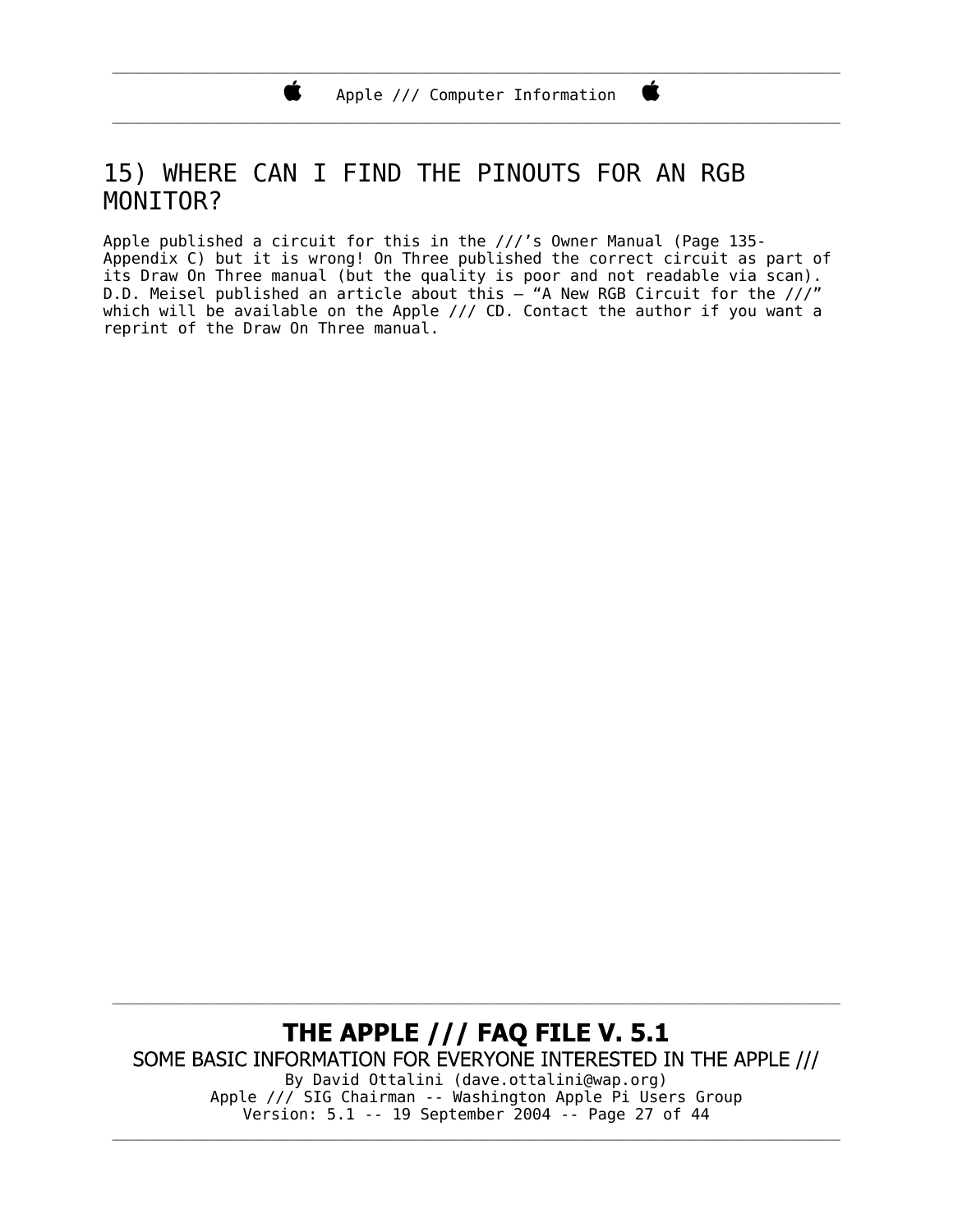\_\_\_\_\_\_\_\_\_\_\_\_\_\_\_\_\_\_\_\_\_\_\_\_\_\_\_\_\_\_\_\_\_\_\_\_\_\_\_\_\_\_\_\_\_\_\_\_\_\_\_\_\_\_\_\_\_\_\_\_\_\_\_\_\_\_\_\_\_\_\_\_\_\_\_\_\_\_

### 16) ARE THERE ANY APPLE /// NEWSLETTERS OR MAGAZI NES?

There are no publications remaining that offer Apple /// articles on a regular basis. Washington Apple Pi's "Journal" does offer some articles on occasion. However, It's available only to WAP members. On the other hand, ALL Apple /// articles for more than 10 years are on disk (and soon, CD) and available to all. Call the WAP office at 301-984-0300 or email to office@wap.org for more details and costs.

On Three published an excellent magazine that came out for years. It provided a wide range of reviews (usually of its own products), beginners' tutorials and a letters section. Back issues are no longer available. WAP has been reprinting some of them, however in its magazine over time.

You might also want to check out the WAP /// SIG PD Library, which has on disk the entire set of newsletters from ATUNC - the Apple /// Users of Northern California (3INF-06 through 11). There are also disks with information from TAU - the Third Apple Users Group of Wheaton, Illinois (3INF-05) and many more.

Again, you can search for specific articles in magazines or newsletters at WAP's web page: www.wap.org/a3/.

THE APPLE /// FAQ FILE V. 5.1 SOME BASIC INFORMATION FOR EVERYONE INTERESTED IN THE APPLE /// By David Ottalini (dave.ottalini@wap.org) Apple /// SIG Chairman -- Washington Apple Pi Users Group Version: 5.1 -- 19 September 2004 -- Page 28 of 44 \_\_\_\_\_\_\_\_\_\_\_\_\_\_\_\_\_\_\_\_\_\_\_\_\_\_\_\_\_\_\_\_\_\_\_\_\_\_\_\_\_\_\_\_\_\_\_\_\_\_\_\_\_\_\_\_\_\_\_\_\_\_\_\_\_\_\_\_\_\_\_\_\_\_\_\_\_\_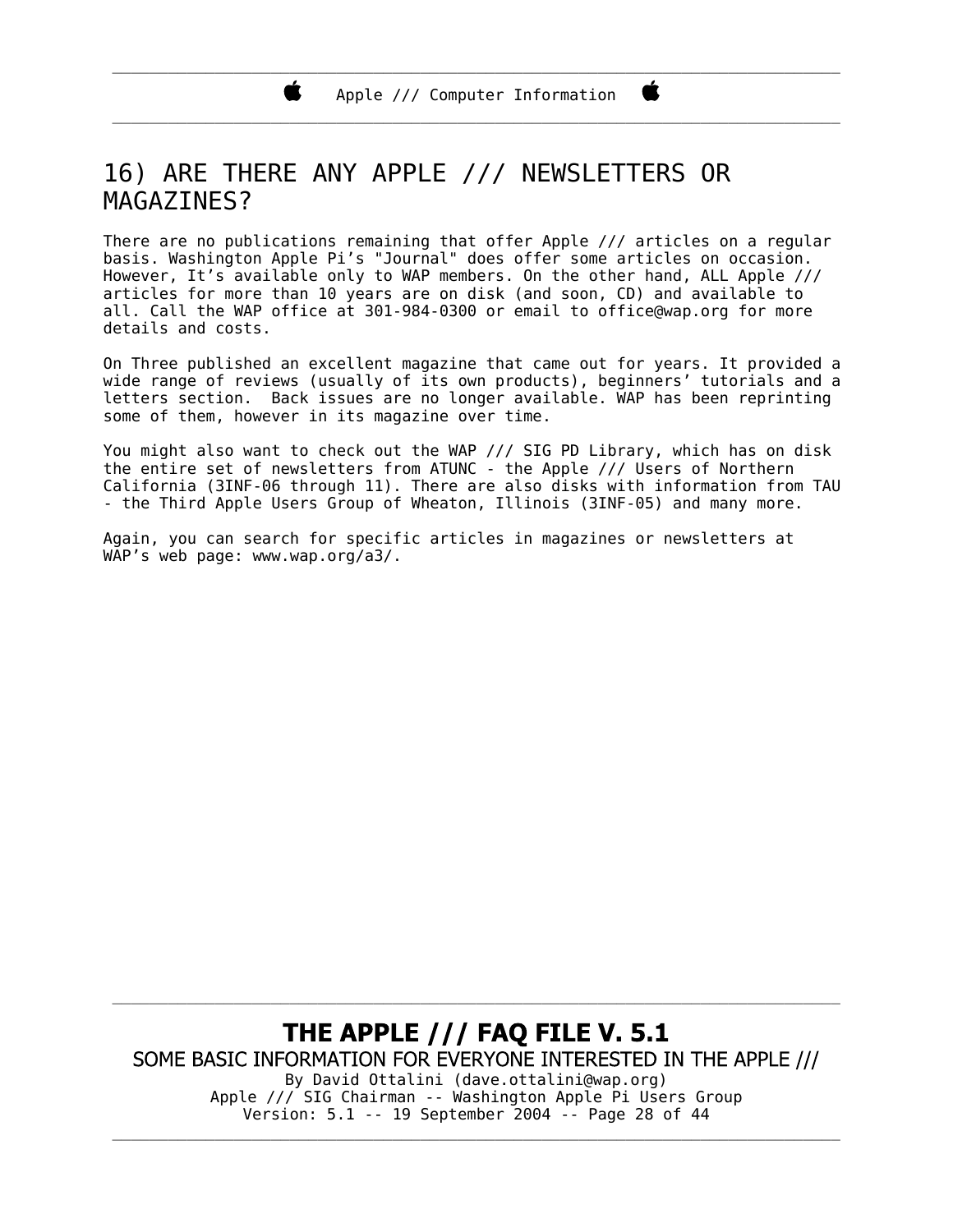\_\_\_\_\_\_\_\_\_\_\_\_\_\_\_\_\_\_\_\_\_\_\_\_\_\_\_\_\_\_\_\_\_\_\_\_\_\_\_\_\_\_\_\_\_\_\_\_\_\_\_\_\_\_\_\_\_\_\_\_\_\_\_\_\_\_\_\_\_\_\_\_\_\_\_\_\_\_

### 17) WERE THERE ANY APPLE /// BOOKS?

Only a few books were ever written about the Apple  $//$ . There are three specific books worth mentioning:

The Osborne/Mcgraw Hill Guide To Your Apple  $//$  is the first book on the list. The other two are by Eddie Adamis: Basic Keywords for the Apple /// and Business Basic for the Apple  $//$ . The Guide covers only the Apple  $//$  and not the Plus version. The author is Stanley M. Miastokowski.

It's a good, beginning-level text for new /// owners and good to have for us older SARAsaurs who've had their machines around for a while. It has a good overview of Business Basic and sections on the .Audio and .Grafix drivers that are excellent. WAP is trying to get it placed into the public domain.

The Adamis texts are straightforward, no-nonsense books that essentially describe Business Basic version 1.1, its key words and provides examples.

The only other  $//$ -specific book on the market at one point was Using Apple Business Computers by Kenniston Lord Jr. It discusses Business Basic from a number of perspectives and includes lengthly Basic programs for business users. All these books are now out-of-print. But you may still be able to find them at a used bookstore or through eBay. A growing number of computer museums, like Digibarn.com are also compiling all the Apple II and /// books, manuals and magazines they can, so do a Google search to track them down. The Osborn-McGraw Hill book has been scanned and is available on the A3CD now available from WAP. There are also a number of excellent books that discuss the history of Apple Computer, including the Apple ///. Check Amazon.com or other bookseller.

**THE APPLE /// FAQ FILE V. 5.1** SOME BASIC INFORMATION FOR EVERYONE INTERESTED IN THE APPLE /// By David Ottalini (dave.ottalini@wap.org) Apple /// SIG Chairman -- Washington Apple Pi Users Group Version: 5.1 -- 19 September 2004 -- Page 29 of 44 \_\_\_\_\_\_\_\_\_\_\_\_\_\_\_\_\_\_\_\_\_\_\_\_\_\_\_\_\_\_\_\_\_\_\_\_\_\_\_\_\_\_\_\_\_\_\_\_\_\_\_\_\_\_\_\_\_\_\_\_\_\_\_\_\_\_\_\_\_\_\_\_\_\_\_\_\_\_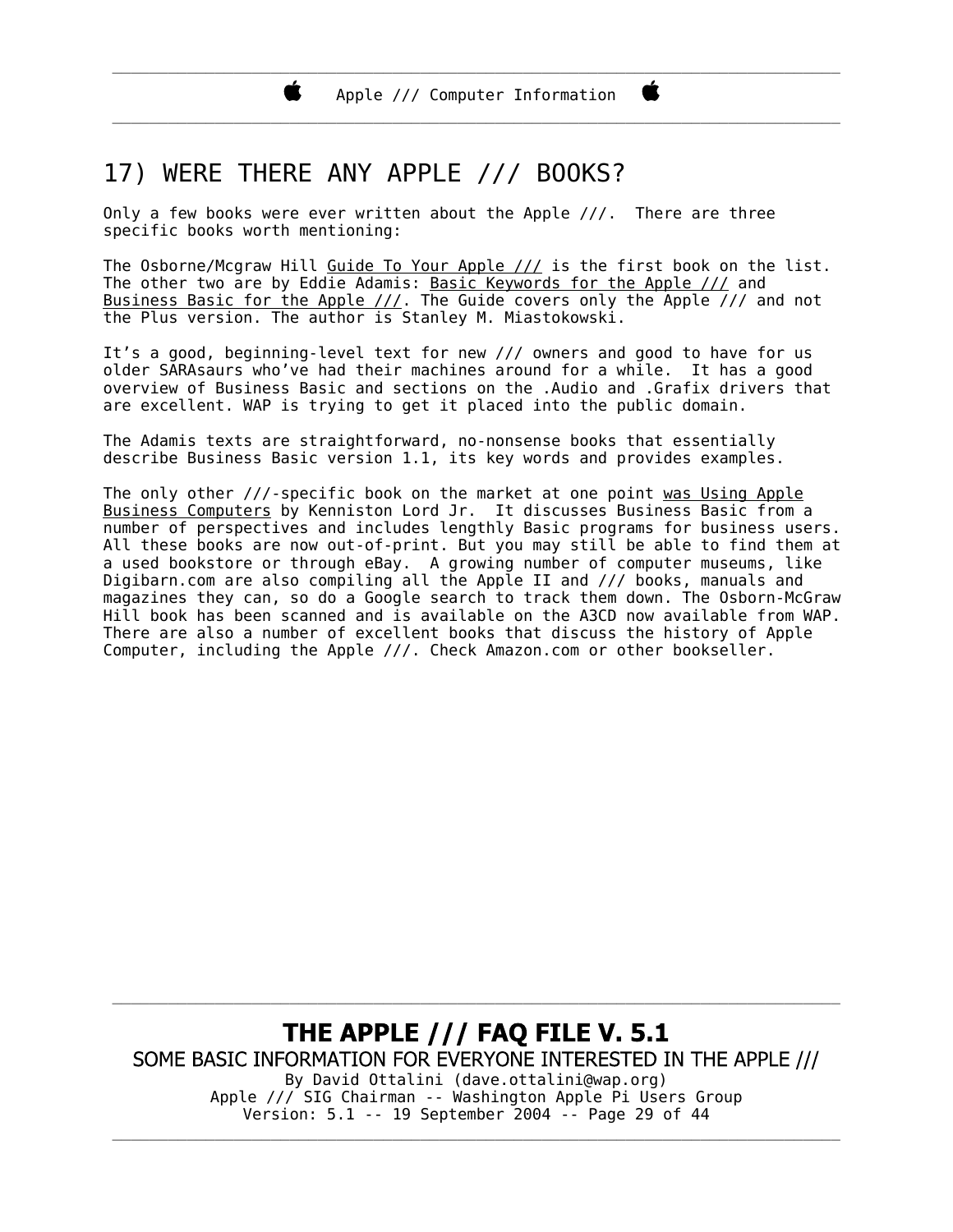\_\_\_\_\_\_\_\_\_\_\_\_\_\_\_\_\_\_\_\_\_\_\_\_\_\_\_\_\_\_\_\_\_\_\_\_\_\_\_\_\_\_\_\_\_\_\_\_\_\_\_\_\_\_\_\_\_\_\_\_\_\_\_\_\_\_\_\_\_\_\_\_\_\_\_\_\_\_

Ë

### 18) WHAT ABOUT TECHNICAL MATERIALS?

Apple produced a /// Service Manual that includes schematics, information, service tips, etc., along with a host of Technical Notes. WAP has a copy of the Service Manual and can make copies for those interested. The cost for a copy of the double-sided manual (printing  $+ P$ ) is \$75.00 (the manual is huge).

The Apple /// Tech Notes are available on Apple's Technical Information Library (TIL) at http://search.info.apple.com (search for "Apple III" and mark the pre-1997 checkbox) or http://203.183.233.170/ftp/apple\_III/AIII\_TIL/ as of August 2004. These will also be available as part of the A3 CD planned for the fall of 2004.

There are many more manuals from Apple and third party vendors. Apple produced a series of repair manuals while Sun Remarketing produced a booklet in 1987 that covered repairs. Three's Company BBS had extensive repair information from users. The Apple /// PD library offers a series of disks aimed at helping repair your /// from many sources, including Apple's own diagnostic disks.

David Craig has about 600 pages of Profile service and theory information if you are looking for help on this Apple /// hard drive. He also has a comprehensive set of schematics and other information.

Apple offered comprehensive technical manuals for Business Basic, Pascal (The A3 language of choice), COBOL and FORTRAN. A version of Forth (called "Go Forth") was developed by Stephen Smith and distributed by Frank Moore's Pair Software. Dave Ottalini has a complete set of manuals.

Dave Ottalini (and likely other ///ers) also has technical manuals for other hardware and software produced for the /// (Covus Systems, etc.). A complete list of magazines articles including technical information can be searched at the WAP Apple  $//$  web site. It will also be on the A3CD.

THE APPLE /// FAQ FILE V. 5.1 SOME BASIC INFORMATION FOR EVERYONE INTERESTED IN THE APPLE /// By David Ottalini (dave.ottalini@wap.org) Apple /// SIG Chairman -- Washington Apple Pi Users Group Version: 5.1 -- 19 September 2004 -- Page 30 of 44

\_\_\_\_\_\_\_\_\_\_\_\_\_\_\_\_\_\_\_\_\_\_\_\_\_\_\_\_\_\_\_\_\_\_\_\_\_\_\_\_\_\_\_\_\_\_\_\_\_\_\_\_\_\_\_\_\_\_\_\_\_\_\_\_\_\_\_\_\_\_\_\_\_\_\_\_\_\_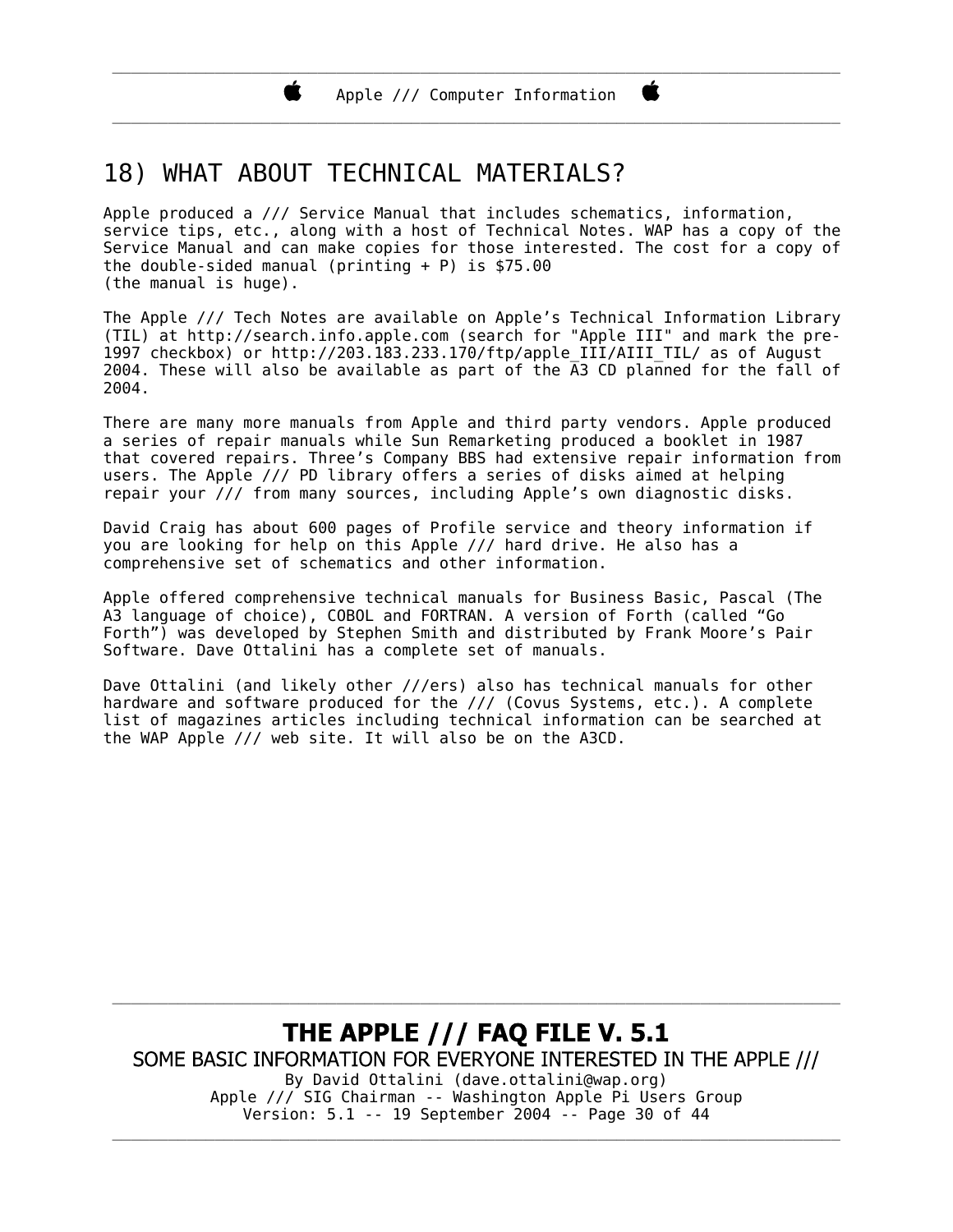\_\_\_\_\_\_\_\_\_\_\_\_\_\_\_\_\_\_\_\_\_\_\_\_\_\_\_\_\_\_\_\_\_\_\_\_\_\_\_\_\_\_\_\_\_\_\_\_\_\_\_\_\_\_\_\_\_\_\_\_\_\_\_\_\_\_\_\_\_\_\_\_\_\_\_\_\_\_

### 19) WHERE CAN I LEARN MORE ABOUT 6502 MACHINE LANGUAGE?

Ŕ

The WWW has become a godsend for anyone who wants to learn about programming in assembly code and older computers like the Apple ///. One online book to look at is called "Machine Language For Beginners" by Richard Mansfield at http://www.atariarchives.org/mlb/.

Another good site is: A great site for 6502 programming is www.6502.org. Beyond that, a quick Sherlock or Google search will turn up many sites that offer great resources for budding 6502 programmers.

THE APPLE /// FAQ FILE V. 5.1 SOME BASIC INFORMATION FOR EVERYONE INTERESTED IN THE APPLE /// By David Ottalini (dave.ottalini@wap.org) Apple /// SIG Chairman -- Washington Apple Pi Users Group Version: 5.1 -- 19 September 2004 -- Page 31 of 44 \_\_\_\_\_\_\_\_\_\_\_\_\_\_\_\_\_\_\_\_\_\_\_\_\_\_\_\_\_\_\_\_\_\_\_\_\_\_\_\_\_\_\_\_\_\_\_\_\_\_\_\_\_\_\_\_\_\_\_\_\_\_\_\_\_\_\_\_\_\_\_\_\_\_\_\_\_\_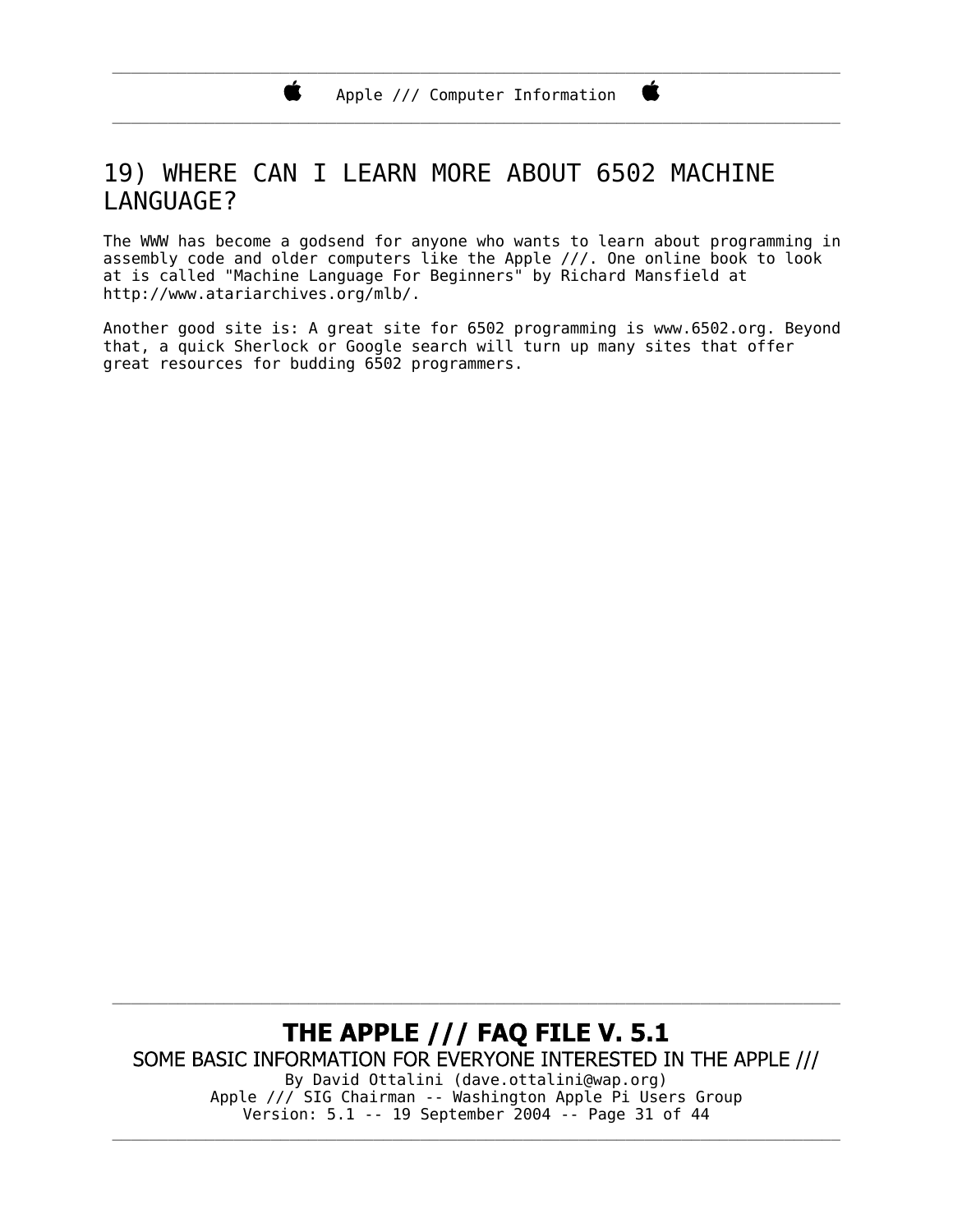\_\_\_\_\_\_\_\_\_\_\_\_\_\_\_\_\_\_\_\_\_\_\_\_\_\_\_\_\_\_\_\_\_\_\_\_\_\_\_\_\_\_\_\_\_\_\_\_\_\_\_\_\_\_\_\_\_\_\_\_\_\_\_\_\_\_\_\_\_\_\_\_\_\_\_\_\_\_

### 20) WHAT KIND OF COMMUNICATIONS SOFTWARE IS **AVAI LABLE?**

There were a number of communications programs produced for the Apple /// over the years, but there are three generally considered to be the best:

a) Access /// Interp Version: An excellent assembly-language terminal program that can provide VT100 emulation. Scripts can be used to automate logons to Compuserve and other on-line services. It does NOT offer Xmodem protocol. It is available in the WAP /// SIG PD library as disk 3TEL-02 (which includes an excellent Apple /// communications tutorial).

b) XMODEM /// is also in the WAP PD - an excellent stand-alone telecom program that offers the user XMODEM Protocol for error-free downloads and uploads. In the WAP PD it's disk 3TEL-05. Manual is on disk.

c) The Communications Manager was a program from On Three that is no longer available commercially. It is the best /// communications program ever produced and offers a host of features, including XModem and turbo downloading capabilities. It can be run as a stand-alone program or as a Desktop Manager module.

Please see the Apple /// Communications FAQ (by Al Bloom and others) for more details about telecommunications on the Apple  $\frac{1}{1}$ .

**THE APPLE /// FAQ FILE V. 5.1** SOME BASIC INFORMATION FOR EVERYONE INTERESTED IN THE APPLE /// By David Ottalini (dave.ottalini@wap.org) Apple /// SIG Chairman -- Washington Apple Pi Users Group Version: 5.1 -- 19 September 2004 -- Page 32 of 44

\_\_\_\_\_\_\_\_\_\_\_\_\_\_\_\_\_\_\_\_\_\_\_\_\_\_\_\_\_\_\_\_\_\_\_\_\_\_\_\_\_\_\_\_\_\_\_\_\_\_\_\_\_\_\_\_\_\_\_\_\_\_\_\_\_\_\_\_\_\_\_\_\_\_\_\_\_\_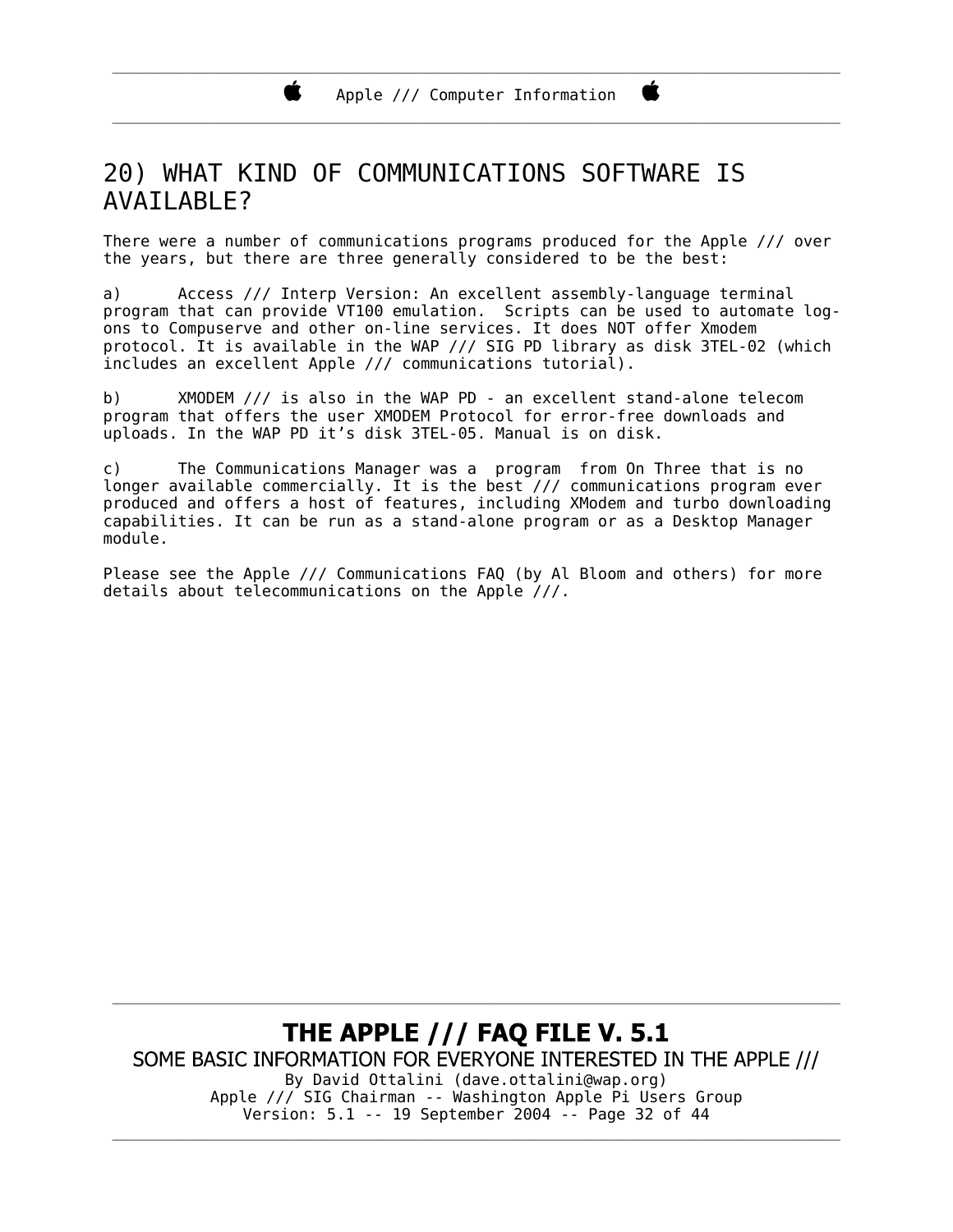\_\_\_\_\_\_\_\_\_\_\_\_\_\_\_\_\_\_\_\_\_\_\_\_\_\_\_\_\_\_\_\_\_\_\_\_\_\_\_\_\_\_\_\_\_\_\_\_\_\_\_\_\_\_\_\_\_\_\_\_\_\_\_\_\_\_\_\_\_\_\_\_\_\_\_\_\_\_

### 21) WHAT ABOUT MODEMS?

Ï.

 You'll need to track down an older modem with a 25 pin serial connector. Any one will do, but the terminal programs above have settings that only go up to 9600 baud. Your best bet is to use a 2400 baud or 14,400 baud modem - they will work fine and are very inexpensive (get one at a computer garage sale or your local user group).

THE APPLE /// FAQ FILE V. 5.1 SOME BASIC INFORMATION FOR EVERYONE INTERESTED IN THE APPLE /// By David Ottalini (dave.ottalini@wap.org) Apple /// SIG Chairman -- Washington Apple Pi Users Group Version: 5.1 -- 19 September 2004 -- Page 33 of 44

\_\_\_\_\_\_\_\_\_\_\_\_\_\_\_\_\_\_\_\_\_\_\_\_\_\_\_\_\_\_\_\_\_\_\_\_\_\_\_\_\_\_\_\_\_\_\_\_\_\_\_\_\_\_\_\_\_\_\_\_\_\_\_\_\_\_\_\_\_\_\_\_\_\_\_\_\_\_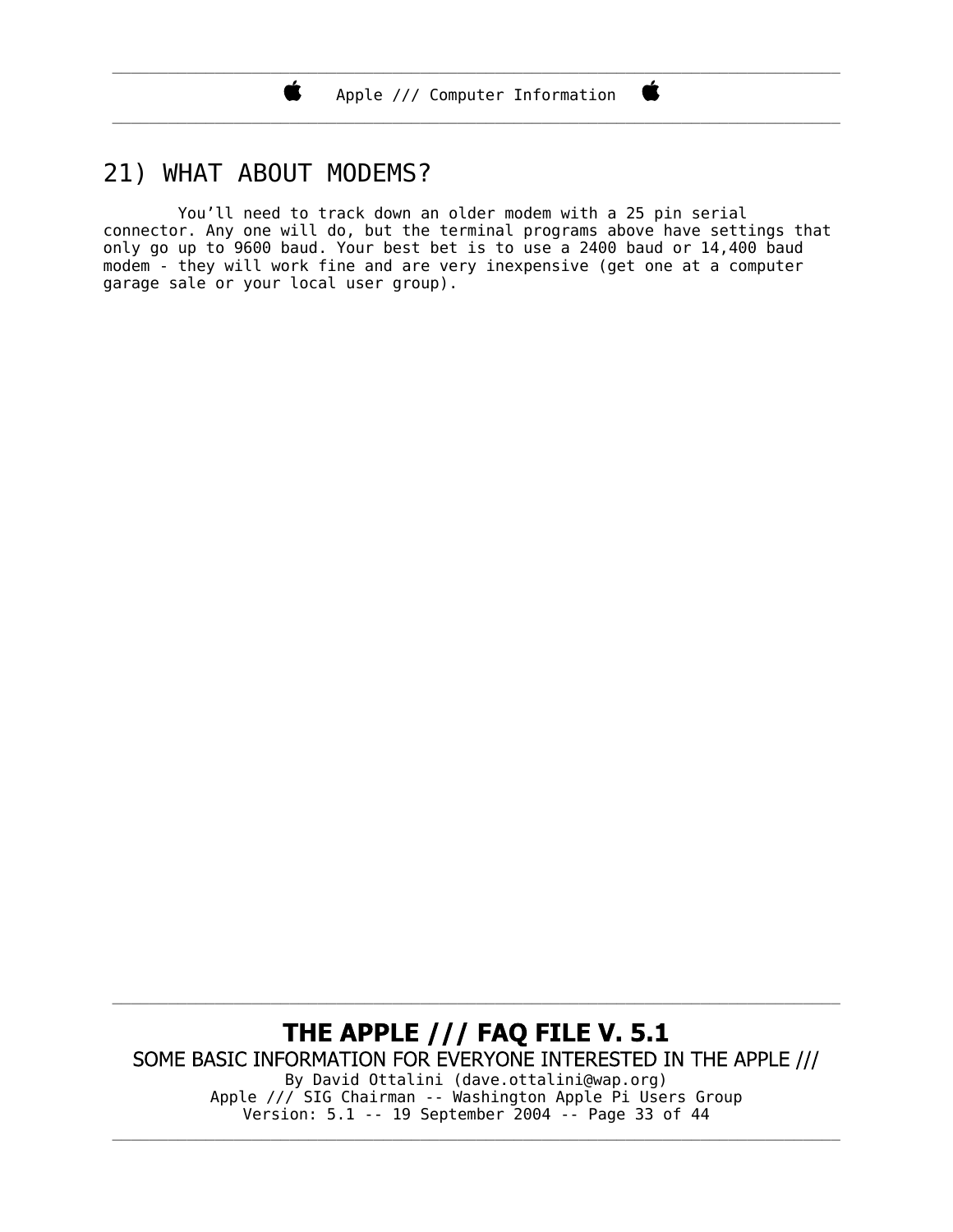\_\_\_\_\_\_\_\_\_\_\_\_\_\_\_\_\_\_\_\_\_\_\_\_\_\_\_\_\_\_\_\_\_\_\_\_\_\_\_\_\_\_\_\_\_\_\_\_\_\_\_\_\_\_\_\_\_\_\_\_\_\_\_\_\_\_\_\_\_\_\_\_\_\_\_\_\_\_

C

### 22) CAN THE APPLE /// ACCESS THE INTERNET?

Ï.

Although the /// was able to access text-based Internet providers (CapAccess comes to mind in the DC area and the early versions of CompuServe, etc.) in the early days, this is just not possible now. Email was also possible and some user groups like WAP still support dial-in for email. But it is doubtful this will last for much longer (writing in 2004) simply because there is not much call for it anymore.

THE APPLE /// FAQ FILE V. 5.1 SOME BASIC INFORMATION FOR EVERYONE INTERESTED IN THE APPLE /// By David Ottalini (dave.ottalini@wap.org) Apple /// SIG Chairman -- Washington Apple Pi Users Group Version: 5.1 -- 19 September 2004 -- Page 34 of 44

\_\_\_\_\_\_\_\_\_\_\_\_\_\_\_\_\_\_\_\_\_\_\_\_\_\_\_\_\_\_\_\_\_\_\_\_\_\_\_\_\_\_\_\_\_\_\_\_\_\_\_\_\_\_\_\_\_\_\_\_\_\_\_\_\_\_\_\_\_\_\_\_\_\_\_\_\_\_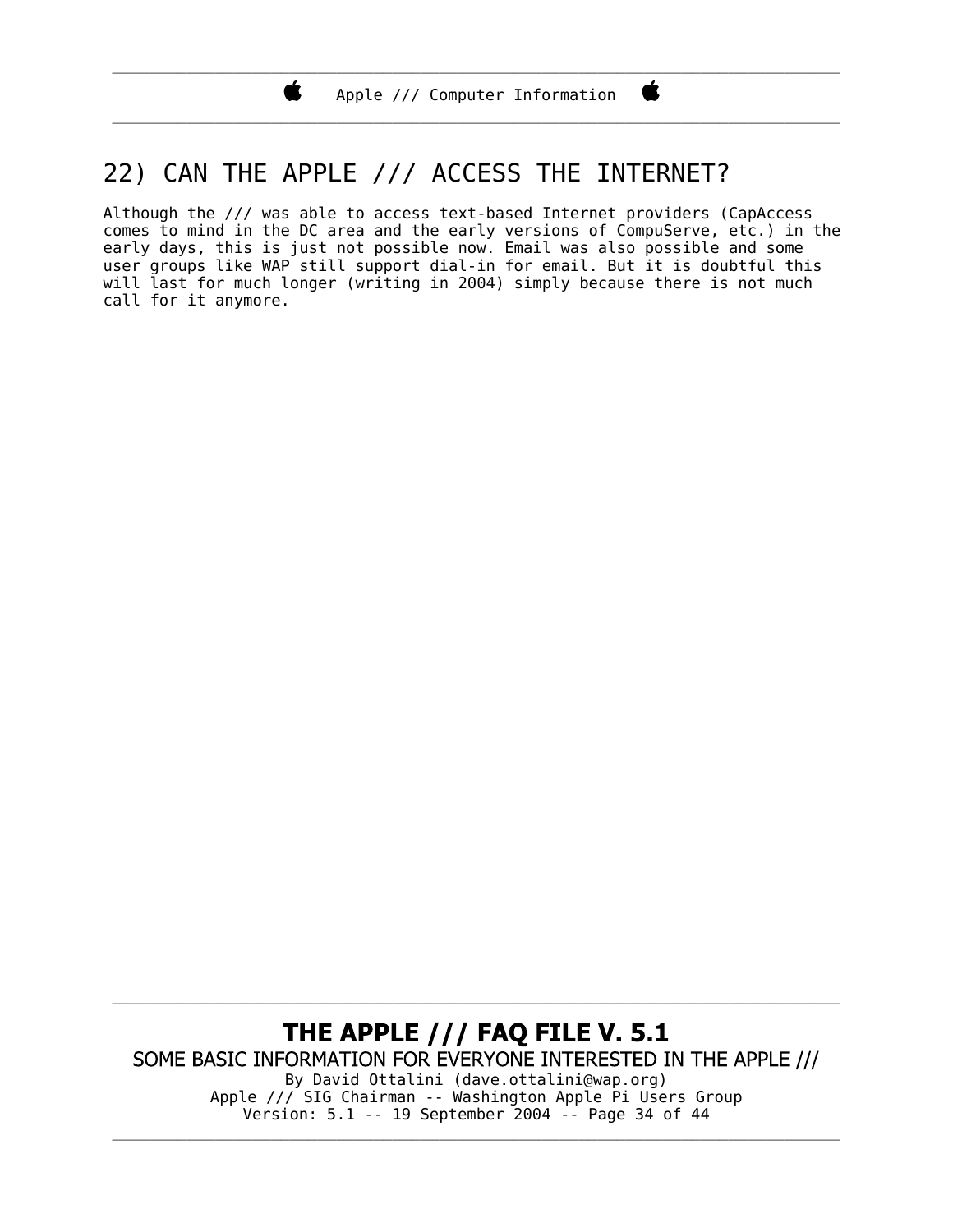\_\_\_\_\_\_\_\_\_\_\_\_\_\_\_\_\_\_\_\_\_\_\_\_\_\_\_\_\_\_\_\_\_\_\_\_\_\_\_\_\_\_\_\_\_\_\_\_\_\_\_\_\_\_\_\_\_\_\_\_\_\_\_\_\_\_\_\_\_\_\_\_\_\_\_\_\_\_

### 23) WHAT DOES IT TAKE TO SURF THE INTERNET WITH THE ///?

(See above. The following is more historical than fact these days) In most areas of the United States, Internet host access is available for an inexpensive monthly fee. Similar service for similar prices can be found in most places in the world. Normally called "shell" access, an Internet provider generates an account for you on their host(s). Then, using the Apple  $/$ //, a modem, and a communications program such as Access /// or The Communications Manager, you call into their host and begin using the programs above in any combination to explore the Internet. In some areas, popular systems known as FreeNets are available. These offer free, text-based access to the Internet and generally have the same capabilities as any other Internet host. Please see the old A3 Internet FAQ for more information.

THE APPLE /// FAQ FILE V. 5.1 SOME BASIC INFORMATION FOR EVERYONE INTERESTED IN THE APPLE /// By David Ottalini (dave.ottalini@wap.org) Apple /// SIG Chairman -- Washington Apple Pi Users Group Version: 5.1 -- 19 September 2004 -- Page 35 of 44 \_\_\_\_\_\_\_\_\_\_\_\_\_\_\_\_\_\_\_\_\_\_\_\_\_\_\_\_\_\_\_\_\_\_\_\_\_\_\_\_\_\_\_\_\_\_\_\_\_\_\_\_\_\_\_\_\_\_\_\_\_\_\_\_\_\_\_\_\_\_\_\_\_\_\_\_\_\_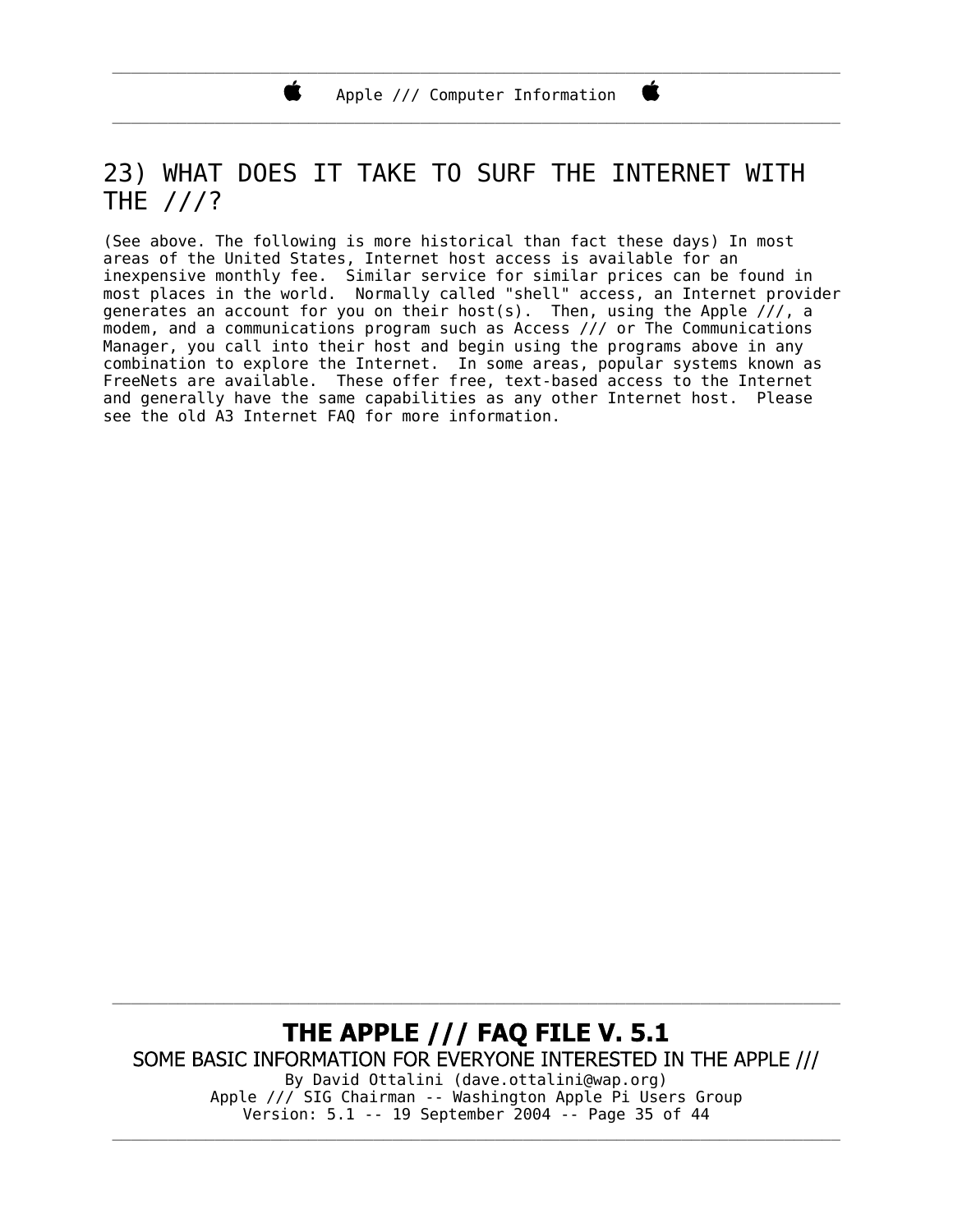Ï.

\_\_\_\_\_\_\_\_\_\_\_\_\_\_\_\_\_\_\_\_\_\_\_\_\_\_\_\_\_\_\_\_\_\_\_\_\_\_\_\_\_\_\_\_\_\_\_\_\_\_\_\_\_\_\_\_\_\_\_\_\_\_\_\_\_\_\_\_\_\_\_\_\_\_\_\_\_\_

### 24) WHAT WAS THE APPLE /// SOFTWARE DEVELOPMENT FUND?

Established by Washington Apple Pi in the early 1990s, the SDF was used to fund specific software projects for the ///. Through donations and contributions from WAP and ATUNC (the now defunct Apple Three Users of Northern California), the SDF helped fund the development of a Superdrive driver and BOS3 - the first upgrade to SOS in some 10 years. Other projects included a universal SCSI driver that works with the Syquest EZ Drive and most all SCSI drives (but required a specific and hard to find SCSI interface card to work) (one notable exception - the Iomega ZIP drive did not work because of the way it was built) and a replacement outboard power supply.

THE APPLE /// FAQ FILE V. 5.1 SOME BASIC INFORMATION FOR EVERYONE INTERESTED IN THE APPLE /// By David Ottalini (dave.ottalini@wap.org) Apple /// SIG Chairman -- Washington Apple Pi Users Group Version: 5.1 -- 19 September 2004 -- Page 36 of 44 \_\_\_\_\_\_\_\_\_\_\_\_\_\_\_\_\_\_\_\_\_\_\_\_\_\_\_\_\_\_\_\_\_\_\_\_\_\_\_\_\_\_\_\_\_\_\_\_\_\_\_\_\_\_\_\_\_\_\_\_\_\_\_\_\_\_\_\_\_\_\_\_\_\_\_\_\_\_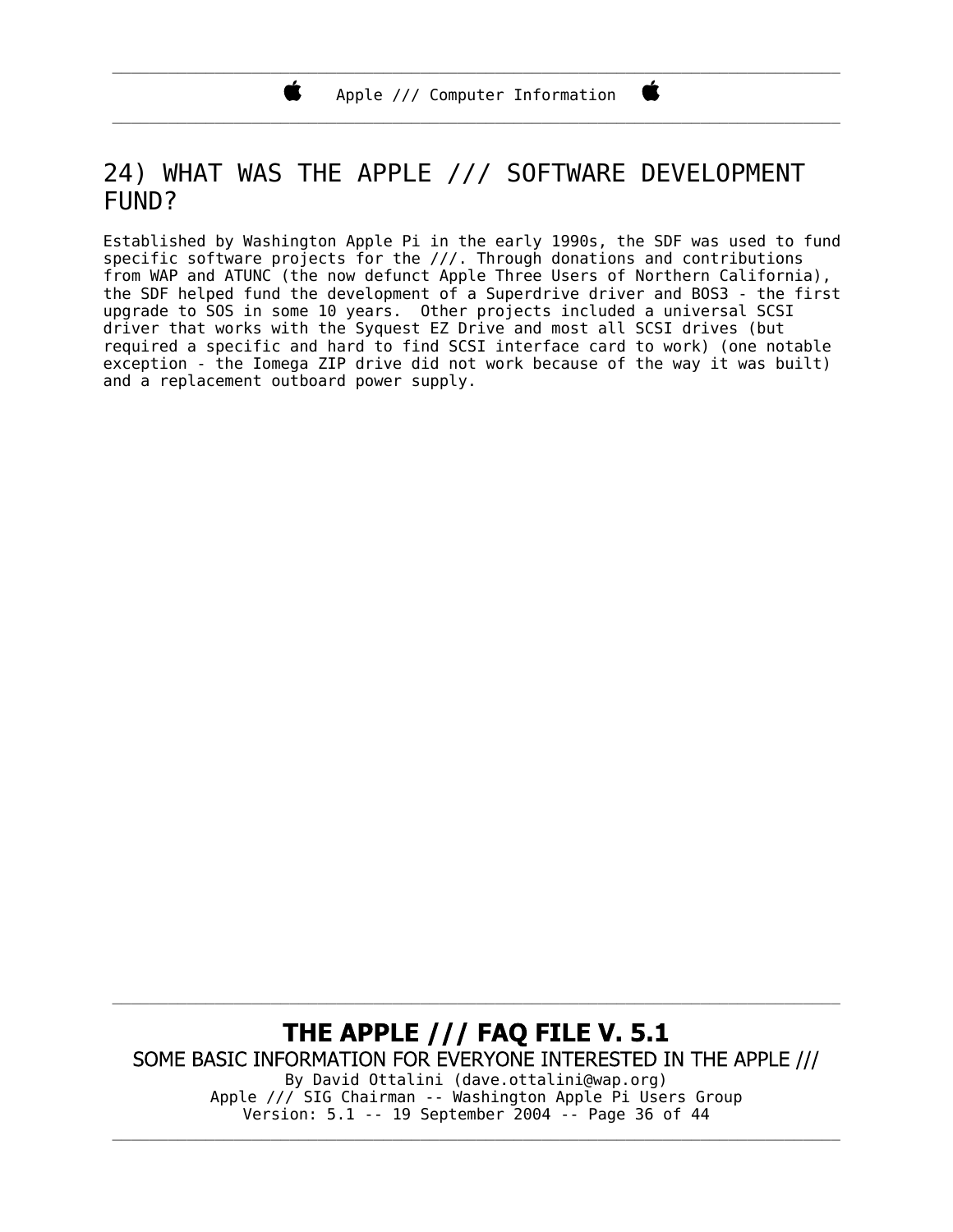\_\_\_\_\_\_\_\_\_\_\_\_\_\_\_\_\_\_\_\_\_\_\_\_\_\_\_\_\_\_\_\_\_\_\_\_\_\_\_\_\_\_\_\_\_\_\_\_\_\_\_\_\_\_\_\_\_\_\_\_\_\_\_\_\_\_\_\_\_\_\_\_\_\_\_\_\_\_

### 25) ARE THERE ANY APPLE /// WEB SITES?

WAP continues to support the /// at http://www.wap.org/a3/default.html. There is a lot of Apple  $\sqrt{\ell}$  information, along with a searchable database of Apple /// articles going back to its earliest years. Plans are underway for an upgrade.

There are a growing number of sites that look at the history of the /// in the broader context of Apple Computer history or the history of computers in general. A search of Google, Yahoo or other search site brings up a number. Here are some that you might find of interest:

www.apple-history.com/aIII.html www.digibarn.com/collections/systems/appleIII/ www.vintage-computer.com/apple\_iii.shtml www.applemuseum.bott.org/sections/computers/III.html www.oldcomputers.net/appleiii.html www.fortunecity.com/marina/reach/435/aiii.htm www.cyberstreet.com/hcs/museum/apple3.htm www.wordiq.com/definition/Apple\_III www.fact-index.com/a/ap/apple\_iii.html www.apple2history.org/history/ah07.html www.tonh.net/museum/apple3.html www.total.net/~hrothgar/museum/AppleIII/ www.syssrc.com/html/museum/html/apple3.html www.allaboutapple.com/museo/reportages/apple\_iii/apple\_iii.htm www.landwww.snail.com/apple/local/design/apple3.html

THE APPLE /// FAQ FILE V. 5.1 SOME BASIC INFORMATION FOR EVERYONE INTERESTED IN THE APPLE /// By David Ottalini (dave.ottalini@wap.org) Apple /// SIG Chairman -- Washington Apple Pi Users Group Version: 5.1 -- 19 September 2004 -- Page 37 of 44 \_\_\_\_\_\_\_\_\_\_\_\_\_\_\_\_\_\_\_\_\_\_\_\_\_\_\_\_\_\_\_\_\_\_\_\_\_\_\_\_\_\_\_\_\_\_\_\_\_\_\_\_\_\_\_\_\_\_\_\_\_\_\_\_\_\_\_\_\_\_\_\_\_\_\_\_\_\_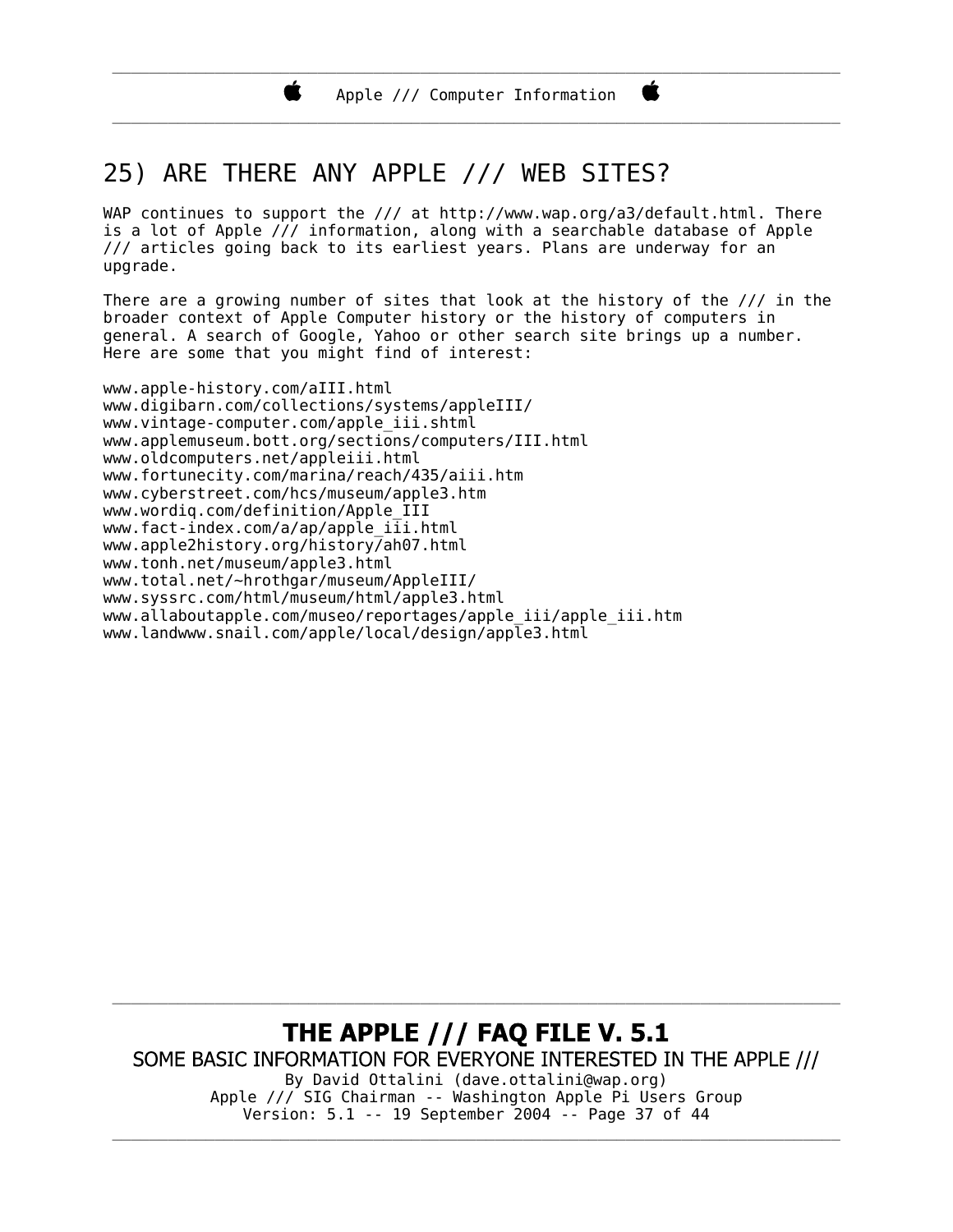\_\_\_\_\_\_\_\_\_\_\_\_\_\_\_\_\_\_\_\_\_\_\_\_\_\_\_\_\_\_\_\_\_\_\_\_\_\_\_\_\_\_\_\_\_\_\_\_\_\_\_\_\_\_\_\_\_\_\_\_\_\_\_\_\_\_\_\_\_\_\_\_\_\_\_\_\_\_

### 26) WAS THE APPLE /// EVER USED AS A PROP IN THE MOVI<sub>ES?</sub>

Yes – as fans of the Disney movie Tron probably already know! Take a look at http://www.cedmagic.com/history/tron-apple3.html for more information and even a picture!



1980: Apple III Business Computer

The little-remembered Apple III was intended to be for business use what the Apple II had become for personal use. At a price of \$7800 the system came with 128K of RAM, a huge amount for 1980, and used an operating system called SOS (Sophisticated Operating System). SOS may have been its greatest drawback, as the operating system was difficult to learn, and little application software was written for it. The Apple III used a thermal printer call the Silentype, notable for its quiet operation compared to the noisy impact printers of the time.

The picture above is 07:31 into Side 1 of the CED movie TRON, where Kevin Flynn (Jeff Bridges) is using an Apple III at home to hack into the Master Control Program (MCP) of his former employer Encom Corporation. Note the acoustic modem and Silentype printer on top of the Apple III. The sequel to this movie TRON 2.0 is scheduled for release some time in 2003.

**THE APPLE /// FAQ FILE V. 5.1** SOME BASIC INFORMATION FOR EVERYONE INTERESTED IN THE APPLE /// By David Ottalini (dave.ottalini@wap.org) Apple /// SIG Chairman -- Washington Apple Pi Users Group Version: 5.1 -- 19 September 2004 -- Page 38 of 44

\_\_\_\_\_\_\_\_\_\_\_\_\_\_\_\_\_\_\_\_\_\_\_\_\_\_\_\_\_\_\_\_\_\_\_\_\_\_\_\_\_\_\_\_\_\_\_\_\_\_\_\_\_\_\_\_\_\_\_\_\_\_\_\_\_\_\_\_\_\_\_\_\_\_\_\_\_\_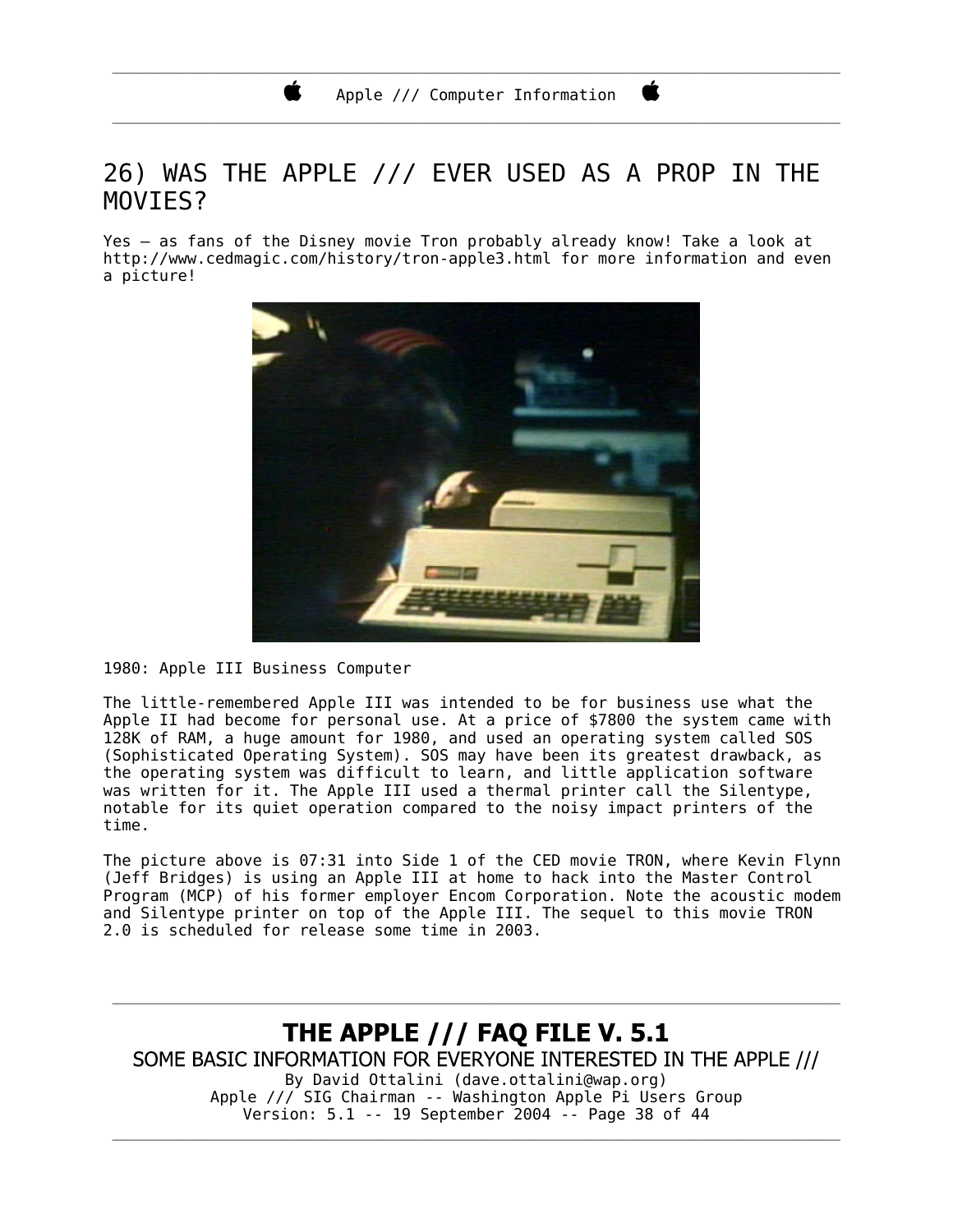\_\_\_\_\_\_\_\_\_\_\_\_\_\_\_\_\_\_\_\_\_\_\_\_\_\_\_\_\_\_\_\_\_\_\_\_\_\_\_\_\_\_\_\_\_\_\_\_\_\_\_\_\_\_\_\_\_\_\_\_\_\_\_\_\_\_\_\_\_\_\_\_\_\_\_\_\_\_

### 27) WHAT ABOUT A POEM – WAS ONE EVER WRITTEN ABOUT THE ///?

Thanks again to David Craig for passing this along:

THE LAND OF ORPHANED FAMILIES

by Steve Fleming (c. 1980s)

There was in this great world of ours, The greatest kingdom ever known. Its name was simply "Computerdom", And thousands called it "home".

Now this kingdom was divided, By beliefs and values and cash. "Apple" and "IBM" were two of the groups, And often would they clash.

But this is not my story, For my story has to do With a few small families in "Apple" Called " $\frac{1}{2}$  and "Mac" and " $\left[\begin{array}{c} 1 \end{array}\right]$ ".

Now "][" was doing very nice, And he had a bit of land. He called his three estates "+", "c", and "e", And the ruler of "Apple" smiled upon this man.

The "Macs" were new in town, They had quite a bit to do. They weren't sure they'd make it, Being next door to " $\check{||}$ ".

And now I come to the saddest group Of all those in this land. The family called "///" had tried, But could not make their stand.

The ruler of "Apple" had not liked them Since they first began. He said they caused him trouble, And cost him money and food and land.

But the family " $//'$ " was a hearty bunch, And they would not give in.

**THE APPLE /// FAQ FILE V. 5.1** SOME BASIC INFORMATION FOR EVERYONE INTERESTED IN THE APPLE /// By David Ottalini (dave.ottalini@wap.org) Apple /// SIG Chairman -- Washington Apple Pi Users Group Version: 5.1 -- 19 September 2004 -- Page 39 of 44

\_\_\_\_\_\_\_\_\_\_\_\_\_\_\_\_\_\_\_\_\_\_\_\_\_\_\_\_\_\_\_\_\_\_\_\_\_\_\_\_\_\_\_\_\_\_\_\_\_\_\_\_\_\_\_\_\_\_\_\_\_\_\_\_\_\_\_\_\_\_\_\_\_\_\_\_\_\_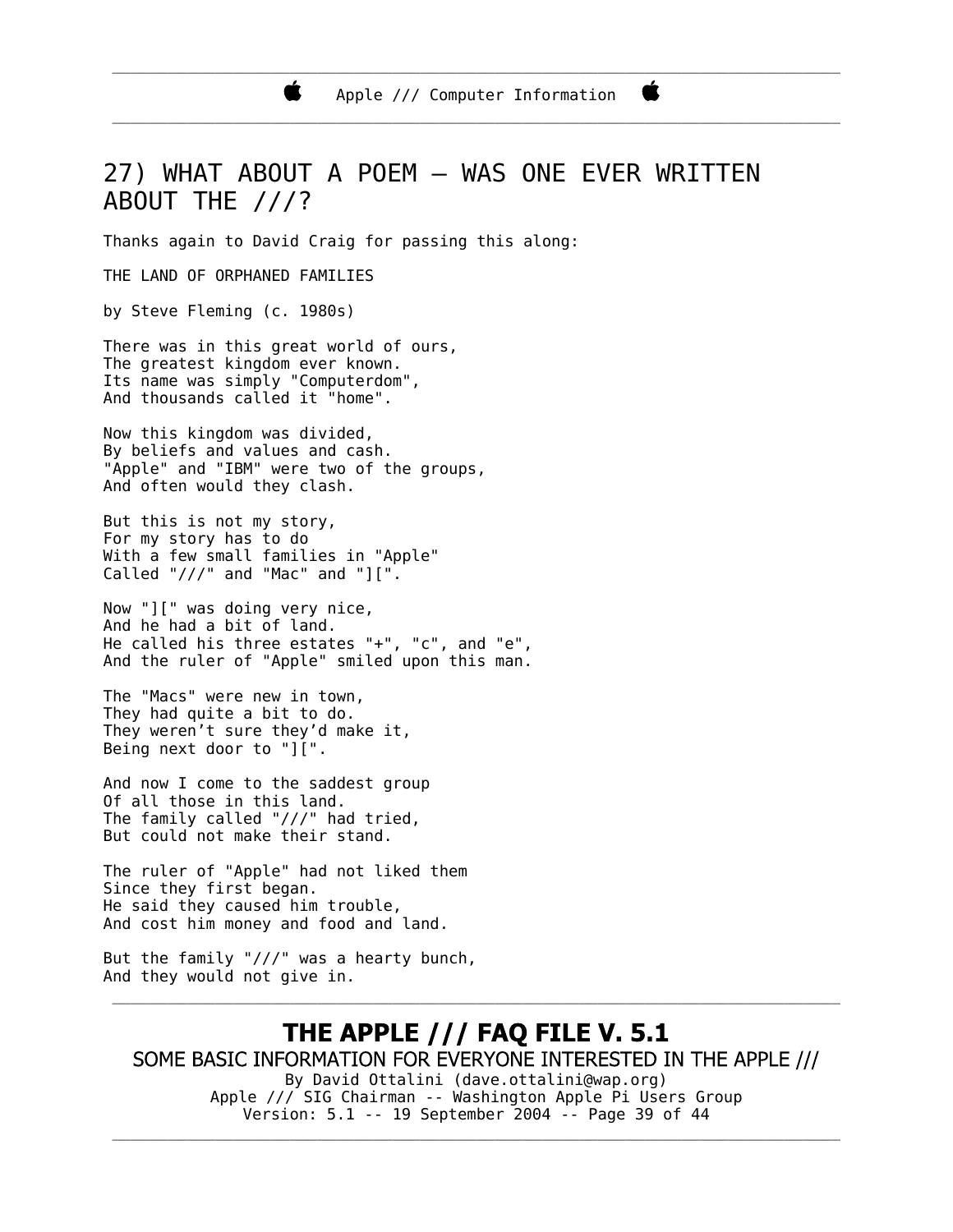They worked through jeers and laughs, And looked with hope to their kin. The " $///+$ "'s had just moved in, But they were not doing well. But together they worked and waited,

к

Then early one morning, The horrible news arrived. The ruler of "Apple" was going to Sending food and tools and supplies.

And feeling of hatred swelled.

But some wealthy families nearby Saw their plight and said, "This is a very good family, They deserve money and tools and bread."

So with the aid of these rich families, The "///s" began to thrive. And the "family that would not die" Began slowly to climb.

And one day soon thought they, We will be strong enough To take over "Apple", And do to them what we must.

#### THE APPLE /// FAQ FILE V. 5.1 SOME BASIC INFORMATION FOR EVERYONE INTERESTED IN THE APPLE /// By David Ottalini (dave.ottalini@wap.org) Apple /// SIG Chairman -- Washington Apple Pi Users Group

\_\_\_\_\_\_\_\_\_\_\_\_\_\_\_\_\_\_\_\_\_\_\_\_\_\_\_\_\_\_\_\_\_\_\_\_\_\_\_\_\_\_\_\_\_\_\_\_\_\_\_\_\_\_\_\_\_\_\_\_\_\_\_\_\_\_\_\_\_\_\_\_\_\_\_\_\_\_

Version: 5.1 -- 19 September 2004 -- Page 40 of 44 \_\_\_\_\_\_\_\_\_\_\_\_\_\_\_\_\_\_\_\_\_\_\_\_\_\_\_\_\_\_\_\_\_\_\_\_\_\_\_\_\_\_\_\_\_\_\_\_\_\_\_\_\_\_\_\_\_\_\_\_\_\_\_\_\_\_\_\_\_\_\_\_\_\_\_\_\_\_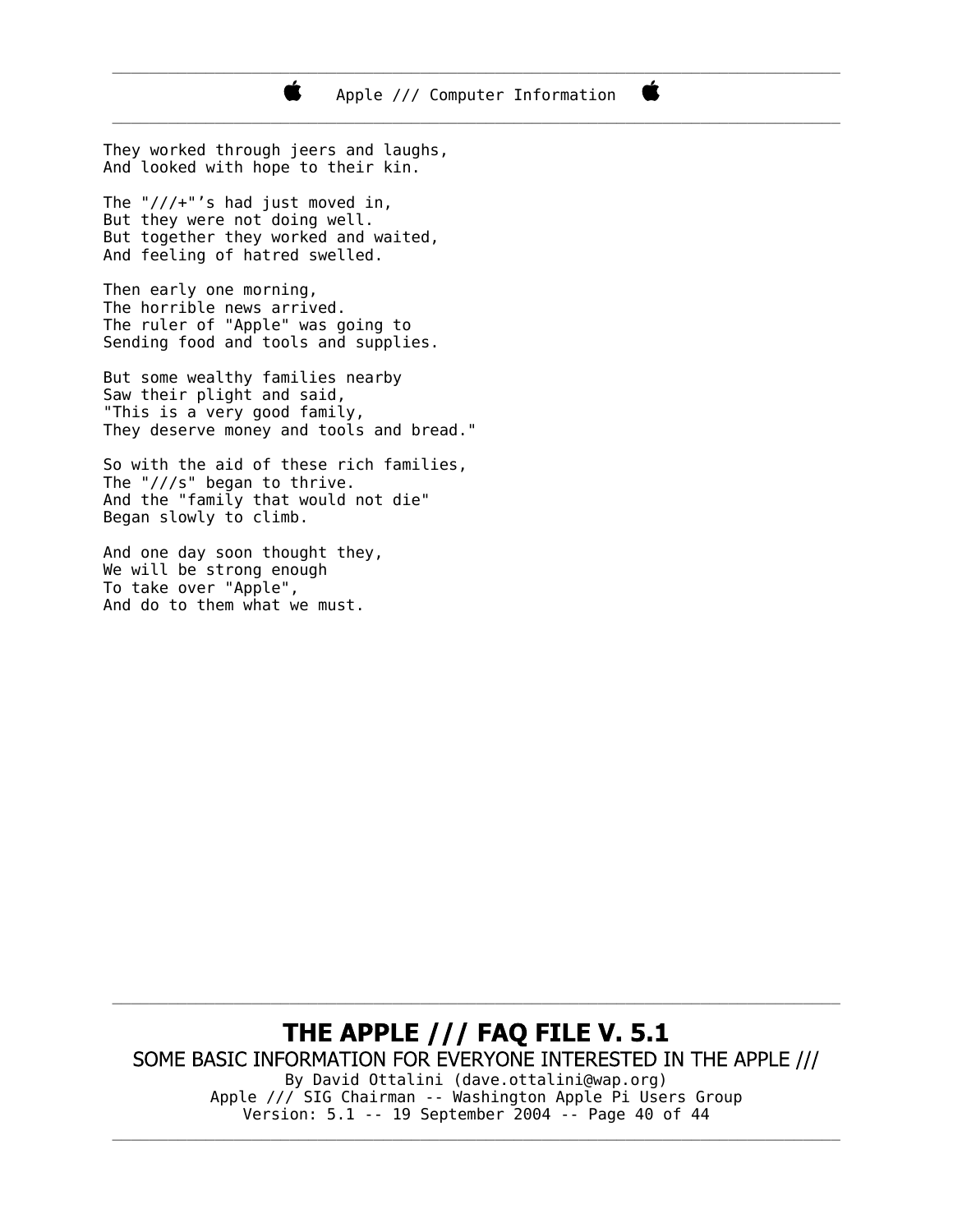### 28) IT'S THE 21ST CENTURY! WHAT'S NEW WITH THE ///?

2004

Project CFFA: Believe it or not, there's an Apple II card that provides a CF (Compact Flash) and IDE hard drive interface that works in the ///. A driver is available that makes it all possible. Goto http://dreher.net/?s=projects/CFforAppleII=projects/CFforAppleII/main.php for information.

A3CD (DVD?): Washington Apple Pi's compilation of all things Apple /// is anticipated for release in the fall of 2004. It includes a tremendous number of articles about the ///, pictures, audio files, etc. Check www.wap.org for availability, cost and information.

A3PD Public Domain Library on CD: This is an ongoing project to move WAP's Apple /// PD library of 250 disks onto a CD. Check www.wap.org for availability.

Apple /// DVDs: Washington Apple Pi has developed a two set DVD with all ten chapters of the "How To Use Your Apple  $//$  in 10 EZ Lessons" (1-5 on DVD1, 6-10) on DVD2) VHS tape. There are also a number of Apple  $//$  iMovies – which honor On Three and discuss the Apple /// horses animation. Photos and some A3 information is also on these disks. Check www.wap.org for more information. By the way, a ///er in Japan wants to turn these DVDs into a Japanese version!

**THE APPLE /// FAQ FILE V. 5.1** SOME BASIC INFORMATION FOR EVERYONE INTERESTED IN THE APPLE /// By David Ottalini (dave.ottalini@wap.org) Apple /// SIG Chairman -- Washington Apple Pi Users Group Version: 5.1 -- 19 September 2004 -- Page 41 of 44

\_\_\_\_\_\_\_\_\_\_\_\_\_\_\_\_\_\_\_\_\_\_\_\_\_\_\_\_\_\_\_\_\_\_\_\_\_\_\_\_\_\_\_\_\_\_\_\_\_\_\_\_\_\_\_\_\_\_\_\_\_\_\_\_\_\_\_\_\_\_\_\_\_\_\_\_\_\_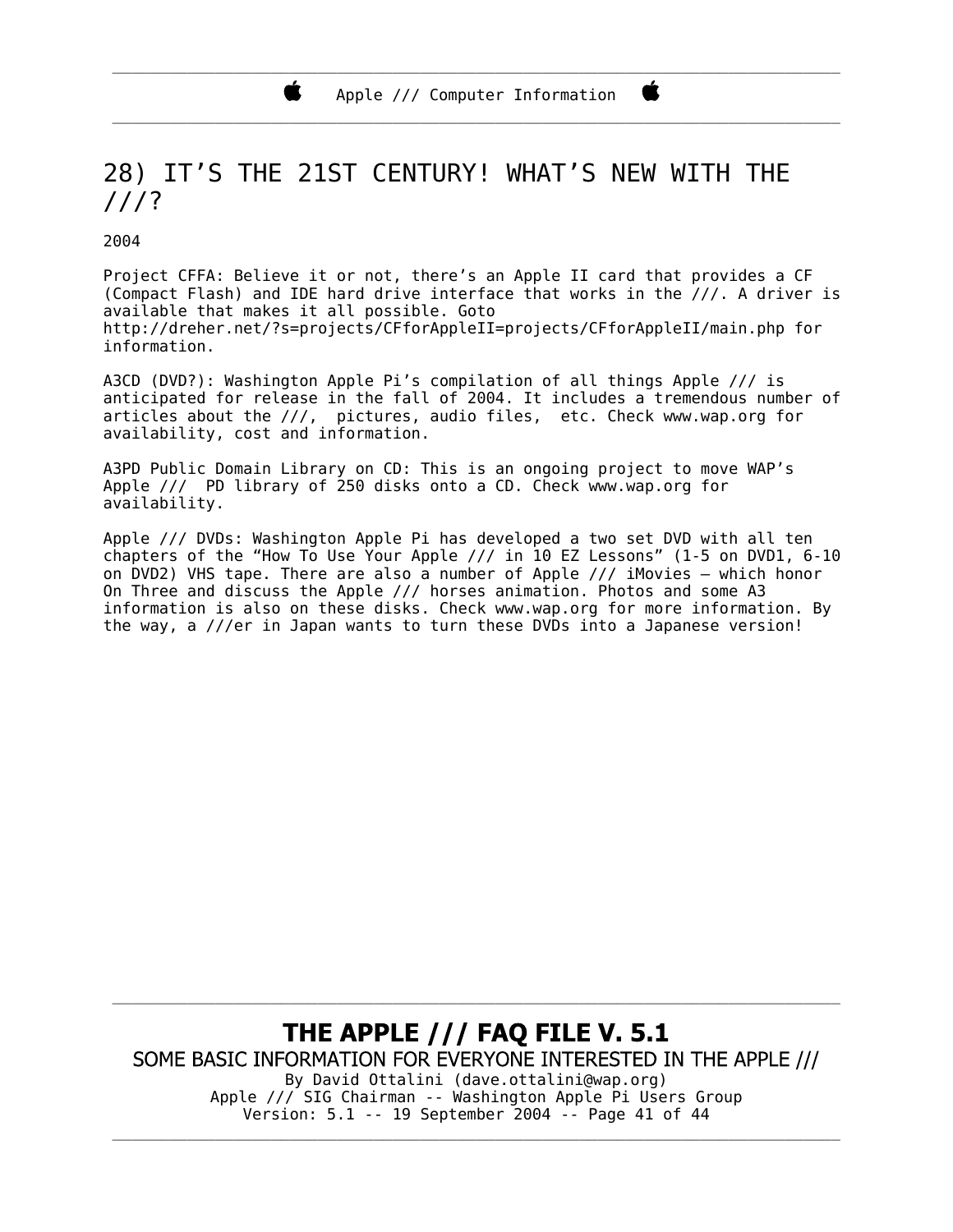### 29) I Want More Information About the ///. Where Can I Find It?

David Craig was kind enough to compile some resources for you!

For introductory descriptions of the Apple /// computer family Apple produced several short publications:

The Apple /// Personal Computer System (May 1982) The Apple /// Plus Personal Computer System (Nov 1983) Apple  $\hat{\cdot}$  /// System Data Sheet (Jul 1983) Apple /// Plus System Data Sheet (Oct 1983)

Ń.

Apple also published many data sheets describing specific hardware and software pieces for the /// which included SOS, floppy disk drive, ProFile hard drive, programming languages, and Apple's /// applications.

For independent reviews and discussions about the Apple ///computer see the following articles:

Computer reviews and introductory information: The Apple  $//$  (BYTE magazine, July 1980) The Apple /// and its New ProFile/// (BYTE magazine, Sep 1982) An Apple /// Guide for Humans (Apple Orchard, Sep 1982) The Apple Nobody Knows (Apple Orchard, multi-part series) Using SOS (Apple Orchard, Mar 1984)

Histories:

Fire in the Valley: The Making of the Personal Computer (Freiberger, 1984) The Little Kingdom: The Private Story of Apple Computer (Moritz, 1984) West of Eden: The End of Innocence at Apple Computer (Rose, 1989) A Family for the III-Plus (Softalk, Jan 1984) Apple Confidential (Owen Linzmayer, 2003)

(Linzmayer's Apple /// history chapter, "The Apple III Fiasco", is in David Craig's opinion the most comprehensive and accurate history of the Apple /// computer. If you read one history of the  $//$  make it this book (it also has great information about other Apple computers such as the Macintosh and Lisa). Owen sells this book directly from his web site at www.owenink.com. An earlier version of this book called "The Mac Bathroom Reader" also has great Apple /// information.)

Technical overviews:

III Bits: John Jeppson's Guide Tour of Highway III (Softalk, May 1983)

#### **THE APPLE /// FAQ FILE V. 5.1** SOME BASIC INFORMATION FOR EVERYONE INTERESTED IN THE APPLE /// By David Ottalini (dave.ottalini@wap.org) Apple /// SIG Chairman -- Washington Apple Pi Users Group Version: 5.1 -- 19 September 2004 -- Page 42 of 44

\_\_\_\_\_\_\_\_\_\_\_\_\_\_\_\_\_\_\_\_\_\_\_\_\_\_\_\_\_\_\_\_\_\_\_\_\_\_\_\_\_\_\_\_\_\_\_\_\_\_\_\_\_\_\_\_\_\_\_\_\_\_\_\_\_\_\_\_\_\_\_\_\_\_\_\_\_\_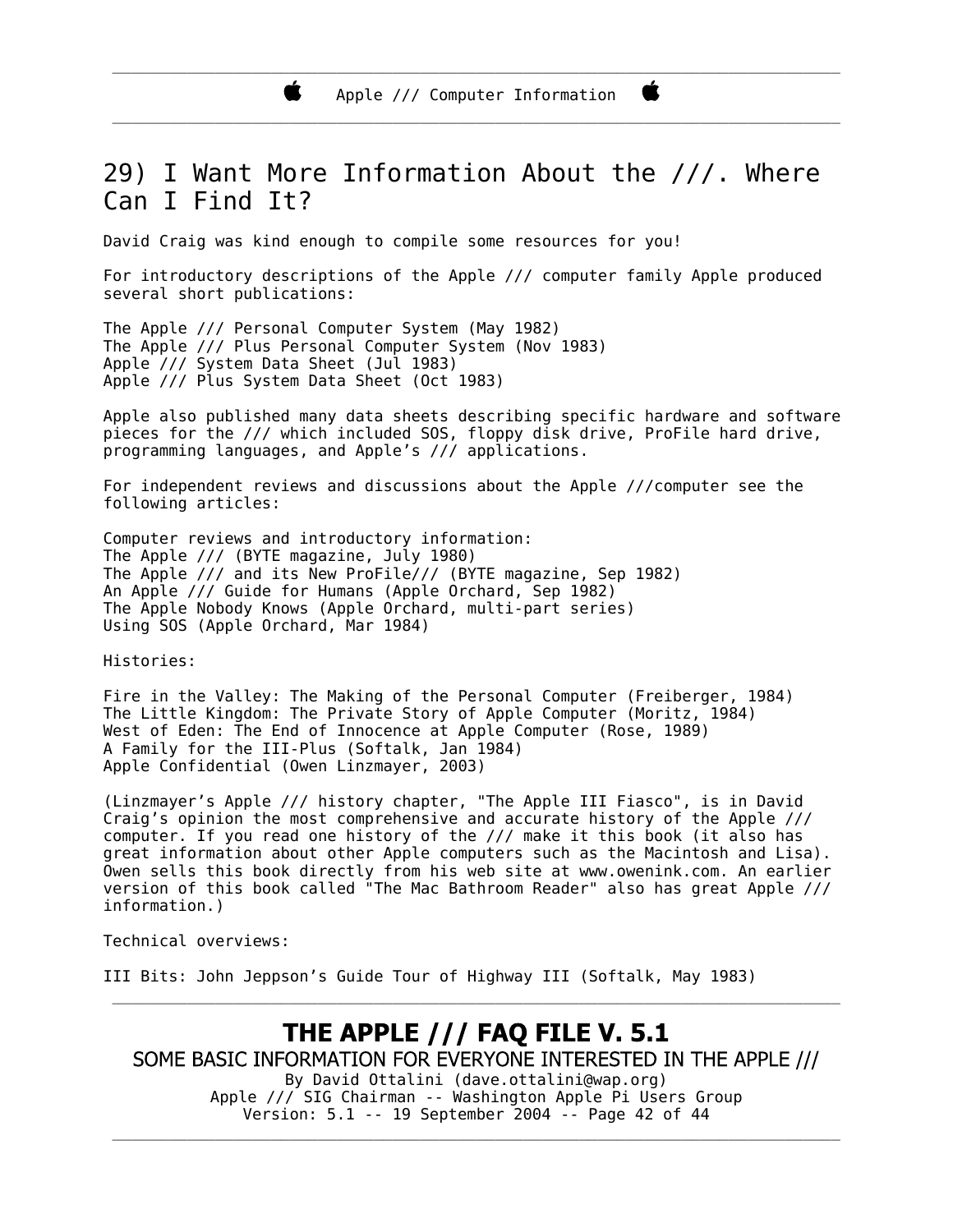\_\_\_\_\_\_\_\_\_\_\_\_\_\_\_\_\_\_\_\_\_\_\_\_\_\_\_\_\_\_\_\_\_\_\_\_\_\_\_\_\_\_\_\_\_\_\_\_\_\_\_\_\_\_\_\_\_\_\_\_\_\_\_\_\_\_\_\_\_\_\_\_\_\_\_\_\_\_

Ë

Software Developers and the Apple /// (Apple Orchard, Winter 1981/1982)

Apple /// Applications:

 $\bullet$ 

Will Someone Please Tell Me What an Apple /// Can Do? Sep 1983, 96 pages Resource Guide for Apple /// and Apple /// Plus Software and Hardware May 1984, 98 pages

THE APPLE /// FAQ FILE V. 5.1 SOME BASIC INFORMATION FOR EVERYONE INTERESTED IN THE APPLE /// By David Ottalini (dave.ottalini@wap.org) Apple /// SIG Chairman -- Washington Apple Pi Users Group Version: 5.1 -- 19 September 2004 -- Page 43 of 44

\_\_\_\_\_\_\_\_\_\_\_\_\_\_\_\_\_\_\_\_\_\_\_\_\_\_\_\_\_\_\_\_\_\_\_\_\_\_\_\_\_\_\_\_\_\_\_\_\_\_\_\_\_\_\_\_\_\_\_\_\_\_\_\_\_\_\_\_\_\_\_\_\_\_\_\_\_\_